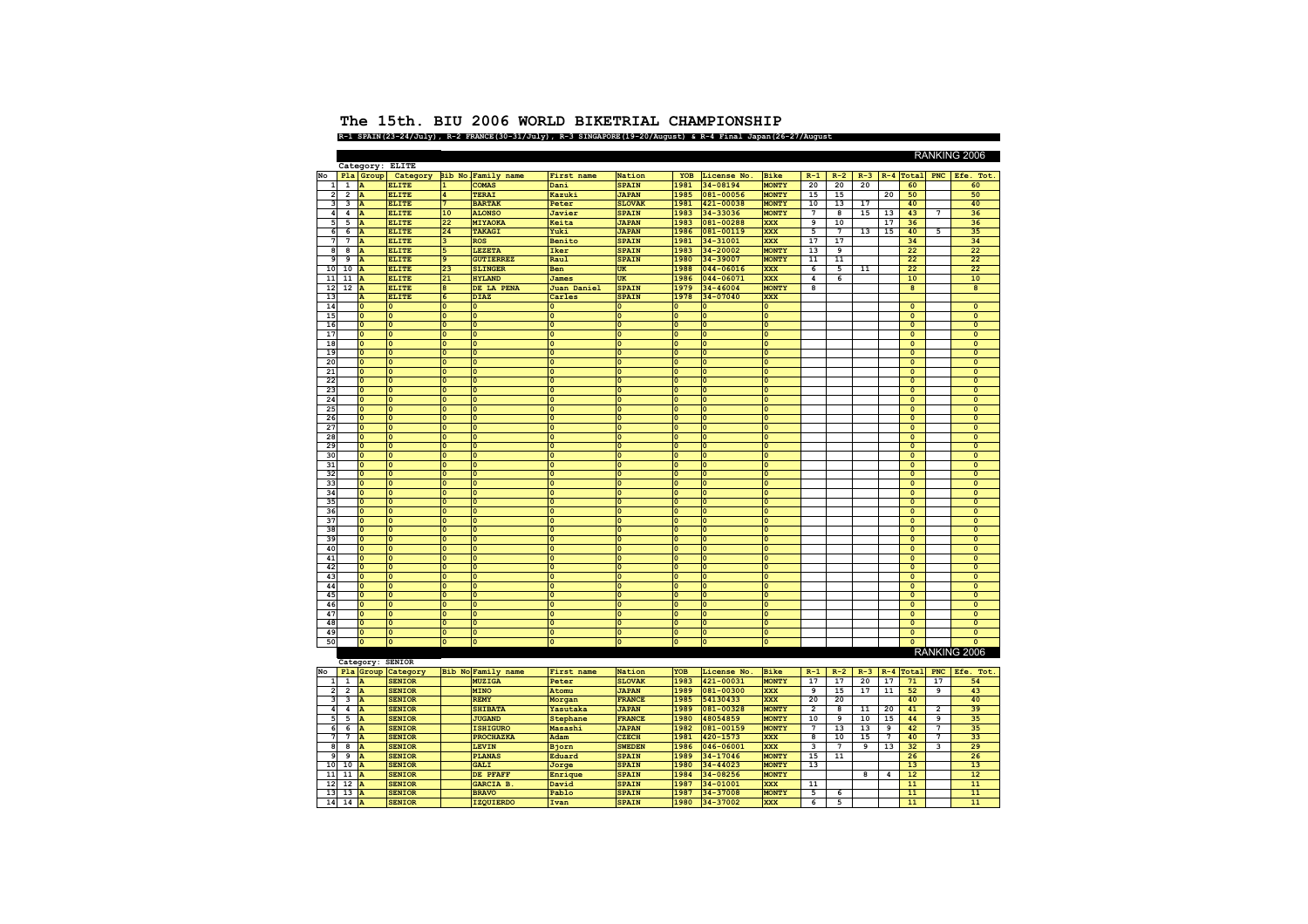| 15<br>A<br>15             | <b>SENIOR</b> | YAMAMOTO          | Masaya          | <b>JAPAN</b>     | 1987 | 081-00422     | <b>MONTY</b> |             |                |                         | 10                      | 10                      | 10                      |
|---------------------------|---------------|-------------------|-----------------|------------------|------|---------------|--------------|-------------|----------------|-------------------------|-------------------------|-------------------------|-------------------------|
| 16<br>16<br>A             | <b>SENIOR</b> | YAMAGUCHI         | Takumi          | <b>JAPAN</b>     | 1988 | 081-00393     | <b>MONTY</b> |             |                |                         | 8                       | 8                       | 8                       |
| 17<br>17<br>Ä             |               | <b>SHAW</b>       |                 | UK               | 1987 | 044-06030     | <b>XXX</b>   |             |                | 7                       |                         | $\overline{7}$          | $\overline{7}$          |
|                           | <b>SENIOR</b> |                   | Duncan          |                  |      |               |              |             |                |                         |                         | $\overline{7}$          | $\overline{7}$          |
| 18<br>18<br>A             | <b>SENIOR</b> | <b>BUSQUET</b>    | Joan            | <b>SPAIN</b>     | 1979 | 34-43005      | <b>MONTY</b> | 4           | з              |                         |                         |                         |                         |
| 19<br>19<br>A             | <b>SENIOR</b> | <b>FURUKAWA</b>   | Naoki           | <b>JAPAN</b>     | 1986 | 081-00364     | <b>MONTY</b> |             |                |                         | 6                       | 6                       | 6                       |
| 20<br>20<br>A             | <b>SENIOR</b> | REW               | Peter           | UK               | 1984 | 044-06085     | <b>XXX</b>   |             |                | 6                       |                         | 6                       | 6                       |
| 21<br>21<br>A             | <b>SENIOR</b> | <b>TOBISATO</b>   | Atsushi         | <b>JAPAN</b>     | 1981 | 081-00243     | <b>MONTY</b> |             |                |                         | 5                       | 5                       | 5                       |
| 22<br>22<br>A             | <b>SENIOR</b> | <b>ASTBURY</b>    | Thomas          | <b>UK</b>        | 1986 | 044-06024     | <b>XXX</b>   |             |                | 5                       |                         | 5                       | 5                       |
| 23<br>23<br>A             | <b>SENIOR</b> | YAO               | Zhi             | <b>CHINA</b>     | 1982 | 065-00036     | <b>XXX</b>   |             |                | 4                       |                         | $\overline{\mathbf{4}}$ | 4                       |
| 24<br>A                   |               | WALKER            |                 |                  |      | 044-06002     | <b>MONTY</b> |             | 4              |                         |                         | $\overline{\mathbf{4}}$ | 4                       |
| 24                        | <b>SENIOR</b> |                   | Chris           | UK               | 1987 |               |              |             |                |                         |                         |                         |                         |
| 25<br>25<br>A             | <b>SENIOR</b> | <b>MURATA</b>     | Riki            | <b>JAPAN</b>     | 1980 | 081-00430     | <b>XXX</b>   |             |                |                         | 3                       | $\overline{\mathbf{3}}$ | 3                       |
| 26<br>26<br>IA            | <b>SENIOR</b> | <b>ISHIHARA</b>   | Taku            | <b>JAPAN</b>     | 1989 | 081-00492     | <b>XXX</b>   |             |                | 3                       |                         | ্ব                      | $\overline{\mathbf{a}}$ |
| 27<br>27<br>la            | <b>SENIOR</b> | <b>BACKGREN</b>   | Peter           | <b>SWEDEN</b>    | 1989 | 046-06002     | <b>XXX</b>   | $\mathbf 1$ | $\overline{2}$ |                         |                         | $\overline{\mathbf{3}}$ | ঽ                       |
| 28<br>28<br>A             | <b>SENIOR</b> | <b>TAKEUCHI</b>   | Yasutaka        | <b>JAPAN</b>     | 1989 | 081-00454     | <b>MONTY</b> |             |                |                         | $\overline{\mathbf{2}}$ | $\overline{2}$          | $\overline{ }$          |
| 29<br>29<br>A             | <b>SENIOR</b> | <b>BOUDA</b>      | Daniel          | <b>CZECH</b>     | 1978 | 420-4290      | <b>MONTY</b> |             |                | $\overline{\mathbf{2}}$ |                         | $\overline{2}$          | $\overline{2}$          |
|                           |               |                   |                 |                  | 1982 | $081 - 00261$ | <b>XXX</b>   |             |                |                         |                         |                         | $\mathbf{1}$            |
| 30<br>30<br>A             | <b>SENIOR</b> | KAJITANI          | Ryuta           | <b>JAPAN</b>     |      |               |              |             |                |                         | 1                       | $\mathbf 1$             |                         |
| 31<br>31<br>A             | <b>SENIOR</b> | <b>CHIN</b>       | Jeremy          | <b>SINGAPORE</b> | 1982 | 065-00038     | <b>XXX</b>   |             |                | $\mathbf 1$             |                         | $\mathbf 1$             | $\mathbf{1}$            |
| 32<br>32<br>A             | <b>SENIOR</b> | <b>KOLB</b>       | Maxime          | <b>FRANCE</b>    | 1988 | 46030355      | <b>MONTY</b> |             | 1              |                         |                         | $\mathbf 1$             | $\mathbf{1}$            |
| 33<br>33<br>A             | <b>SENIOR</b> | <b>SARTOR</b>     | Jean-Roch       | <b>FRANCE</b>    | 1998 | 58150709      | <b>XXX</b>   |             |                |                         |                         | $\overline{\mathbf{0}}$ | $\overline{0}$          |
| 34<br>34<br>A             | <b>SENIOR</b> | LEE               | Gerald          | <b>SINGAPORE</b> | 1990 | 065-00004     | <b>XXX</b>   |             |                |                         |                         | $\overline{\mathbf{0}}$ | $\overline{0}$          |
| 35<br>35<br>A             | <b>SENIOR</b> | <b>AFONSO</b>     | Andre           | PORTUGAL         | 1989 | 351-253011    | <b>XXX</b>   |             |                |                         |                         | $\overline{\mathbf{0}}$ | $\overline{0}$          |
| 36<br>36<br>A             | <b>SENIOR</b> | <b>ALVES</b>      | Ivo             | PORTUGAL         | 1989 | 351-253012    | <b>XXX</b>   |             |                |                         |                         | $\overline{\mathbf{0}}$ | $\overline{0}$          |
|                           |               |                   |                 |                  |      |               |              |             |                |                         |                         |                         |                         |
| 37<br>37<br>A             | <b>SENIOR</b> | <b>ARINO</b>      | Roger           | <b>SPAIN</b>     | 1989 | 34-08311      | <b>MONTY</b> |             |                |                         |                         | $\overline{\mathbf{0}}$ | $\overline{\mathbf{0}}$ |
| 38<br>38<br>A             | <b>SENIOR</b> | LOH               | Benjamin        | <b>SINGAPORE</b> | 1989 | 065-00003     | <b>MONTY</b> |             |                |                         |                         | $\mathbf 0$             | $\mathbf 0$             |
| 39<br>39<br>A             | <b>SENIOR</b> | PATRIZI           | Paolo           | <b>ITALY</b>     | 1989 | 3906          | <b>XXX</b>   |             |                |                         |                         | $\mathbf 0$             | $\Omega$                |
| 40<br>40<br>A             | <b>SENIOR</b> | <b>RIBERIO</b>    | Pedro           | <b>PORTUGAL</b>  | 1989 | 351-253002    | <b>MONTY</b> |             |                |                         |                         | $\mathbf 0$             | $\Omega$                |
| 41<br>41<br>A             | <b>SENIOR</b> | <b>VENCL</b>      | Jakub           | <b>CZECH</b>     | 1989 | $420 - 7683$  | <b>XXX</b>   |             |                |                         |                         | $\Omega$                | $\Omega$                |
| 42<br>42<br>A             | <b>SENIOR</b> | <b>ABREU</b>      | Pedro           | <b>PORTUGAL</b>  | 1988 | 351-253009    | <b>MONTY</b> |             |                |                         |                         | $\Omega$                | $\overline{0}$          |
|                           |               |                   |                 |                  |      |               |              |             |                |                         |                         |                         |                         |
| 43<br>43<br>A             | <b>SENIOR</b> | <b>BAUDOIN</b>    | Tom             | <b>FRANCE</b>    | 1988 | 60040091      | <b>MONTY</b> |             |                |                         |                         | $\Omega$                | $\Omega$                |
| 44<br>44<br>A             | <b>SENIOR</b> | <b>CHAPUIS</b>    | Robin           | SWITZERLAND      | 1988 | $041 - 02003$ | <b>XXX</b>   |             |                |                         |                         | $\mathbf 0$             | $\mathbf 0$             |
| 45<br>45<br>A             | <b>SENIOR</b> | <b>DONNELLY</b>   | Karl            | UK               | 1988 | 044-06058     | <b>MONTY</b> |             |                |                         |                         | $\mathbf 0$             | $\mathbf 0$             |
| 46<br>46<br>A             | <b>SENIOR</b> | <b>KABASAWA</b>   | Takumi          | <b>JAPAN</b>     | 1988 | 081-00333     | <b>MONTY</b> |             |                |                         |                         | $\mathbf 0$             | $\mathbf{o}$            |
| 47<br>47<br>A             | <b>SENIOR</b> | <b>OSAWA</b>      | Shin            | <b>JAPAN</b>     | 1988 | 081-00314     | <b>MONTY</b> |             |                |                         |                         | $\mathbf 0$             | $\mathbf 0$             |
| 48<br>48<br>A             | <b>SENIOR</b> |                   | Shin            |                  | 1988 | 081-00314     | <b>MONTY</b> |             |                |                         |                         | $\mathbf 0$             | $\mathbf 0$             |
|                           |               | <b>OSAWA</b>      |                 | <b>JAPAN</b>     |      |               |              |             |                |                         |                         |                         |                         |
| 49<br>49<br>A             | <b>SENIOR</b> | <b>PINTO</b>      | Joao            | <b>PORTUGAL</b>  | 1988 | 351-253013    | <b>XXX</b>   |             |                |                         |                         | $\mathbf{o}$            | $\mathbf 0$             |
| 50<br>50<br>A             | <b>SENIOR</b> | <b>REMY</b>       | Clement         | <b>FRANCE</b>    | 1988 | 58150682      | <b>XXX</b>   |             |                |                         |                         | $\mathbf{o}$            | $\mathbf 0$             |
| 51<br>51<br>A             | <b>SENIOR</b> | <b>RIBEIRO</b>    | Diogo           | <b>PORTUGAL</b>  | 1988 | 351-253014    | <b>MONTY</b> |             |                |                         |                         | $\mathbf 0$             | $\Omega$                |
| 52<br>52<br>A             | <b>SENIOR</b> | <b>ROTH</b>       | Lukas           | <b>SLOVAK</b>    | 1988 | 421-00040     | <b>XXX</b>   |             |                |                         |                         | $\mathbf{0}$            | $\mathbf{0}$            |
| 53<br>53<br>A             | <b>SENIOR</b> | <b>SEDDON</b>     | Joe             | UK               | 1988 | 044-06006     | <b>MONTY</b> |             |                |                         |                         | $\mathbf{0}$            | $\mathbf{0}$            |
|                           |               |                   |                 |                  |      |               |              |             |                |                         |                         |                         |                         |
| 54<br>54<br>A             | <b>SENIOR</b> | <b>SELLERO</b>    | David           | <b>SPAIN</b>     | 1988 | 34-15002      | <b>MONTY</b> |             |                |                         |                         | $\mathbf 0$             | $\mathbf{0}$            |
| 55<br>55<br>A             | <b>SENIOR</b> | <b>MARCOS</b>     | Jonathan        | <b>SPAIN</b>     | 1987 | 34-37009      | <b>MONTY</b> |             |                |                         |                         | $\mathbf 0$             | $\Omega$                |
| 56<br>56<br>la            | <b>SENIOR</b> | <b>NAKATANI</b>   | Chikara         | <b>JAPAN</b>     | 1987 | 081-00510     | <b>XXX</b>   |             |                |                         |                         | $\Omega$                | $\Omega$                |
| 57<br>57 A                | <b>SENIOR</b> | <b>PUTOVNY</b>    | Patrik          | <b>SLOVAK</b>    | 1987 | 421-00042     | <b>XXX</b>   |             |                |                         |                         | $\Omega$                | $\overline{0}$          |
| 58<br>58<br>A             | <b>SENIOR</b> | <b>SOUSA</b>      | Joao            | PORTUGAL         | 1987 | 351-253004    | <b>XXX</b>   |             |                |                         |                         | $\Omega$                | $\overline{0}$          |
| 59<br>59 A                | <b>SENIOR</b> | <b>CHUA</b>       | <b>ZhenPeng</b> | <b>SINGAPORE</b> | 1986 | 065-00042     | <b>XXX</b>   |             |                |                         |                         | $\overline{0}$          | $\overline{0}$          |
|                           |               |                   |                 |                  |      |               |              |             |                |                         |                         |                         | $\Omega$                |
| 60<br>60 <sub>A</sub>     | <b>SENIOR</b> | <b>DONNELLY</b>   | Kieran          | UK               | 1986 | 044-06059     | <b>MONTY</b> |             |                |                         |                         | $\mathbf{o}$            |                         |
| 61<br>$61$ $A$            | <b>SENIOR</b> | <b>Freire</b>     | Victor Hugo     | <b>SPAIN</b>     | 1986 | 34-33040      | <b>MONTY</b> |             |                |                         |                         | $\mathbf{o}$            | $\mathbf 0$             |
| 62<br>$62$ $\overline{A}$ | <b>SENIOR</b> | <b>LEONI</b>      | Stefano         | <b>ITALY</b>     | 1986 | 3903          | <b>MONTY</b> |             |                |                         |                         | $\mathbf{o}$            | $\overline{\mathbf{0}}$ |
| 63<br>63<br>A             | <b>SENIOR</b> | <b>LOPEZ</b>      | Carlos          | <b>SPAIN</b>     | 1986 | 034-08271     | <b>MONTY</b> |             |                |                         |                         | $\mathbf{o}$            | $\overline{0}$          |
| 64<br>64<br>A             | <b>SENIOR</b> | TAN               | Collin          | <b>SINGAPORE</b> | 1986 | 065-00033     | <b>XXX</b>   |             |                |                         |                         | $\mathbf{o}$            | $\overline{0}$          |
| 65<br>65<br>A             | <b>SENIOR</b> | WHEELER           | Sam             | UK               | 1986 | 044-06010     | <b>XXX</b>   |             |                |                         |                         | $\Omega$                | $\overline{0}$          |
| 66<br>66<br>A             | SENIOR        | <b>WONG</b>       |                 |                  | 1986 |               | <b>MONTY</b> |             |                |                         |                         | $\overline{0}$          | $\overline{0}$          |
|                           |               |                   | Spencer         | <b>SINGAPORE</b> |      | 065-00016     |              |             |                |                         |                         |                         |                         |
| 67<br>67<br>A             | <b>SENIOR</b> | <b>GOMES</b>      | Joao            | PORTUGAL         | 1985 | 351-253008    | <b>XXX</b>   |             |                |                         |                         | $\overline{0}$          | $\overline{\mathbf{0}}$ |
| 68<br>68<br>A             | <b>SENIOR</b> | <b>HAGIWARA</b>   | Takuya          | <b>JAPAN</b>     | 1985 | 081-00112     | <b>MONTY</b> |             |                |                         |                         | $\mathbf 0$             | $\pmb{\mathsf{o}}$      |
| 69<br>69<br>A             | <b>SENIOR</b> | <b>SOUSA</b>      | Daniel          | <b>PORTUGAL</b>  | 1985 | 351-253003    | <b>XXX</b>   |             |                |                         |                         | $\mathbf 0$             | $\pmb{\mathsf{o}}$      |
| 70<br>70<br>A             | <b>SENIOR</b> | <b>SOUSA</b>      | Pedro           | <b>PORTUGAL</b>  | 1985 | 351-253006    | <b>MONTY</b> |             |                |                         |                         | $\overline{0}$          | $\mathbf 0$             |
| 71<br>71<br>A             | <b>SENIOR</b> | <b>BATLLE</b>     | Angel           | <b>SPAIN</b>     | 1984 | 34-43001      | <b>MONTY</b> |             |                |                         |                         | $\Omega$                | $\Omega$                |
| 72<br>72<br>A             | <b>SENIOR</b> | <b>CLARET</b>     | Antonio         | <b>BRASIL</b>    | 1984 | 055-06001     | <b>XXX</b>   |             |                |                         |                         | $\Omega$                | $\overline{0}$          |
|                           |               |                   |                 |                  |      |               |              |             |                |                         |                         |                         | $\overline{0}$          |
| 73<br>73<br>A             | <b>SENIOR</b> | <b>DUTEIL</b>     | Yannick         | <b>FRANCE</b>    | 1984 | 46030879      | <b>MONTY</b> |             |                |                         |                         | $\Omega$                |                         |
| 74<br>74<br>A             | <b>SENIOR</b> | LOW               | YangMing        | <b>SINGAPORE</b> | 1984 | 065-00002     | <b>XXX</b>   |             |                |                         |                         | $\Omega$                | $\overline{0}$          |
| 75<br>75<br>A             | <b>SENIOR</b> | <b>MISHIMA</b>    | Narihito        | <b>JAPAN</b>     | 1984 | 081-00401     | <b>MONTY</b> |             |                |                         |                         | $\mathbf 0$             | $\mathbf 0$             |
| 76<br>76<br>A             | <b>SENIOR</b> | TAN               | Matthew         | <b>SINGAPORE</b> | 1984 | 065-00026     | <b>XXX</b>   |             |                |                         |                         | $\mathbf{o}$            | $\mathbf 0$             |
| 77<br>77<br>A             | <b>SENIOR</b> | <b>GALAND</b>     | Michael         | <b>BELGIUM</b>   | 1983 | 032-00020     | <b>MONTY</b> |             |                |                         |                         | $\mathbf{o}$            | $\mathbf 0$             |
| 78<br>78<br>Ä             | <b>SENIOR</b> | <b>PROCHAZKA</b>  | Pavel           | <b>CZECH</b>     | 1983 | 420-1570      | <b>XXX</b>   |             |                |                         |                         | $\mathbf 0$             | $\mathbf 0$             |
|                           |               |                   |                 |                  |      |               |              |             |                |                         |                         |                         |                         |
| 79<br>79<br>Ä             | <b>SENIOR</b> | <b>ROGERO</b>     | Loic            | <b>FRANCE</b>    | 1983 | 66524922      | <b>MONTY</b> |             |                |                         |                         | $\mathbf 0$             | $\mathbf 0$             |
| 80<br>80<br>A             |               | <b>TORRES</b>     | Eduardo         | <b>PORTUGAL</b>  | 1983 | 351-253025    | <b>MONTY</b> |             |                |                         |                         | $\mathbf 0$             | $\mathbf 0$             |
|                           | <b>SENIOR</b> |                   |                 | <b>PORTUGAL</b>  | 1982 | 351-253005    | <b>MONTY</b> |             |                |                         |                         |                         | $\mathbf 0$             |
| 81<br>81<br>A             | <b>SENIOR</b> | <b>FONSECA</b>    | Mario           |                  |      |               |              |             |                |                         |                         | $\overline{\mathbf{0}}$ |                         |
| 82<br>82<br>A             | <b>SENIOR</b> | TAGG              |                 | UK               | 1982 | 044-06079     | <b>MONTY</b> |             |                |                         |                         | $\overline{\mathbf{0}}$ | $\mathbf{0}$            |
| A                         |               |                   | Jordan          |                  |      |               |              |             |                |                         |                         |                         | $\mathbf 0$             |
| 83<br>83                  | <b>SENIOR</b> | FERREIRA          | Manuel          | <b>PORTUGAL</b>  | 1981 | 351-253010    | <b>MONTY</b> |             |                |                         |                         | $\mathbf 0$             |                         |
| 84<br>84<br>A             | <b>SENIOR</b> | <b>LEMMENS</b>    | Cedric          | <b>BELGIUM</b>   | 1980 | 032-00003     | <b>XXX</b>   |             |                |                         |                         | $\overline{\mathbf{0}}$ | $\Omega$                |
| 85<br>85<br>A             | <b>SENIOR</b> | <b>GOMES</b>      | Filipe          | <b>PORTUGAL</b>  | 1979 | 351-253001    | <b>MONTY</b> |             |                |                         |                         | $\overline{\mathbf{0}}$ | $\Omega$                |
| 86<br>86<br>A             | <b>SENIOR</b> | <b>SILVA</b>      | Carlos          | <b>PORTUGAL</b>  | 1979 | 351-253007    | <b>MONTY</b> |             |                |                         |                         | $\overline{\mathbf{0}}$ | $\Omega$                |
| 87<br>87<br><b>A</b>      | <b>SENIOR</b> | <b>MATIAS</b>     | Aramburu        | <b>ARGENTINA</b> | 1978 | $005 - 43412$ | <b>MONTY</b> |             |                |                         |                         | $\overline{\mathbf{0}}$ | $\Omega$                |
| 88<br>88<br>A             | <b>SENIOR</b> | <b>BERIZZI</b>    | Luca            | <b>ITALY</b>     | 1976 | 3901          | <b>MONTY</b> |             |                |                         |                         | $\overline{\mathbf{0}}$ | $\overline{0}$          |
| 89<br>89<br>A             | <b>SENIOR</b> | <b>SALVATELLA</b> | Marc            | <b>SPAIN</b>     | 1976 | $34 - 43007$  | <b>MONTY</b> |             |                |                         |                         | $\overline{\mathbf{0}}$ | $\overline{0}$          |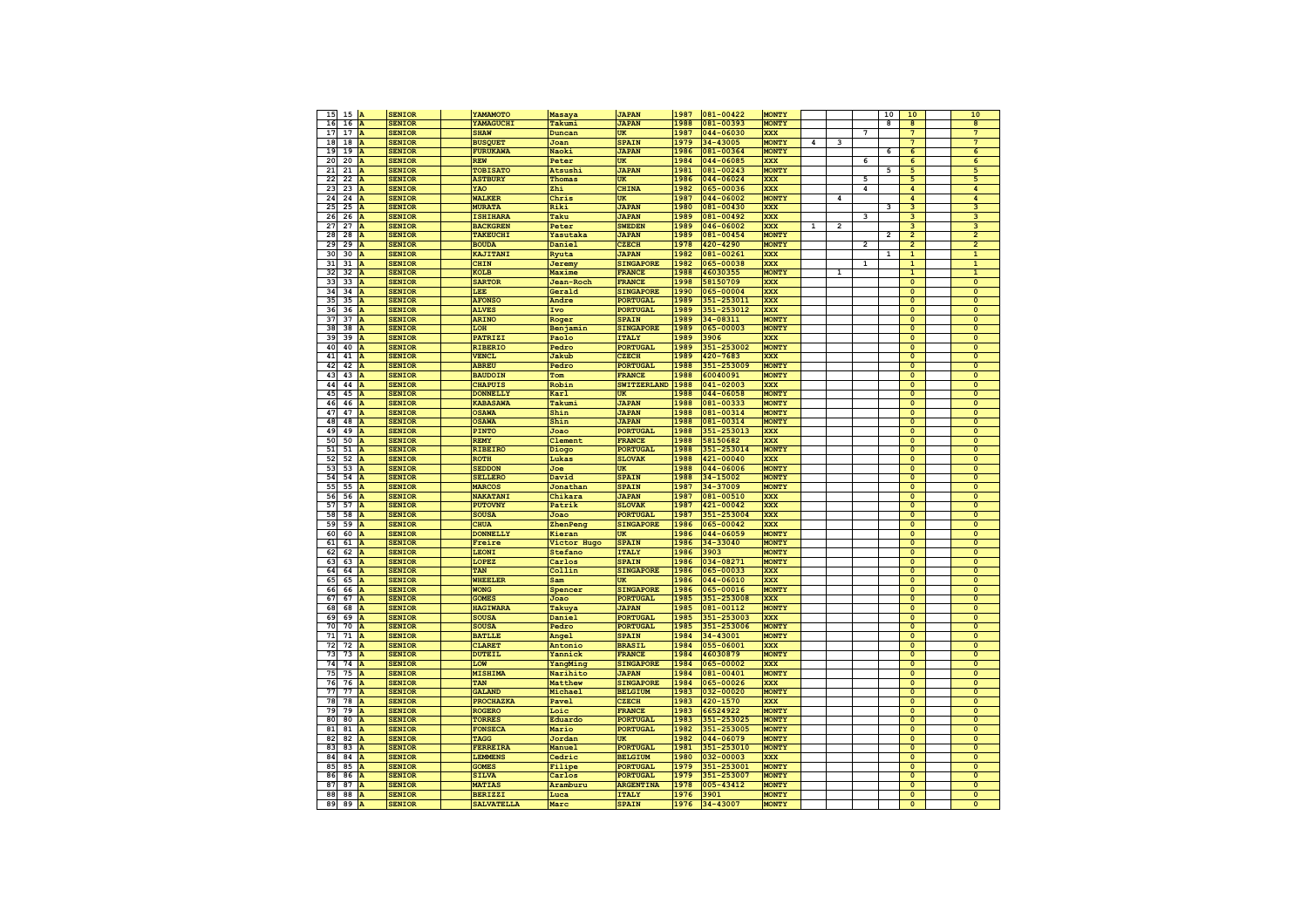| 90                                         | 90                       | A                       | <b>SENIOR</b>                  |                | ZEDEK                          | <b>Tomas</b>            | <b>CZECH</b>       | 1975                    | 420-8872               | <b>XXX</b>                 |                |                         |       |                | $\mathbf 0$               |     | $\pmb{\mathsf{o}}$      |
|--------------------------------------------|--------------------------|-------------------------|--------------------------------|----------------|--------------------------------|-------------------------|--------------------|-------------------------|------------------------|----------------------------|----------------|-------------------------|-------|----------------|---------------------------|-----|-------------------------|
| 91                                         | 91                       | A                       | <b>SENIOR</b>                  |                | <b>FANTELLI</b>                | Daniele                 | <b>ITALY</b>       | 1973                    | 3907                   | <b>MONTY</b>               |                |                         |       |                | $\mathbf{0}$              |     | $\mathbf 0$             |
| 92                                         | 92                       | A                       | <b>SENIOR</b>                  |                | <b>KLINKENBERG</b>             | Thierry                 | <b>BELGIUM</b>     | 1972                    | 032-00029              | <b>XXX</b>                 |                |                         |       |                | $\mathbf 0$               |     | $\overline{\mathbf{0}}$ |
| 93                                         | 93                       | A                       | <b>SENIOR</b>                  |                | <b>OHTA</b>                    | Jiro                    | <b>JAPAN</b>       | 1970                    | 081-00477              | <b>MONTY</b>               |                |                         |       |                | $\overline{\mathbf{0}}$   |     | $\overline{\mathbf{0}}$ |
| 94                                         |                          |                         |                                |                |                                |                         |                    | 1970                    |                        |                            |                |                         |       |                | $\overline{0}$            |     | $\overline{0}$          |
|                                            | 94                       | A                       | <b>SENIOR</b>                  |                | <b>TARCH</b>                   | Federico                | <b>ITALY</b>       |                         | 3904                   | <b>XXX</b>                 |                |                         |       |                |                           |     |                         |
| 95                                         | 95                       | A                       | <b>SENIOR</b>                  |                | <b>NISHIZAKI</b>               | Katsuya                 | <b>JAPAN</b>       | 1958                    | 081-00476              | <b>MONTY</b>               |                |                         |       |                | $\overline{0}$            |     | $\overline{0}$          |
| 96                                         |                          | Ó                       | $\mathbf{0}$                   |                | $\overline{0}$                 | $\mathbf{0}$            | Ō                  | $\overline{0}$          | $\overline{0}$         | $\mathbf 0$                |                |                         |       |                | $\overline{0}$            |     | $\overline{\mathbf{0}}$ |
| 97                                         |                          | Ō                       | ١o                             | $\mathbf 0$    | $\overline{0}$                 | $\mathbf 0$             | $\mathbf 0$        | $\overline{0}$          | $\mathbf 0$            | $\mathbf 0$                |                |                         |       |                | $\mathbf{0}$              |     | $\mathbf 0$             |
| 98                                         |                          | $\mathbf 0$             | ١o                             | $\mathbf 0$    | $\bullet$                      | $\mathbf 0$             | $\mathbf 0$        | $\overline{0}$          | $\mathbf 0$            | $\overline{0}$             |                |                         |       |                | $\mathbf 0$               |     | 0                       |
| 99                                         |                          | $\mathbf 0$             | O                              | $\mathbf 0$    | 0                              | $\bullet$               | $\mathbf 0$        | O                       | $\mathbf 0$            | $\overline{0}$             |                |                         |       |                | $\mathbf 0$               |     | 0                       |
| 100                                        |                          | $\Omega$                | O                              | $\Omega$       | lo                             | $\bullet$               | $\mathbf 0$        | $\bullet$               | $\mathbf 0$            | $\circ$                    |                |                         |       |                | $\mathbf 0$               |     | $\mathbf 0$             |
|                                            |                          |                         |                                |                |                                |                         |                    |                         |                        |                            |                |                         |       |                |                           |     | RANKING 2006            |
|                                            |                          |                         |                                |                |                                |                         |                    |                         |                        |                            |                |                         |       |                |                           |     |                         |
|                                            |                          | Category: CADET         |                                |                |                                |                         |                    |                         |                        |                            |                |                         |       |                |                           |     |                         |
| No                                         | Pla                      | Group                   | Category                       |                | Bib No Family name             | First name              | Nation             | YOB                     | License No.            | <b>Bike</b>                | $R-1$          | $R-2$                   | $R-3$ | $R - 4$        | Total                     | PNC | Tot<br>Efe.             |
| 1                                          | 1                        |                         | <b>CADET</b>                   |                | <b>KOLAR</b>                   | Vaclav                  | <b>CZECH</b>       | 1991                    | $420 - 6044$           | <b>MONTY</b>               | 20             | 20                      | 15    | 20             | 75                        | 15  | 60                      |
| $\overline{\mathbf{2}}$                    | $\mathbf 2$              | A                       | <b>CADET</b>                   |                | <b>COURTES</b>                 | Theau                   | <b>FRANCE</b>      | 1990                    | 91207383               | <b>XXX</b>                 | 17             | 15                      | 20    | 15             | 67                        | 15  | 52                      |
| $\overline{\mathbf{3}}$                    | 3                        | A                       | <b>CADET</b>                   |                | <b>MUSTIELES</b>               | Abel                    | <b>SPAIN</b>       | 1991                    | 34-50017               | <b>XXX</b>                 | 11             | 13                      | 17    | 17             | 58                        | 11  | 47                      |
| 4 <sup>1</sup>                             | 4                        | A                       | <b>CADET</b>                   |                | <b>WILSON</b>                  | Scott                   | UK                 | 1990                    | 044-06011              | <b>MONTY</b>               | 6              | 10                      | 11    | 13             | 40                        | 6   | 34                      |
| 5                                          | 5                        | A                       | CADET                          |                | <b>GRECNER</b>                 | <b>Samuel</b>           | <b>SLOVAK</b>      | 1990                    | 421-00046              | <b>XXX</b>                 | 15             | 17                      |       |                | 32                        |     | 32                      |
| 6                                          | 6                        | $\overline{\mathbf{a}}$ | CADET                          |                | <b>PINOS</b>                   | Mihal                   | <b>CZECH</b>       | 1990                    | 420-8953               | <b>XXX</b>                 | 9              | 8                       | 13    | $\overline{9}$ | 39                        | 8   | 31                      |
| $\overline{7}$                             | 7                        | A                       | CADET                          |                | IIZUKA                         | Ryuta                   | <b>JAPAN</b>       | 1991                    | 081-00400              | <b>XXX</b>                 | 8              | 5                       | 10    |                | 23                        |     | 23                      |
| 8                                          | 8                        | A                       | CADET                          |                | <b>CHAPUIS</b>                 |                         | <b>SWITZERLAND</b> | 1990                    | 041-02002              | <b>XXX</b>                 | 10             | 11                      |       |                | 21                        |     | 21                      |
|                                            |                          |                         |                                |                |                                | Jerome                  |                    |                         |                        |                            |                |                         |       |                |                           |     |                         |
| 9                                          | 9                        | A                       | CADET                          |                | <b>JOHANSON</b>                | Daniel                  | <b>SWEDEN</b>      | 1990                    | 046-06007              | <b>MONTY</b>               |                | 3                       | 8     | 10             | 21                        |     | 21                      |
| 10                                         | 10                       | A                       | CADET                          |                | <b>TABORSKY</b>                | Josef                   | <b>CZECH</b>       | 1990                    | 420-5699               | <b>XXX</b>                 |                | 4                       | 9     | 8              | 21                        |     | 21                      |
| 11                                         | 11                       | A                       | <b>CADET</b>                   |                | <b>BOYES</b>                   | Chris                   | UK                 | 1990                    | 044-06052              | <b>MONTY</b>               | 13             |                         |       |                | 13                        |     | 13                      |
| 12                                         | 12                       | A                       | CADET                          |                | <b>KUBENKA</b>                 | Lukas                   | <b>CZECH</b>       | 1990                    | 420-8905               | <b>MONTY</b>               |                |                         | 7     | 6              | 13                        |     | 13                      |
| 13                                         | 13                       | A                       | CADET                          |                | <b>OAKLEY</b>                  | Joe                     | UK                 | 1991                    | 044-06060              | <b>MONTY</b>               | $\overline{7}$ | 6                       |       |                | 13                        |     | 13                      |
| 14                                         | 14                       | А                       | <b>CADET</b>                   |                | <b>SEBASTIA</b>                | Arnau                   | <b>SPAIN</b>       | 1990                    | 34-08274               | <b>MONTY</b>               | 5              | 7                       |       |                | 12                        |     | 12                      |
| 15                                         | 15                       | А                       | <b>CADET</b>                   |                | <b>OTAKE</b>                   | Shintaro                | <b>JAPAN</b>       | 1991                    | 081-00525              | <b>XXX</b>                 |                |                         |       | 11             | 11                        |     | 11                      |
| 16                                         | 16                       | А                       | CADET                          |                | <b>WARENGHIEN</b>              | Maxime                  | <b>BELGIUM</b>     | 1991                    | 032-00061              | <b>MONTY</b>               |                | 9                       |       |                | $\mathbf 9$               |     | 9                       |
| 17                                         | 17                       | А                       | CADET                          |                | <b>SAITO</b>                   | Naoki                   | <b>JAPAN</b>       | 1991                    | 081-00457              | <b>XXX</b>                 |                |                         |       | 7              | $\overline{7}$            |     | 7                       |
| 18                                         | 18                       | A                       | CADET                          |                | LEE                            | Gerald                  | <b>SINGAPORE</b>   | 1990                    | 065-00004              | <b>XXX</b>                 |                |                         | 6     | $\mathbf{1}$   | $\overline{7}$            |     | $\overline{7}$          |
| 19 <sup>1</sup>                            |                          |                         |                                |                |                                |                         |                    |                         |                        |                            |                |                         |       | 5              |                           |     | 5                       |
|                                            | 19                       | IA                      | <b>CADET</b>                   |                | <b>SATO</b>                    | Yuki                    | <b>JAPAN</b>       | 1990                    | 081-00511              | <b>MONTY</b>               |                |                         |       |                | 5                         |     |                         |
| 20 <sub>1</sub>                            | $20$ A                   |                         | <b>CADET</b>                   |                | <b>SHIBATA</b>                 | Koki                    | <b>JAPAN</b>       | 1991                    | 081-00391              | <b>MONTY</b>               |                |                         |       | 4              | $\overline{4}$            |     | $\overline{4}$          |
| 21                                         | 21                       | IA                      | <b>CADET</b>                   |                | <b>OSAWA</b>                   | Taku                    | <b>JAPAN</b>       | 1991                    | 081-00417              | <b>MONTY</b>               |                |                         |       | 3              | $\ensuremath{\mathsf{3}}$ |     | 3                       |
| 22                                         | 22                       | IA                      | <b>CADET</b>                   |                | <b>OTONO</b>                   | Syo                     | <b>JAPAN</b>       | 1990                    | 081-00503              | <b>XXX</b>                 |                |                         |       | $\overline{2}$ | $\mathbf{2}$              |     | $\overline{a}$          |
| 23                                         | $23$ $\overline{A}$      |                         | <b>CADET</b>                   |                | <b>LEJEUNE</b>                 | Amaury                  | <b>BELGIUM</b>     | 1990                    | 032-00002              | <b>MONTY</b>               |                | $\overline{\mathbf{2}}$ |       |                | $\mathbf{2}$              |     | $\overline{a}$          |
| 24                                         | $24$ A                   |                         | <b>CADET</b>                   |                | <b>KUBENKA</b>                 | Michal                  | <b>CZECH</b>       | 1991                    | 420-8904               | <b>MONTY</b>               |                | 1                       |       |                | $\mathbf 1$               |     | $\mathbf{1}$            |
| 25                                         | $25$ A                   |                         | <b>CADET</b>                   |                | <b>LINDAHL</b>                 | William                 | <b>SWEDEN</b>      | 1991                    | 046-06018              | <b>MONTY</b>               |                |                         |       |                | $\mathbf 0$               |     | $\mathbf 0$             |
| 26                                         | $26$ A                   |                         | <b>CADET</b>                   |                | <b>GONZALEZ</b>                | Marcos                  | <b>SPAIN</b>       | 1991                    | 34-33043               | <b>MONTY</b>               |                |                         |       |                | $\mathbf 0$               |     | $\mathbf 0$             |
| 27                                         | 27 <sup>h</sup>          |                         | <b>CADET</b>                   |                | <b>ALKEMA</b>                  | Gi1                     | <b>BELGIUM</b>     | 1991                    | 032-00053              | <b>MONTY</b>               |                |                         |       |                | $\mathbf 0$               |     | $\mathbf 0$             |
|                                            |                          |                         |                                |                |                                |                         |                    | 1991                    |                        |                            |                |                         |       |                |                           |     |                         |
| 28                                         | $28$ $\overline{A}$      |                         | <b>CADET</b>                   |                | TIMELLINI                      | Rodrigue                | <b>BELGIUM</b>     |                         | 032-00055              | <b>XXX</b>                 |                |                         |       |                | $\mathbf 0$               |     | 0                       |
| 29                                         | $29$ $\overline{A}$      |                         | <b>CADET</b>                   |                | <b>VAN HAEREN</b>              | Renaud                  | <b>BELGIUM</b>     | 1991                    | 032-00049              | <b>MONTY</b>               |                |                         |       |                | $\mathbf 0$               |     | 0                       |
| 30 <sup>1</sup>                            | 30                       | A                       | <b>CADET</b>                   |                | <b>COLSON</b>                  | Jordan                  | <b>BELGIUM</b>     | 1991                    | 032-00009              | <b>MONTY</b>               |                |                         |       |                | $\mathbf 0$               |     | $\mathbf 0$             |
| 31                                         | 31                       | A                       | <b>CADET</b>                   |                | <b>JACOULOT</b>                | Adrien                  | <b>FRANCE</b>      | 1991                    | 10031783               | <b>XXX</b>                 |                |                         |       |                | $\mathbf 0$               |     | $\mathbf 0$             |
| 32                                         | 32                       | Æ                       | <b>CADET</b>                   |                | <b>VILLOT</b>                  | Paul                    | <b>FRANCE</b>      | 1991                    | 10031850               | <b>XXX</b>                 |                |                         |       |                | $\mathbf 0$               |     | $\mathbf 0$             |
| 33                                         | 33                       | Þ                       | CADET                          |                | <b>SASAKI</b>                  | Takumi                  | <b>JAPAN</b>       | 1991                    | 081-00343              | MONTY                      |                |                         |       |                | $\mathbf 0$               |     | $\mathbf 0$             |
| 34                                         | 34                       | A                       | CADET                          |                | <b>KOCIS</b>                   | Jan                     | <b>SLOVAK</b>      | 1990                    | 421-00043              | <b>MONTY</b>               |                |                         |       |                | $\overline{\mathbf{0}}$   |     | $\overline{\mathbf{0}}$ |
| 35                                         | 35                       | A                       | CADET                          |                | <b>ARROYO</b>                  | Jorge                   | <b>SPAIN</b>       | 1990                    | 34-28077               | <b>MONTY</b>               |                |                         |       |                | $\overline{\mathbf{0}}$   |     | $\overline{\mathbf{0}}$ |
| 36                                         | 36                       | A                       | CADET                          |                | <b>FIORET</b>                  | Anthony                 | <b>FRANCE</b>      | 1990                    | 46030362               | <b>XXX</b>                 |                |                         |       |                | $\overline{\mathbf{0}}$   |     | $\overline{\mathbf{0}}$ |
| 37                                         | 37                       | A                       | CADET                          |                | <b>SAUMADE</b>                 | <b>Brice</b>            | FRANCE             | 1990                    | 66524923               | MONTY                      |                |                         |       |                | $\overline{\mathbf{0}}$   |     | $\overline{\mathbf{0}}$ |
| 38                                         | 38                       | A                       | CADET                          |                | <b>ERIKSSON</b>                | Freddie                 | <b>SWEDEN</b>      | 1990                    | 046-06015              | <b>XXX</b>                 |                |                         |       |                | $\overline{\mathbf{0}}$   |     | $\overline{\mathbf{0}}$ |
| 39                                         | 39                       | A                       | CADET                          |                | <b>ROGERS</b>                  | Liam                    | UK                 | 1990                    | 044-06086              | MONTY                      |                |                         |       |                | $\overline{0}$            |     | $\overline{\mathbf{0}}$ |
| 40                                         |                          | O                       | $\Omega$                       |                | $\Omega$                       | $\bullet$               | Ō                  | $\Omega$                | n                      | $\Omega$                   |                |                         |       |                | $\overline{0}$            |     | $\overline{0}$          |
| 41                                         |                          |                         | $\overline{\mathbf{0}}$        | $\overline{0}$ | $\overline{0}$                 | $\overline{\mathbf{0}}$ | Ō                  | $\overline{\mathbf{0}}$ | Ō                      | $\Omega$                   |                |                         |       |                | $\overline{\mathbf{0}}$   |     | $\overline{\mathbf{0}}$ |
|                                            |                          | Ō                       |                                |                |                                |                         |                    |                         |                        |                            |                |                         |       |                |                           |     |                         |
| 42                                         |                          | Ō                       | $\circ$                        | O              | $\mathbf 0$                    | 0                       | Ō                  | $\mathbf 0$             | $\overline{0}$         | $\Omega$                   |                |                         |       |                | $\mathbf 0$               |     | $\pmb{\mathsf{o}}$      |
| 43                                         |                          | Ō                       | $\circ$                        | $\Omega$       | $\mathbf 0$                    | 0                       | $\Omega$           | $\mathbf 0$             | $\overline{0}$         | $\Omega$                   |                |                         |       |                | $\mathbf{0}$              |     | $\pmb{\mathsf{o}}$      |
| 44                                         |                          | $\Omega$                | $\circ$                        | $\Omega$       | $\overline{0}$                 | 0                       | $\Omega$           | $\mathbf 0$             | $\Omega$               | $\Omega$                   |                |                         |       |                | $\overline{0}$            |     | $\pmb{\mathsf{o}}$      |
| 45                                         |                          | $\Omega$                | $\Omega$                       | $\Omega$       | $\overline{0}$                 | $\Omega$                | $\Omega$           | $\bullet$               | $\Omega$               | $\Omega$                   |                |                         |       |                | $\overline{0}$            |     | $\overline{0}$          |
| 46                                         |                          | $\Omega$                | ١o                             | $\Omega$       | $\overline{0}$                 | $\overline{0}$          | $\Omega$           | $\overline{0}$          | $\overline{0}$         | $\Omega$                   |                |                         |       |                | $\overline{0}$            |     | $\overline{0}$          |
| 47                                         |                          | $\Omega$                | $\Omega$                       | $\Omega$       | $\overline{0}$                 | $\overline{0}$          | $\Omega$           | $\Omega$                | $\overline{0}$         | $\Omega$                   |                |                         |       |                | $\overline{0}$            |     | $\overline{0}$          |
| 48                                         |                          | $\overline{0}$          | $\mathbf{0}$                   | $\mathbf 0$    | $\overline{\mathbf{0}}$        | $\overline{\mathbf{0}}$ | $\mathbf 0$        | $\mathbf 0$             | $\overline{0}$         | $\overline{0}$             |                |                         |       |                | $\overline{\mathbf{0}}$   |     | $\overline{\mathbf{0}}$ |
| 49                                         |                          | $\mathbf 0$             | $\mathbf{0}$                   | $\mathbf 0$    | $\circ$                        | $\mathbf 0$             | $\mathbf 0$        | $\mathbf 0$             | $\mathbf 0$            | $\overline{0}$             |                |                         |       |                | $\pmb{\mathsf{0}}$        |     | 0                       |
| 50                                         |                          | O                       | $\mathbf 0$                    |                | $\overline{0}$                 | 0                       | $\mathbf 0$        | $\mathbf 0$             | $\mathbf 0$            | $\overline{0}$             |                |                         |       |                | $\mathbf 0$               |     | $\mathbf 0$             |
|                                            |                          |                         |                                |                |                                |                         |                    |                         |                        |                            |                |                         |       |                |                           |     | RANKING 2006            |
|                                            |                          |                         |                                |                |                                |                         |                    |                         |                        |                            |                |                         |       |                |                           |     |                         |
|                                            |                          | Category: MINIME        |                                |                |                                |                         |                    |                         |                        |                            |                |                         |       |                |                           |     |                         |
| No                                         |                          |                         | Category                       |                | Bib No. Family name            | First name              | Nation             | <b>YOB</b>              | License No.            | Bike                       | $R-1$          | $R-2$                   | $R-3$ |                | $R-4$ Total               | PNC | Efe.<br>Tot.            |
|                                            | Pla                      | Group                   |                                |                |                                | Alexandre               | FRANCE             | 1992                    | 60040744               | <b>MONTY</b>               | 20             | 20                      | 13    | 15             | 68                        | 13  | 55                      |
| $\mathbf{1}$                               | $\mathbf 1$              | B                       | <b>MINIME</b>                  |                | <b>FABREGAS</b>                |                         |                    |                         |                        |                            |                |                         |       |                |                           |     |                         |
| $\overline{2}$                             | $\overline{2}$           | в                       | <b>MINIME</b>                  |                | <b>HYLAND</b>                  | Thomas                  | UK                 | 1992                    | 044-06070              | <b>XXX</b>                 | 11             | 13                      | 20    | 17             | 61                        | 11  | 50                      |
|                                            |                          |                         |                                |                |                                |                         |                    |                         |                        |                            |                |                         |       |                |                           |     |                         |
| $\overline{\mathbf{3}}$                    | 3                        | B                       | <b>MINIME</b>                  |                | <b>KAKAC</b>                   | Martin                  | <b>CZECH</b>       | 1992                    | 420-8847               | <b>MONTY</b>               | 8              | 10                      | 17    | 8              | 43                        | 8   | 35                      |
| 4 <sup>1</sup>                             | $\overline{\mathbf{4}}$  | B                       | <b>MINIME</b>                  |                | <b>SUZUKI</b>                  | Koshiro                 | <b>JAPAN</b>       | 1992                    | 081-00383              | <b>MONTY</b>               | 9              | 11                      |       | 11             | 31                        |     | 31                      |
| 5 <sub>1</sub>                             | 5                        | B                       | <b>MINIME</b>                  |                | <b>MUSIL</b>                   | Jan                     | <b>CZECH</b>       | 1993                    | 420-8391               | <b>MONTY</b>               |                | 7                       | 11    | 9              | 27                        |     | 27                      |
| 6                                          | 6                        | B                       | <b>MINIME</b>                  |                | KAMITANI                       | Takaaki                 | <b>JAPAN</b>       | 1992                    | 081-00440              | <b>XXX</b>                 |                |                         | 15    | 7              | 22                        |     | 22                      |
| $7\overline{ }$<br>$\overline{\mathbf{a}}$ | $\scriptstyle\rm 7$<br>8 | B<br>B                  | <b>MINIME</b><br><b>MTNTME</b> |                | <b>OLIVER</b><br><b>NATSUI</b> | Sam<br>Umichika         | UK<br><b>JAPAN</b> | 1992<br>1992            | 044-06074<br>081-00376 | <b>MONTY</b><br><b>YYY</b> | 13             | 9                       |       | 20             | 22<br>20                  |     | 22<br>20                |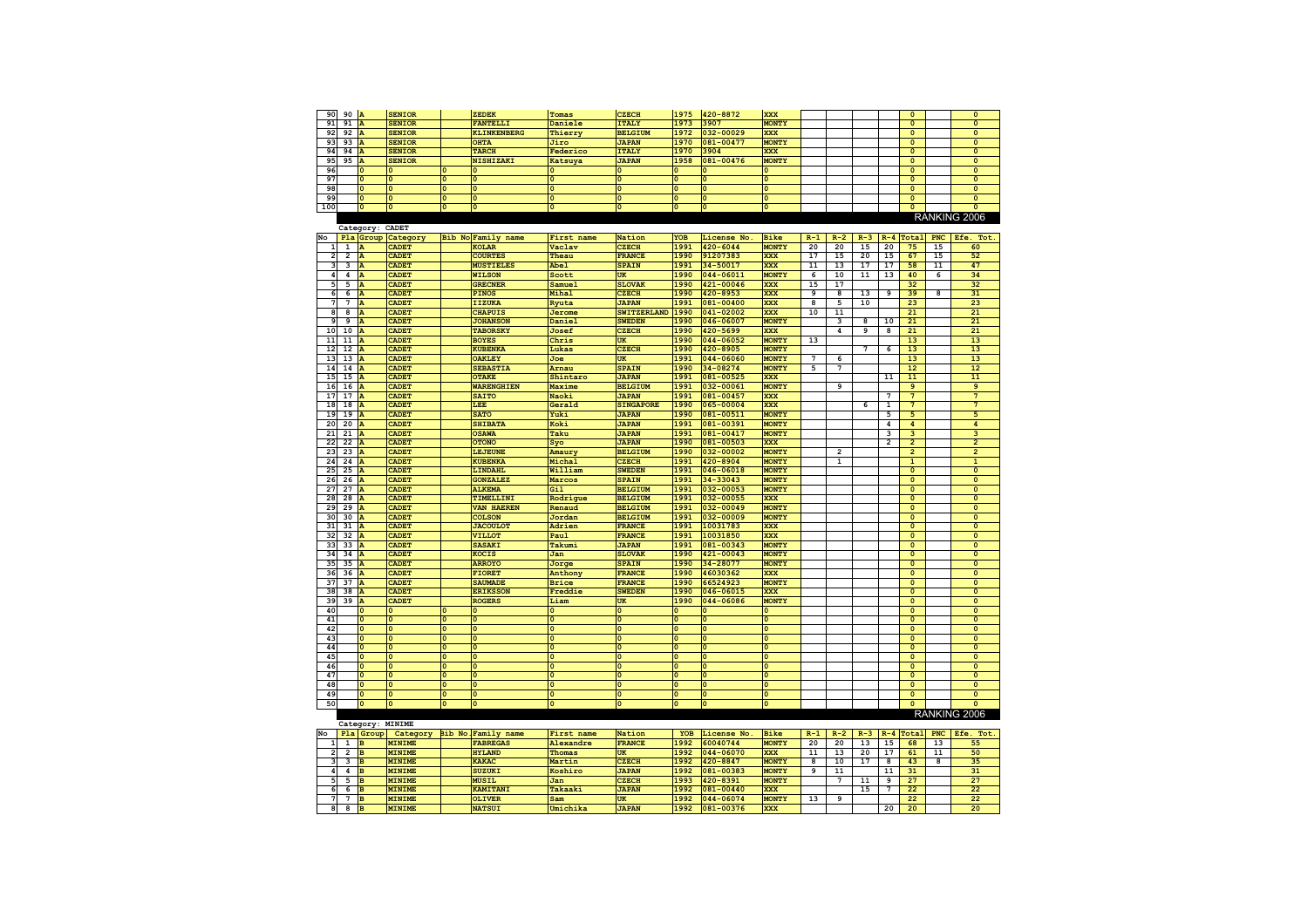| 9                       | 9                       | B                          | <b>MINIME</b>           |                         | <b>HERKA</b>                                  | David                   | <b>CZECH</b>                   | 1992                    | 420-9058                | <b>XXX</b>              | 10             | 8              |       |         | 18                             |     | 18                      |
|-------------------------|-------------------------|----------------------------|-------------------------|-------------------------|-----------------------------------------------|-------------------------|--------------------------------|-------------------------|-------------------------|-------------------------|----------------|----------------|-------|---------|--------------------------------|-----|-------------------------|
| 10                      | 10                      | B                          | <b>MINIME</b>           |                         | <b>MERGER</b>                                 | Marius                  | <b>FRANCE</b>                  | 1993                    | 54130509                | <b>XXX</b>              |                | 17             |       |         | 17                             |     | 17                      |
| 11                      | 11                      | B                          | <b>MINIME</b>           |                         | <b>AREITIO</b>                                | Ion                     | <b>SPAIN</b>                   | 1992                    | 34-20013                | <b>XXX</b>              | 17             |                |       |         | 17                             |     | 17                      |
| 12                      | 12                      | B                          | <b>MINIME</b>           |                         | <b>RIGAILL</b>                                | Frank                   | <b>FRANCE</b>                  | 1992                    | 60043019                | <b>MONTY</b>            |                | 15             |       |         | 15                             |     | 15                      |
| 13                      | 13                      | B                          | <b>MINIME</b>           |                         | <b>GONZALEZ</b>                               | <b>Iker</b>             | <b>SPAIN</b>                   | 1992                    | 34-20016                | <b>MONTY</b>            | 15             |                |       |         | 15                             |     | 15                      |
| 14                      | 14                      | B                          | <b>MINIME</b>           |                         | <b>FUJIO</b>                                  | Shingo                  | <b>JAPAN</b>                   | 1992                    | 081-00439               | <b>XXX</b>              |                |                |       | 13      | 13                             |     | 13                      |
| 15                      | 15                      | <b>IR</b>                  | <b>MINIME</b>           |                         | <b>SAITO</b>                                  | Kota                    | <b>JAPAN</b>                   | 1992                    | 081-00556               | <b>XXX</b>              |                |                |       | 10      | 10                             |     | 10                      |
| 16                      | 16                      | <b>I</b> R                 | <b>MINIME</b>           |                         | <b>KALUS</b>                                  | Tomas                   | <b>SLOVAK</b>                  | 1993                    | 421-00001               | <b>MONTY</b>            | 5              | 5              |       |         | 10                             |     | 10                      |
| 17                      | 17                      | B                          | <b>MINIME</b>           |                         | <b>VEDERE</b>                                 | Jordy                   | <b>FRANCE</b>                  | 1993                    | 10016846                | <b>MONTY</b>            | $\overline{7}$ |                |       |         | $\overline{7}$                 |     | $\overline{7}$          |
| 18                      | 18                      | B                          | <b>MINIME</b>           |                         | ONISHI                                        | Hiro                    | <b>JAPAN</b>                   | 1993                    | 081-00449               | <b>MONTY</b>            |                |                |       | 6       | $\boldsymbol{6}$               |     | 6                       |
| 19                      | 19                      | B                          | <b>MINIME</b>           |                         | <b>CHATELAIN</b>                              | Antony                  | FRANCE                         | 1992                    | 64006299                | <b>XXX</b>              |                | 6              |       |         | 6                              |     | 6                       |
| 20                      | 20                      | B                          | <b>MINIME</b>           |                         | DI RONCO                                      | Nicolo                  | <b>ITALY</b>                   | 1992                    | 3902                    | <b>MONTY</b>            | $\overline{6}$ |                |       |         | 6                              |     | 6                       |
| 21                      | 21                      | B                          | <b>MINIME</b>           |                         | <b>FERRO</b>                                  | Gauthier                | <b>BELGIUM</b>                 | 1993                    | $032 - 00016$           | <b>XXX</b>              |                | 4              |       |         | $\overline{\mathbf{4}}$        |     | $\overline{4}$          |
| 22                      | 22                      | B                          | <b>MINIME</b>           |                         | <b>HENDERSON</b>                              | Jake                    | UK                             | 1993                    | 044-06100               | <b>XXX</b>              | 4              |                |       |         | $\overline{a}$                 |     | $\overline{a}$          |
| 23                      | 23                      | B                          | <b>MINIME</b>           |                         | <b>DEJACE</b>                                 | Clement                 | <b>BELGIUM</b>                 | 1992                    | 032-00005               | <b>MONTY</b>            |                | з              |       |         | 3                              |     | 3                       |
| 24                      | $24$ B                  |                            | <b>MINIME</b>           |                         | <b>CAPELO</b>                                 | Jose                    | PORTUGAL                       | 1992                    | 351-253017              | <b>MONTY</b>            | з              |                |       |         | 3                              |     | 3                       |
| 25                      | $25$ B                  |                            | <b>MINIME</b>           |                         | <b>GRANOLLERS</b>                             | Ferran                  | <b>SPAIN</b>                   | 1992                    | 34-08366                | <b>MONTY</b>            |                | $\overline{2}$ |       |         | $\overline{2}$                 |     | $\overline{2}$          |
| 26                      | 26                      | B                          | <b>MINIME</b>           |                         | <b>PARRA</b>                                  | Marc                    | <b>SPAIN</b>                   | 1993                    | 34-28074                | <b>MONTY</b>            | $\overline{2}$ |                |       |         | $\overline{2}$                 |     | $\overline{2}$          |
| 27                      | $27$ B                  |                            | <b>MINIME</b>           |                         | <b>MARCHAND</b>                               | Benjamin                | <b>FRANCE</b>                  | 1992                    | 58150697                | <b>XXX</b>              |                | 1              |       |         | $\mathbf{1}$                   |     | $\mathbf 1$             |
| 28                      | $28$ B                  |                            | <b>MINIME</b>           |                         | <b>LLAMAS</b>                                 | Sergio T.               | <b>SPAIN</b>                   | 1992                    | 034-28075               | <b>MONTY</b>            | $\mathbf{1}$   |                |       |         | $\mathbf{1}$                   |     | $\mathbf 1$             |
| 29                      | $29$ B                  |                            | <b>MINIME</b>           |                         | <b>CIVERA</b>                                 | Luis                    | <b>SPAIN</b>                   | 1993                    | 34-44055                | <b>MONTY</b>            |                |                |       |         | $\mathbf{0}$                   |     | $\mathbf{0}$            |
| 30                      | $30$ B                  |                            | <b>MINIME</b>           |                         | <b>DEGREEF</b>                                | Luca                    | <b>BELGIUM</b>                 | 1993                    | 032-00060               | <b>XXX</b>              |                |                |       |         | $\mathbf 0$                    |     | $\mathbf 0$             |
| 31                      | $31$ B                  |                            | <b>MINIME</b>           |                         | FERREIRA                                      |                         |                                | 1993                    | 620517970               | <b>MONTY</b>            |                |                |       |         | $\Omega$                       |     | $\mathbf 0$             |
| 32                      | $32$ B                  |                            | <b>MINIME</b>           |                         | LOUISON                                       | Jeremy                  | <b>FRANCE</b><br><b>FRANCE</b> | 1993                    | 66642751                | <b>XXX</b>              |                |                |       |         | $\Omega$                       |     | $\Omega$                |
| 33                      |                         |                            | <b>MINIME</b>           |                         | <b>TAKEI</b>                                  | <b>Bastien</b>          |                                | 1993                    |                         | MONTY                   |                |                |       |         | $\Omega$                       |     | $\overline{0}$          |
|                         | $33$ B                  |                            |                         |                         |                                               | Naoaki                  | <b>JAPAN</b>                   |                         | $081 - 00424$           |                         |                |                |       |         |                                |     |                         |
| 34                      | $34$ B                  |                            | <b>MINIME</b>           |                         | <b>VASSOR</b>                                 | Morgan                  | FRANCE                         | 1993                    | 91209887                | <b>XXX</b>              |                |                |       |         | $\pmb{\mathsf{o}}$             |     | $\mathbf 0$             |
| 35                      | 35                      | B                          | MINIME                  |                         | FARIA                                         | Joao                    | PORTUGAL                       | 1992                    | 351-253015              | MONTY                   |                |                |       |         | $\pmb{\mathsf{o}}$             |     | $\overline{\mathbf{0}}$ |
| 36                      | 36                      | E                          | MINIME                  |                         | <b>MARTINS</b>                                | Tiago                   | PORTUGAL                       | 1992                    | 351-253020              | <b>XXX</b>              |                |                |       |         | $\Omega$                       |     | $\overline{0}$          |
| 37                      | 37                      | B                          | MINIME                  |                         | <b>PINTO</b>                                  | Pedro                   | PORTUGAL                       | 1992                    | 351-253021              | <b>XXX</b>              |                |                |       |         | $\overline{0}$                 |     | $\overline{0}$          |
| 38                      | 38                      | B                          | <b>MINIME</b>           |                         | <b>SERRE</b>                                  | Benjamin                | <b>FRANCE</b>                  | 1992                    | 91202847                | <b>XXX</b>              |                |                |       |         | $\Omega$                       |     | $\mathbf{0}$            |
| 39                      | 39                      | Iв                         | <b>MINIME</b>           |                         | <b>SOUSA</b>                                  | Pedro                   | <b>PORTUGAL</b>                | 1992                    | 351-253016              | MONTY                   |                |                |       |         | $\Omega$                       |     | $\mathbf{0}$            |
| 40                      |                         |                            |                         |                         | $\Omega$                                      |                         |                                |                         |                         |                         |                |                |       |         | $\Omega$                       |     | $\Omega$                |
| 41                      |                         | $\Omega$                   | $\Omega$                | $\overline{0}$          | $\Omega$                                      | $\overline{0}$          | lo                             |                         | $\Omega$                | $\Omega$                |                |                |       |         | $\Omega$                       |     | $\overline{0}$          |
| 42                      |                         | $\pmb{\mathsf{o}}$         | $\mathbf{0}$            | $\mathbf 0$             | $\mathbf 0$                                   | $\overline{0}$          | O                              |                         | $\mathbf 0$             | $\Omega$                |                |                |       |         | $\mathbf{0}$                   |     | $\overline{\mathbf{0}}$ |
| 43                      |                         | $\mathbf 0$                | $\mathbf{0}$            | $\mathbf 0$             | $\mathbf 0$                                   | 0                       | ١o                             |                         | $\mathbf 0$             |                         |                |                |       |         | $\mathbf 0$                    |     | $\pmb{\mathsf{o}}$      |
| 44                      |                         | $\mathbf 0$                | $\mathbf{0}$            | $\overline{0}$          | $\mathbf 0$                                   | 0                       | ١a                             |                         | $\mathbf 0$             | $\Omega$                |                |                |       |         | $\mathbf 0$                    |     | $\mathbf{0}$            |
| 45                      |                         | $\circ$                    | $\Omega$                | $\Omega$                | $\mathbf 0$                                   | $\Omega$                | ١a                             | $\Omega$                | $\mathbf 0$             | $\Omega$                |                |                |       |         | $\mathbf 0$                    |     | $\mathbf{0}$            |
| 46                      |                         | $\circ$                    | $\mathbf{0}$            | $\Omega$                | $\mathbf 0$                                   |                         |                                |                         |                         |                         |                |                |       |         | $\mathbf{0}$                   |     | $\mathbf 0$             |
|                         |                         |                            |                         |                         |                                               | $\Omega$                | ١a                             | $\Omega$                | $\mathbf 0$             | $\Omega$                |                |                |       |         |                                |     |                         |
| 47                      |                         | $\overline{0}$             | $\Omega$                | $\Omega$                | $\mathbf 0$                                   | $\Omega$                | I٥                             | $\Omega$                | $\Omega$                | $\Omega$                |                |                |       |         | $\Omega$                       |     | $\Omega$                |
|                         |                         | $\Omega$                   | I۵                      | ۱n                      | $\Omega$                                      | $\Omega$                | l٥                             | $\overline{0}$          | $\Omega$                | $\Omega$                |                |                |       |         | $\overline{0}$                 |     | $\Omega$                |
| 48<br>49                |                         | $\overline{0}$             | ١n                      | ۱n                      | $\overline{0}$                                | $\Omega$                | l٥                             | $\Omega$                | $\overline{0}$          | $\overline{0}$          |                |                |       |         | $\overline{0}$                 |     | $\overline{0}$          |
|                         |                         | $\overline{\mathbf{0}}$    | $\overline{\mathbf{0}}$ | $\overline{0}$          | $\overline{\mathbf{0}}$                       | $\overline{\mathbf{0}}$ | $\overline{0}$                 | $\Omega$                |                         | $\overline{\mathbf{0}}$ |                |                |       |         | $\overline{0}$                 |     | $\overline{0}$          |
| 50                      |                         |                            |                         |                         |                                               |                         |                                |                         | $\overline{\mathbf{0}}$ |                         |                |                |       |         |                                |     |                         |
|                         |                         |                            |                         |                         |                                               |                         |                                |                         |                         |                         |                |                |       |         |                                |     | RANKING 2006            |
|                         |                         |                            | Category: BENJAMIN      |                         |                                               |                         |                                |                         |                         |                         |                |                |       |         |                                |     |                         |
| No                      |                         | Pla Group                  | Category                |                         | Bib No. Family name                           | First name              | Nation                         | YOB                     | License No              | <b>Bike</b>             | $R-1$          | $R-2$          | $R-3$ | $R - 4$ | Total                          | PNC | Efe.<br>Tot.            |
| 1                       | $\mathbf 1$             | B                          | <b>BENJAMIN</b>         |                         | <b>MOLLA</b>                                  | Armand                  | <b>SPAIN</b>                   | 1994                    | 34-08327                | <b>MONTY</b>            | 20             | 20             | 17    | 20      | 77                             | 17  | 60                      |
| $\overline{\mathbf{2}}$ | $\overline{\mathbf{2}}$ | B                          | <b>BENJAMIN</b>         |                         | <b>JANOSKA</b>                                | Ladislav                | <b>SLOVAK</b>                  | 1994                    | 421-00012               | <b>MONTY</b>            | 17             | 17             | 20    | 17      | 71                             | 17  | 54                      |
| з                       | з                       | B                          | <b>BENJAMIN</b>         |                         | <b>GRYC</b>                                   | Vaclav                  | CZECH                          | 1994                    | 420-8909                | <b>MONTY</b>            | 13             | 15             |       |         | 28                             |     | 28                      |
| $\boldsymbol{4}$        | 4                       | B                          | <b>BENJAMIN</b>         |                         | <b>AMARI</b>                                  | Yamato                  | <b>JAPAN</b>                   | 1995                    | 081-00517               | MONTY                   |                |                | 15    | 11      | 26                             |     | 26                      |
| 5                       | 5                       | B                          | <b>BENJAMIN</b>         |                         | VALENTA                                       | Jakub                   | CZECH                          | 1994                    | $420 - 8909$            | <b>XXX</b>              | 11             | 8              |       |         | 19                             |     | 19                      |
| 6                       | 6                       | B                          | <b>BENJAMIN</b>         |                         | <b>SUSPERREGUI</b>                            | Gorka                   | <b>SPAIN</b>                   | 1995                    | 34-20015                | <b>MONTY</b>            | 8              | 10             |       |         | 18                             |     | 18                      |
| $7\phantom{.0}$         | 7                       | B                          | <b>BENJAMIN</b>         |                         | <b>OLIVER</b>                                 | Tom                     | UK                             | 1995                    | 044-06075               | <b>MONTY</b>            | 9              | 9              |       |         | 18                             |     | 18                      |
| 8                       | 8                       | B                          | <b>BENJAMIN</b>         |                         | TAMURA                                        | Taichi                  | <b>JAPAN</b>                   | 1995                    | 081-00447               | <b>MONTY</b>            |                |                |       | 15      | 15                             |     | 15                      |
| 9                       | 9                       | B                          | <b>BENJAMIN</b>         |                         | <b>SEUBA</b>                                  | <b>Bernat</b>           | <b>SPAIN</b>                   | 1995                    | 34-08333                | <b>MONTY</b>            | 15             |                |       |         | 15                             |     | 15                      |
| 10                      | 10                      | B                          | <b>BENJAMIN</b>         |                         | IINUMA                                        | Hirosato                | <b>JAPAN</b>                   | 1995                    | 081-00499               | <b>MONTY</b>            |                |                |       | 13      | 13                             |     | 13                      |
| 11                      | 11                      | B                          | <b>BENJAMIN</b>         |                         | <b>BOUVOT</b>                                 | Stywell                 | <b>FRANCE</b>                  | 1994                    | 10031780                | <b>XXX</b>              |                | 13             |       |         | 13                             |     | 13                      |
| 12                      | 12                      | Iв                         | <b>BENJAMIN</b>         |                         | <b>KEBELES</b>                                | Ivan                    | CZECH                          | 1994                    | $420 - 8840$            | <b>MONTY</b>            | $\overline{6}$ | 7              |       |         | 13                             |     | 13                      |
| 13                      | 13                      | <b>IR</b>                  | <b>BENJAMIN</b>         |                         | <b>ARINO</b>                                  | Josep                   | <b>SPAIN</b>                   | 1994                    | 34-08312                | <b>MONTY</b>            | $\overline{7}$ | $\overline{6}$ |       |         | 13                             |     | 13                      |
| 14                      | 14                      | <b>B</b>                   | <b>BENJAMIN</b>         |                         | <b>FERRO</b>                                  | Germain                 | <b>BELGIUM</b>                 | 1994                    | 032-00017               | <b>XXX</b>              |                | 11             |       |         | 11                             |     | $\overline{11}$         |
| 15                      | $15$ B                  |                            | <b>BENJAMIN</b>         |                         | <b>KODAMA</b>                                 | Takeo                   | <b>JAPAN</b>                   | 1995                    | 081-00500               | <b>MONTY</b>            |                |                |       | 10      | 10                             |     | 10                      |
| 16                      | 16                      | B                          | <b>BENJAMIN</b>         |                         | <b>SANCHEZ</b>                                | Cristian                | <b>SPAIN</b>                   | 1994                    | 34-06005                | <b>MONTY</b>            | 10             |                |       |         | 10                             |     | 10                      |
| 17                      | 17                      | B                          | <b>BENJAMIN</b>         |                         | <b>ODA</b>                                    | Takafumi                | <b>JAPAN</b>                   | 1995                    | $081 - 00516$           | <b>MONTY</b>            |                |                |       | 9       | $\overline{9}$                 |     | $\overline{9}$          |
| 18                      | 18                      | $\overline{B}$             | <b>BENJAMIN</b>         |                         | <b>GONZALEZ</b>                               | Jorge                   | <b>SPAIN</b>                   | 1994                    | 34-39025                | <b>MONTY</b>            | 5              | 4              |       |         | $\overline{9}$                 |     | $\overline{9}$          |
| 19                      | 19                      | B                          | <b>BENJAMIN</b>         |                         | <b>VAN BUGGENHOUT</b>                         | Jerome                  | <b>BELGIUM</b>                 | 1994                    | 032-00048               | <b>MONTY</b>            |                | 5              |       |         | 5                              |     | 5                       |
| 20                      | 20                      | B                          | <b>BENJAMIN</b>         |                         | <b>SILVA</b>                                  | Joao                    | <b>PORTUGAL</b>                | 1994                    | 351-253019              | <b>MONTY</b>            | 4              |                |       |         | $\overline{a}$                 |     | $\overline{a}$          |
| 21                      | 21                      | B                          | <b>BENJAMIN</b>         |                         | <b>ARAUJO</b>                                 | Pedro                   | PORTUGAL                       | 1994                    | 351-253018              | <b>XXX</b>              |                |                |       |         | $\Omega$                       |     | $\overline{0}$          |
| 22                      |                         |                            | Ō                       |                         | $\Omega$                                      | Ō                       | $\overline{0}$                 |                         | $\Omega$                | $\Omega$                |                |                |       |         | $\Omega$                       |     | $\overline{0}$          |
| 23                      |                         | $\mathbf 0$                | $\mathbf{0}$            | $\mathbf 0$             | $\mathbf 0$                                   | $\mathbf 0$             | ١o                             |                         | $\mathbf 0$             | $\mathbf 0$             |                |                |       |         | $\mathbf 0$                    |     | $\mathbf{0}$            |
| 24                      |                         | $\mathbf 0$                | $\mathbf{0}$            | $\mathbf 0$             | $\mathbf 0$                                   | 0                       | I٥                             | $\mathbf 0$             | $\mathbf 0$             | $\mathbf 0$             |                |                |       |         | $\pmb{\mathsf{o}}$             |     | $\mathbf 0$             |
|                         |                         | $\mathbf 0$                | $\mathbf{0}$            | $\overline{0}$          |                                               | $\mathbf 0$             |                                | $\mathbf 0$             | $\mathbf 0$             | $\mathbf 0$             |                |                |       |         |                                |     |                         |
| 25                      |                         |                            |                         |                         | $\pmb{\mathsf{o}}$                            | $\Omega$                | ١o<br>١o                       | $\Omega$                | $\Omega$                |                         |                |                |       |         | $\pmb{\mathsf{o}}$<br>$\Omega$ |     | $\mathbf 0$             |
| 26                      |                         | $\circ$                    | 0                       | $\mathbf 0$             | $\pmb{\mathsf{o}}$                            | $\Omega$                | ١o                             |                         |                         | $\pmb{\mathsf{o}}$      |                |                |       |         |                                |     | $\mathbf 0$             |
| 27                      |                         | $\circ$                    | $\mathbf 0$             | $\mathbf 0$             | $\circ$                                       | $\Omega$                | ١o                             | $\mathbf 0$             | $\mathbf 0$             | $\mathbf 0$             |                |                |       |         | $\mathbf 0$<br>$\Omega$        |     | $\mathbf 0$             |
| 28                      |                         | $\mathbf 0$                | $\mathbf 0$             | $\mathbf 0$             | 0                                             | $\Omega$                |                                | $\mathbf 0$             | $\mathbf 0$             | $\mathbf 0$             |                |                |       |         |                                |     | $\mathbf 0$             |
| 29<br>30                |                         | $\mathbf 0$<br>$\mathbf 0$ | $\mathbf 0$<br>0        | $\Omega$<br>$\mathbf 0$ | $\pmb{\mathsf{o}}$<br>$\overline{\mathbf{0}}$ | $\Omega$                | l٥<br>$\Omega$                 | $\Omega$<br>$\mathbf 0$ | $\Omega$<br>$\mathbf 0$ | $\Omega$<br>$\mathbf 0$ |                |                |       |         | $\Omega$<br>$\Omega$           |     | $\Omega$<br>$\Omega$    |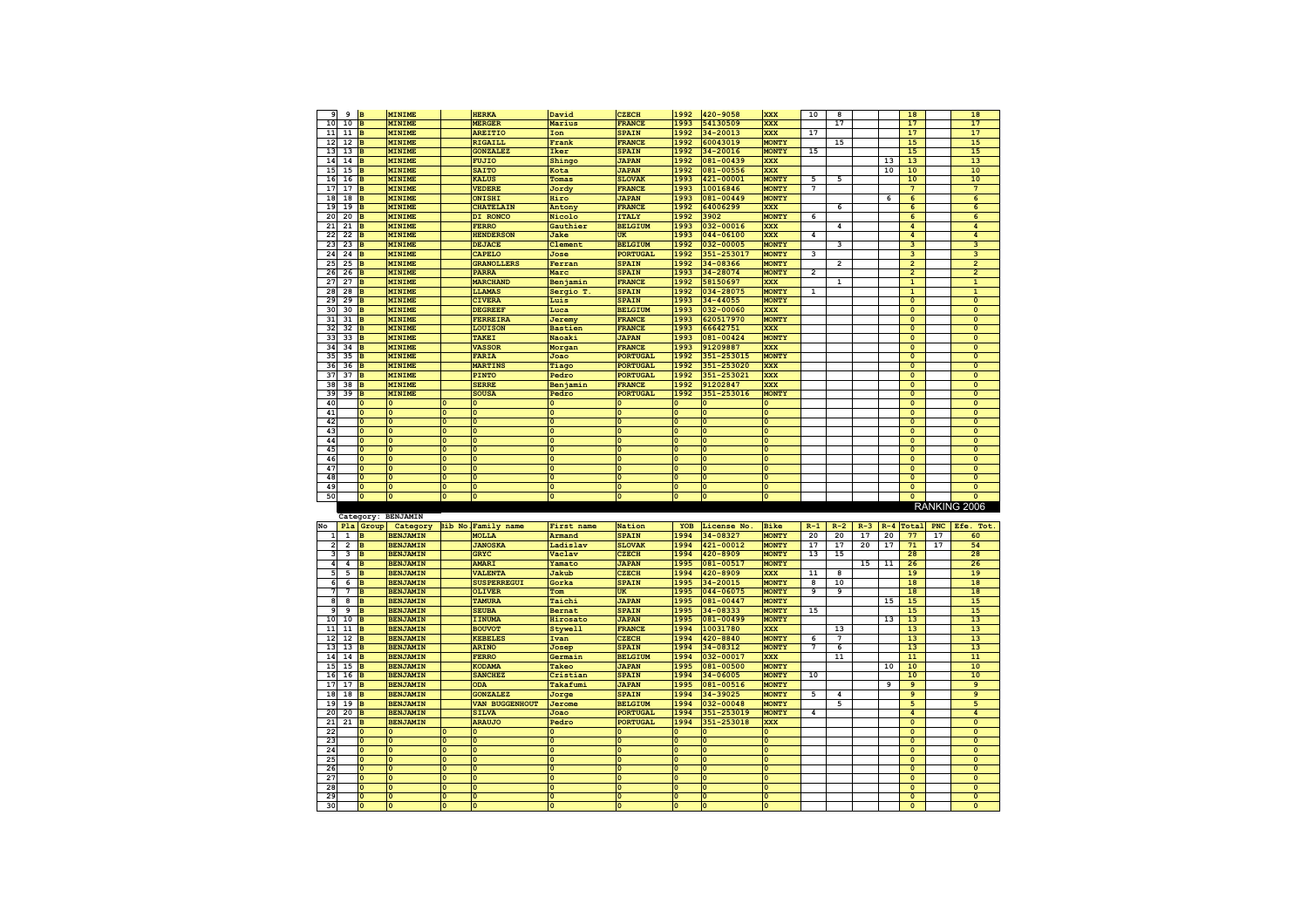| 31                                        |                            |                                  |                                   |                                           |                               |                                           | $\mathbf 0$             | $\overline{0}$             | $\overline{0}$             |       |        |       |          | $\mathbf 0$                            |     | $\mathbf 0$                                 |
|-------------------------------------------|----------------------------|----------------------------------|-----------------------------------|-------------------------------------------|-------------------------------|-------------------------------------------|-------------------------|----------------------------|----------------------------|-------|--------|-------|----------|----------------------------------------|-----|---------------------------------------------|
| 32                                        | $\overline{\circ}$         | Ī٥                               | $\overline{0}$                    | $\overline{0}$                            | $\overline{0}$                | $\overline{0}$                            | $\overline{\mathbf{0}}$ | $\overline{0}$             | $\overline{0}$             |       |        |       |          | $\overline{0}$                         |     | $\overline{0}$                              |
| 33                                        | $\overline{0}$             | $\overline{0}$                   | $\overline{\mathbf{0}}$           | $\overline{0}$                            | $\overline{\circ}$            | $\overline{0}$                            | $\overline{\mathbf{0}}$ | $\overline{0}$             | $\overline{\mathbf{0}}$    |       |        |       |          | $\overline{\mathbf{0}}$                |     | $\overline{\mathbf{0}}$                     |
| 34                                        | $\overline{0}$             | $\Omega$                         | $\mathbf 0$                       | $\Omega$                                  | $\overline{0}$                | $\overline{\mathbf{0}}$                   | $\overline{\mathbf{0}}$ | $\overline{0}$             | $\circ$                    |       |        |       |          | $\overline{\mathbf{0}}$                |     | $\overline{\mathbf{0}}$                     |
| 35                                        | $\overline{0}$             | $\Omega$                         | $\overline{0}$                    | $\overline{0}$                            | $\overline{0}$                | $\overline{0}$                            | $\overline{\mathbf{0}}$ | $\overline{0}$             | $\overline{0}$             |       |        |       |          | $\overline{\mathbf{0}}$                |     | $\overline{0}$                              |
| 36                                        | $\overline{\mathbf{0}}$    | $\overline{\mathbf{0}}$          | $\overline{\mathbf{0}}$           | $\overline{\mathbf{0}}$                   | $\overline{\mathbf{0}}$       | $\overline{\mathbf{0}}$                   | $\overline{\mathbf{0}}$ | $\overline{\mathbf{0}}$    | $\overline{\mathbf{0}}$    |       |        |       |          | $\overline{0}$                         |     | $\overline{\mathbf{0}}$                     |
| 37                                        | $\circ$                    | $\Omega$                         | $\mathbf 0$                       | $\Omega$                                  | O                             | $\pmb{\mathsf{o}}$                        | $\mathbf 0$             | $\circ$                    | $\pmb{\mathsf{o}}$         |       |        |       |          | $\mathbf{0}$                           |     | $\overline{\mathbf{0}}$                     |
| 38                                        | $\circ$                    | $\Omega$                         | $\mathbf 0$                       | $\Omega$                                  | O                             | $\Omega$                                  | $\overline{\mathbf{0}}$ | $\circ$                    | $\Omega$                   |       |        |       |          | $\overline{0}$                         |     | $\overline{\mathbf{0}}$                     |
| 39                                        | $\overline{0}$             | $\Omega$                         | $\Omega$                          | $\Omega$                                  | $\overline{0}$                | $\overline{0}$                            | $\overline{\mathbf{0}}$ | $\overline{0}$             | $\Omega$                   |       |        |       |          | $\overline{0}$                         |     | $\overline{0}$                              |
| 40                                        | $\overline{0}$             | $\mathbf 0$                      | $\mathbf 0$                       |                                           | $\overline{0}$                | $\mathbf 0$                               | $\pmb{\mathsf{o}}$      | $\overline{0}$             | $\mathbf 0$                |       |        |       |          | $\mathbf{0}$                           |     | $\mathbf 0$                                 |
| 41                                        | $\overline{0}$             | $\overline{0}$                   | $\pmb{\mathsf{o}}$                | $\mathbf 0$                               | O                             | $\mathbf 0$                               | $\mathbf 0$             | $\circ$                    | $\overline{0}$             |       |        |       |          | $\mathbf 0$                            |     | $\mathbf 0$                                 |
| 42                                        | $\circ$                    | $\mathbf{0}$                     | $\mathbf 0$                       | $\Omega$                                  | O                             | $\mathbf 0$                               | $\bullet$               | $\circ$                    | $\circ$                    |       |        |       |          | $\mathbf 0$                            |     | $\mathbf 0$                                 |
| 43                                        | $\circ$                    | $\mathbf{0}$                     | $\mathbf 0$                       | $\mathbf 0$<br>$\Omega$                   | O                             | $\mathbf{0}$                              | $\mathbf 0$             | $\mathbf{0}$               | $\pmb{\mathsf{o}}$         |       |        |       |          | $\mathbf{0}$                           |     | $\mathbf{0}$                                |
| 44<br>45                                  | $\overline{0}$<br>$\Omega$ | $\mathbf{0}$<br>$\Omega$         | $\mathbf 0$<br>$\mathbf 0$        | $\Omega$                                  | ١o<br>١o                      | $\mathbf 0$<br>$\Omega$                   | $\circ$<br>$\bullet$    | $\overline{0}$<br>$\Omega$ | $\overline{0}$<br>$\Omega$ |       |        |       |          | $\mathbf{o}$<br>$\mathbf 0$            |     | $\mathbf{0}$<br>$\Omega$                    |
| 46                                        | $\overline{0}$             | $\mathbf 0$                      | $\mathbf{0}$                      | $\Omega$                                  | $\Omega$                      | $\mathbf 0$                               | $\mathbf 0$             | $\Omega$                   | $\mathbf 0$                |       |        |       |          | $\overline{\mathbf{0}}$                |     | $\overline{\mathbf{0}}$                     |
| 47                                        | $\circ$                    | $\mathbf 0$                      | $\mathbf 0$                       | $\mathbf 0$                               | $\bullet$                     | $\mathbf{0}$                              | $\circ$                 | $\Omega$                   | $\mathbf 0$                |       |        |       |          | $\mathbf 0$                            |     | $\mathbf 0$                                 |
| 48                                        | $\overline{0}$             | $\Omega$                         | $\mathbf 0$                       | $\Omega$                                  | ١o                            | $\mathbf 0$                               | $\mathbf 0$             | $\Omega$                   | $\Omega$                   |       |        |       |          | $\overline{\mathbf{0}}$                |     | $\overline{\mathbf{0}}$                     |
| 49                                        | $\Omega$                   | $\Omega$                         | $\overline{0}$                    | $\Omega$                                  | $\overline{0}$                | $\Omega$                                  | $\overline{0}$          | $\overline{0}$             | $\overline{0}$             |       |        |       |          | $\overline{0}$                         |     | $\overline{0}$                              |
| 50                                        | $\circ$                    | $\Omega$                         | $\mathbf 0$                       | $\mathbf 0$                               | O                             | $\pmb{\mathsf{o}}$                        | $\mathbf 0$             | $\circ$                    | $\circ$                    |       |        |       |          | $\mathbf 0$                            |     | $\overline{0}$                              |
|                                           |                            |                                  |                                   |                                           |                               |                                           |                         |                            |                            |       |        |       |          |                                        |     | RANKING 2006                                |
|                                           |                            | Category: POUSSIN                |                                   |                                           |                               |                                           |                         |                            |                            |       |        |       |          |                                        |     |                                             |
| No                                        | Pla Group                  | Category                         |                                   | Bib No. Family name                       | First name                    | Nation                                    | YOB                     | License No.                | <b>Bike</b>                | $R-1$ | $R-2$  | $R-3$ |          | $R-4$ Total                            | PNC | Efe.<br>Tot                                 |
| 1<br>$\mathbf{1}$                         | B                          | POUSSIN                          |                                   | <b>FABREGAS</b>                           | Ludovic                       | <b>FRANCE</b>                             | 1996                    | 64071930                   | <b>MONTY</b>               | 20    | 20     | 20    | 20       | 80                                     | 20  | 60                                          |
| $\overline{\mathbf{2}}$<br>$\overline{2}$ | B                          | <b>POUSSIN</b>                   |                                   | <b>KOLARIK</b>                            | Miroslav                      | <b>SLOVAK</b>                             | 1996                    | 421-00002                  | <b>MONTY</b>               | 17    | 17     | 17    | 17       | 68                                     | 17  | 51                                          |
| 3<br>$\mathbf{3}$                         | B                          | <b>POUSSIN</b>                   |                                   | <b>SENK</b>                               | Ondrej                        | <b>CZECH</b>                              | 1996                    | 420-9038                   | <b>MONTY</b>               | 15    | 15     | 13    | 10       | 53                                     | 10  | 43                                          |
| 4<br>4                                    | B                          | <b>POUSSIN</b>                   |                                   | <b>TSUBOI</b>                             | Daichi                        | <b>JAPAN</b>                              | 1996                    | 081-00547                  | <b>XXX</b>                 |       |        | 15    | 9        | 24                                     |     | 24                                          |
| 5<br>5                                    | B                          | <b>POUSSIN</b>                   |                                   | <b>HLAVKA</b>                             | Marek                         | <b>CZECH</b>                              | 1998                    | 420-9072                   | <b>MONTY</b>               | 13    | $11\,$ |       |          | 24                                     |     | 24                                          |
| 6<br>6<br>$\mathbf{7}$<br>$\overline{7}$  | B<br>B                     | <b>POUSSIN</b><br><b>POUSSIN</b> |                                   | <b>TAKEI</b><br>IZUMI                     | Masaya                        | <b>JAPAN</b><br><b>JAPAN</b>              | 1997<br>1996            | 081-00474<br>081-00506     | <b>XXX</b><br><b>MONTY</b> |       |        |       | 15<br>13 | 15<br>13                               |     | ${\bf 15}$<br>13                            |
| 8<br>8                                    | B                          | <b>POUSSIN</b>                   |                                   | <b>JACQMIN</b>                            | Daisuke<br>Nathan             | <b>BELGIUM</b>                            | 1998                    | 032-00027                  | <b>MONTY</b>               |       | 13     |       |          | 13                                     |     | 13                                          |
| 9<br>9                                    | B                          | <b>POUSSIN</b>                   |                                   | <b>TSUTIYA</b>                            |                               | <b>JAPAN</b>                              | 1999                    | 081-00552                  | <b>MONTY</b>               |       |        |       | 11       | 11                                     |     | 11                                          |
| 10<br>10                                  | E                          | <b>POUSSIN</b>                   |                                   | <b>NG</b>                                 | Ryoga<br>Peng Shu             | <b>SINGAPORE</b>                          | 1996                    | 065-00017                  | <b>MONTY</b>               |       |        | 11    |          | 11                                     |     | 11                                          |
| 11<br>11                                  | E                          | <b>POUSSIN</b>                   |                                   | <b>HERNANDEZ</b>                          | David                         | <b>SPAIN</b>                              | 1996                    | 34-28082                   | <b>MONTY</b>               | 11    |        |       |          | 11                                     |     | 11                                          |
| 13<br>12                                  |                            | <b>POUSSIN</b>                   |                                   | <b>COLSON</b>                             | Matthias                      | <b>BELGIUM</b>                            | 1996                    | 032-00001                  | <b>MONTY</b>               |       | 10     |       |          | 10                                     |     | 10                                          |
| 14<br>13                                  |                            | <b>POUSSIN</b>                   |                                   | VILLEGAS                                  | Adrian                        | <b>SPAIN</b>                              | 1997                    | 34-44054                   | <b>XXX</b>                 | 10    |        |       |          | 10                                     |     | 10                                          |
| 15<br>14                                  |                            | <b>POUSSIN</b>                   |                                   | <b>TUNEZ</b>                              | Diego                         | <b>SPAIN</b>                              | 1999                    | 34-44056                   | <b>MONTY</b>               | 9     |        |       |          | 9                                      |     | $\mathbf 9$                                 |
| 16<br>15                                  | B                          | <b>POUSSIN</b>                   |                                   | OOISHI                                    | Izuki                         | <b>JAPAN</b>                              | 1996                    | 081-00535                  | <b>XXX</b>                 |       |        |       | 8        | 8                                      |     | 8                                           |
| 17<br>16                                  | B                          | <b>POUSSIN</b>                   |                                   | <b>KATO</b>                               | Eiji                          | <b>JAPAN</b>                              | 1998                    | 081-00555                  | <b>XXX</b>                 |       |        |       | 7        | $\overline{7}$                         |     | $\overline{7}$                              |
| 18<br>17                                  | B                          | <b>POUSSIN</b>                   |                                   | <b>SAITO</b>                              | Natsuki                       | <b>JAPAN</b>                              | 1998                    | 081-00549                  | <b>XXX</b>                 |       |        |       | 6        | 6                                      |     | 6                                           |
| 19<br>18                                  | <b>B</b>                   | <b>POUSSIN</b>                   |                                   | <b>FERRO</b>                              | Leo                           | <b>BELGIUM</b>                            | 1998                    | 032-00018                  | <b>MONTY</b>               |       |        |       |          | $\mathbf 0$                            |     | $\mathbf 0$                                 |
| 20<br>19                                  | <b>B</b>                   | <b>POUSSIN</b>                   |                                   | <b>MARTINS</b>                            | Afonso                        | <b>PORTUGAL</b>                           | 1998                    | 351-253022                 | <b>MONTY</b>               |       |        |       |          | $\mathbf{0}$                           |     | $\mathbf{o}$                                |
| 20<br>21<br>22                            | <b>B</b><br>$\Omega$       | <b>POUSSIN</b><br>$\Omega$       | $\Omega$                          | <b>IVAN</b>                               | Michal<br>I٥                  | <b>SLOVAK</b><br>$\Omega$                 | 1997<br>$\mathbf 0$     | 421-00025<br>$\Omega$      | <b>MONTY</b><br>$\Omega$   |       |        |       |          | $\mathbf{0}$<br>$\mathbf 0$            |     | $\mathbf 0$<br>$\mathbf{o}$                 |
| 23                                        | $\Omega$                   | $\Omega$                         | $\mathbf{0}$                      | $\Omega$                                  | ١o                            | $\mathbf{0}$                              | $\overline{0}$          | $\mathbf{0}$               | $\Omega$                   |       |        |       |          | $\mathbf 0$                            |     | $\mathbf{o}$                                |
| 24                                        | $\circ$                    | $\mathbf{0}$                     | $\pmb{\mathsf{o}}$                | $\mathbf 0$                               | $\bullet$                     | $\pmb{\mathsf{o}}$                        | $\bullet$               | $\circ$                    | $\pmb{\mathsf{o}}$         |       |        |       |          | $\mathbf 0$                            |     | $\mathbf 0$                                 |
| 25                                        | $\circ$                    | $\mathbf 0$                      | $\pmb{\mathsf{o}}$                | $\mathbf 0$                               | O                             | $\mathbf 0$                               | $\circ$                 | $\circ$                    | $\mathbf 0$                |       |        |       |          | $\mathbf 0$                            |     | $\mathbf 0$                                 |
| 26                                        | $\circ$                    | $\Omega$                         | $\mathbf 0$                       | $\Omega$                                  | O                             | $\Omega$                                  | $\bullet$               | $\circ$                    | $\Omega$                   |       |        |       |          | $\Omega$                               |     | $\Omega$                                    |
| 27                                        | $\overline{\mathbf{0}}$    | $\overline{0}$                   | $\overline{\mathbf{0}}$           | $\overline{0}$                            | $\overline{\mathbf{0}}$       | $\overline{\mathbf{0}}$                   | $\pmb{\mathsf{o}}$      | $\overline{\mathbf{0}}$    | $\mathbf 0$                |       |        |       |          | $\mathbf 0$                            |     | $\overline{\mathbf{0}}$                     |
| 28                                        | $\mathbf 0$                | $\mathbf 0$                      | $\mathbf 0$                       | O                                         | ١o                            | $\mathbf 0$                               | $\mathbf 0$             | $\circ$                    | $\mathbf 0$                |       |        |       |          | $\mathbf{0}$                           |     | $\mathbf 0$                                 |
| 29                                        | O                          | ١o                               | $\mathbf 0$                       | $\pmb{\mathsf{o}}$                        | O                             | $\circ$                                   | $\mathbf 0$             | $\circ$                    | $\circ$                    |       |        |       |          | $\mathbf 0$                            |     | $\mathbf 0$                                 |
| 30                                        | $\overline{\mathbf{0}}$    | O                                | $\bullet$                         | $\Omega$                                  | O                             | $\circ$                                   | $\circ$                 | $\circ$                    | $\circ$                    |       |        |       |          | $\mathbf 0$                            |     | $\mathbf 0$                                 |
| 31                                        | $\circ$                    | ١o                               | $\circ$                           | $\mathbf 0$                               | 0                             | $\mathbf{0}$                              | $\circ$                 | $\overline{0}$             | $\circ$                    |       |        |       |          | $\mathbf{0}$                           |     | $\mathbf{0}$                                |
| 32                                        | $\circ$                    | I٥                               | $\circ$                           | $\Omega$                                  | O                             | $\circ$                                   | $\circ$                 | $\Omega$                   | $\overline{0}$             |       |        |       |          | $\mathbf{0}$                           |     | $\Omega$                                    |
| 33                                        | l o                        | $\Omega$                         | $\bullet$                         | $\Omega$                                  | ١o<br>$\overline{\mathbf{0}}$ | $\overline{0}$<br>$\overline{\mathbf{0}}$ | $\overline{\mathbf{0}}$ | $\Omega$<br>$\overline{0}$ | $\Omega$<br>$\mathbf{0}$   |       |        |       |          | $\Omega$                               |     | $\Omega$<br>$\overline{\mathbf{0}}$         |
| 34<br>35                                  | $\circ$                    | $\mathbf 0$<br>$\Omega$          | $\pmb{\mathsf{o}}$<br>$\mathbf 0$ | $\mathbf{0}$<br>$\mathbf 0$               | O                             | $\mathbf{0}$                              | $\mathbf 0$             | $\Omega$                   | $\mathbf 0$                |       |        |       |          | $\overline{\textbf{0}}$<br>$\mathbf 0$ |     | $\mathbf 0$                                 |
| 36                                        | <b>0</b><br>$\overline{0}$ | $\Omega$                         | $\Omega$                          | $\Omega$                                  | ١o                            | $\mathbf 0$                               | $\bullet$<br>$\bullet$  | $\Omega$                   | $\Omega$                   |       |        |       |          | $\overline{\mathbf{0}}$                |     | $\overline{\mathbf{0}}$                     |
| 37                                        | $\overline{0}$             | $\mathbf 0$                      | $\mathbf{0}$                      | O                                         | $\overline{\mathbf{0}}$       | $\mathbf{0}$                              | $\overline{\mathbf{0}}$ | $\overline{\mathbf{0}}$    | $\mathbf 0$                |       |        |       |          | $\overline{\mathbf{0}}$                |     | $\overline{\mathbf{0}}$                     |
| 38                                        |                            | $\Omega$                         | $\mathbf 0$                       | Ō                                         | $\bullet$                     | $\pmb{\mathsf{o}}$                        | $\mathbf 0$             | $\circ$                    | $\pmb{\mathsf{o}}$         |       |        |       |          | $\mathbf{0}$                           |     | $\overline{0}$                              |
|                                           | $\overline{0}$             |                                  |                                   | $\Omega$                                  | ١o                            | $\circ$                                   | $\overline{\mathbf{0}}$ | $\circ$                    | $\Omega$                   |       |        |       |          | $\mathbf{0}$                           |     | $\overline{\mathbf{0}}$                     |
| 39                                        | $\overline{0}$             |                                  | $\mathbf 0$                       |                                           |                               |                                           |                         |                            |                            |       |        |       |          |                                        |     |                                             |
| 40                                        | $\overline{0}$             | $\Omega$                         | $\overline{\mathbf{0}}$           | $\Omega$                                  | lo                            | $\overline{0}$                            | $\overline{\mathbf{0}}$ | $\overline{\mathbf{0}}$    | $\overline{0}$             |       |        |       |          | $\overline{0}$                         |     | $\overline{\mathbf{0}}$                     |
| 41                                        | $\circ$                    | $\mathbf 0$                      | $\mathbf 0$                       | $\mathbf 0$                               | O                             | $\circ$                                   | $\pmb{\mathsf{o}}$      | $\circ$                    | $\circ$                    |       |        |       |          | $\circ$                                |     | 0                                           |
| 42                                        | $\overline{0}$             | $\mathbf 0$                      | $\mathbf 0$                       | $\mathbf 0$                               | O                             | $\circ$                                   | $\pmb{\mathsf{o}}$      | $\circ$                    | $\circ$                    |       |        |       |          | $\pmb{\mathsf{0}}$                     |     | 0                                           |
| 43                                        | $\circ$                    | $\Omega$                         | $\mathbf 0$                       | $\circ$                                   | O                             | $\pmb{\mathsf{o}}$                        | $\pmb{\mathsf{o}}$      | $\circ$                    | $\circ$                    |       |        |       |          | $\mathbf{0}$                           |     | $\mathbf 0$                                 |
| 44                                        | $\overline{0}$             | ١o                               | $\pmb{\mathsf{o}}$                | $\Omega$                                  | O                             | $\mathbf 0$                               | $\pmb{\mathsf{o}}$      | $\mathbf{0}$               | $\overline{0}$             |       |        |       |          | $\mathbf 0$                            |     | $\overline{\mathbf{0}}$                     |
| 45                                        | $\Omega$                   | I∩                               | $\mathbf 0$                       | $\Omega$                                  | O                             | $\Omega$                                  | $\circ$                 | $\Omega$                   | $\overline{0}$             |       |        |       |          | $\mathbf{0}$                           |     | $\overline{0}$                              |
| 46                                        | $\overline{0}$             | I۵                               | $\Omega$                          | $\Omega$                                  | ١n                            | ۱n                                        | $\overline{0}$          | $\overline{0}$             | $\Omega$                   |       |        |       |          | $\Omega$                               |     | $\overline{0}$                              |
| 47                                        | $\overline{0}$             | $\overline{0}$                   | $\overline{\mathbf{0}}$           | $\overline{0}$                            | $\overline{\circ}$            | $\overline{0}$                            | $\overline{\mathbf{0}}$ | $\overline{0}$             | $\overline{\mathbf{0}}$    |       |        |       |          | $\overline{\mathbf{0}}$                |     | $\overline{\mathbf{0}}$                     |
| 48                                        | $\Omega$                   | $\Omega$                         | $\mathbf 0$                       | $\Omega$                                  | $\overline{\mathbf{0}}$       | $\overline{\mathbf{0}}$                   | $\bullet$               | $\overline{0}$             | $\circ$                    |       |        |       |          | $\overline{\mathbf{0}}$                |     | $\overline{\mathbf{0}}$                     |
| 49                                        | $\overline{0}$             | $\Omega$                         | $\overline{0}$                    | $\Omega$                                  | lo                            | $\overline{\mathbf{0}}$                   | $\overline{\mathbf{0}}$ | $\overline{0}$             | $\overline{0}$             |       |        |       |          | $\overline{\mathbf{0}}$                |     | $\overline{0}$                              |
| 50                                        | $\overline{0}$             | $\Omega$                         | $\overline{0}$                    | $\Omega$                                  | lo                            | $\overline{0}$                            | $\overline{0}$          | $\overline{0}$             | $\overline{0}$             |       |        |       |          | $\overline{0}$                         |     | $\overline{0}$                              |
|                                           |                            |                                  |                                   |                                           |                               |                                           |                         |                            |                            |       |        |       |          |                                        |     | RANKING 2006                                |
|                                           |                            | Category: MASTER                 |                                   | No Pla Group Category Bib No. Family name | First name                    | Nation                                    |                         | YOB License No.            | <b>Bike</b>                |       |        |       |          |                                        |     | $R-1$ $R-2$ $R-3$ $R-4$ Total PNC Efe. Tot. |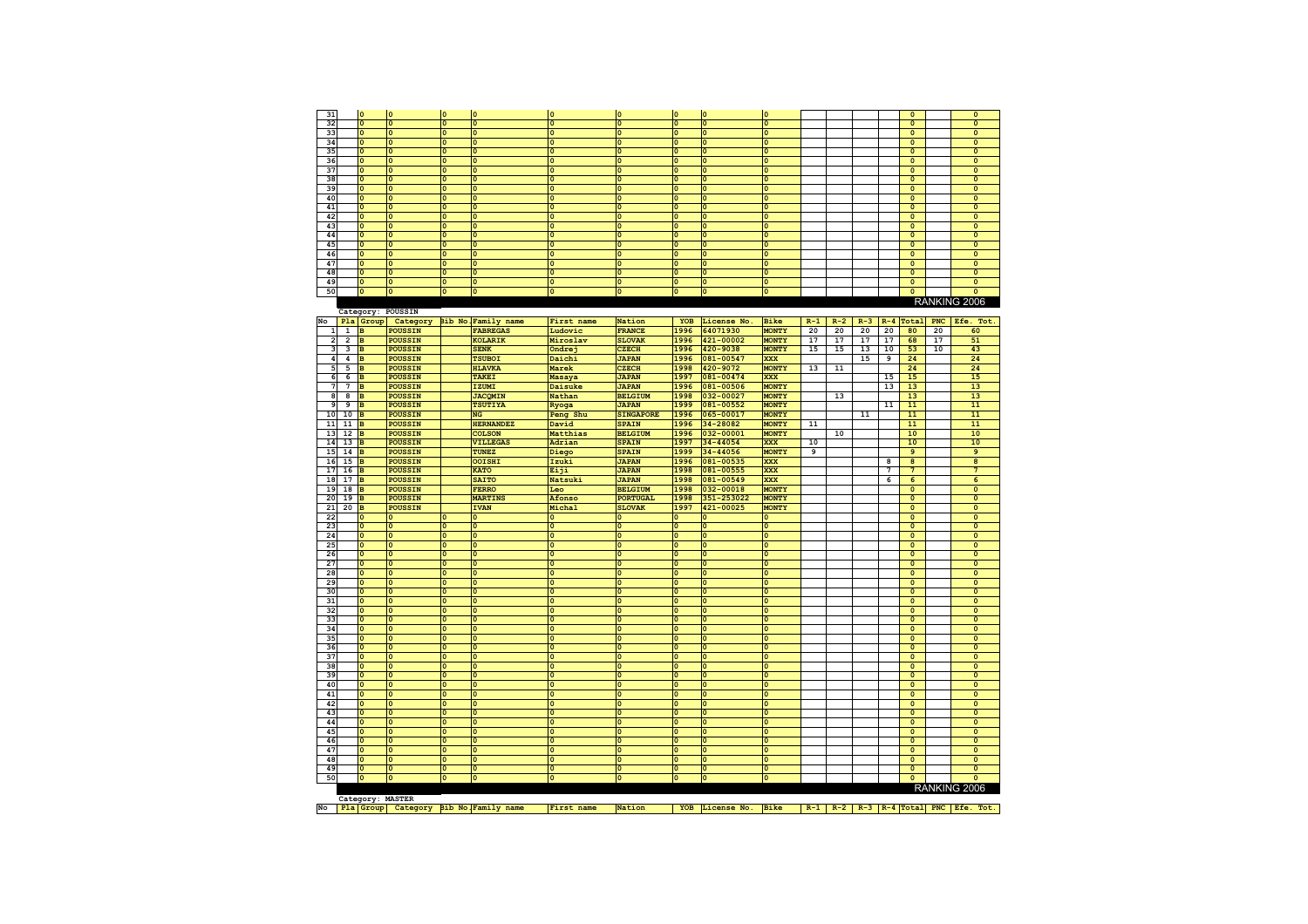| 1                       | $1 \vert c$               |                         | <b>MASTER</b>                  | 213            | <b>SAVAGE</b>                | Ben                     | UK                            | 1987           | $044 - 06022$           | <b>XXX</b>               | 17                       | 20                      | 20    | 20      | 77                               | 17              | 60                                         |
|-------------------------|---------------------------|-------------------------|--------------------------------|----------------|------------------------------|-------------------------|-------------------------------|----------------|-------------------------|--------------------------|--------------------------|-------------------------|-------|---------|----------------------------------|-----------------|--------------------------------------------|
|                         |                           |                         |                                |                |                              |                         |                               |                |                         |                          |                          |                         |       |         |                                  |                 |                                            |
| $\overline{\mathbf{2}}$ | $\overline{\mathbf{2}}$   | $ {\bf c}$              | <b>MASTER</b>                  | 219            | <b>CASAS</b>                 | Xavi                    | <b>ANDORRA</b>                | 1979           | 376-00001               | <b>XXX</b>               | 20                       |                         | 15    | 13      | 48                               |                 | 48                                         |
| 3                       | 3                         | $\overline{c}$          | <b>MASTER</b>                  | 205            | <b>PCOLA</b>                 | Stefan                  | <b>SLOVAK</b>                 | 1973           | 421-00039               | <b>XXX</b>               | 13                       | 9                       | 17    | 17      | 56                               | $\mathbf{Q}$    | 47                                         |
| $\overline{4}$          | 4                         | $\overline{c}$          | <b>MASTER</b>                  | 202            | CHVOJKA                      | Roman                   | <b>CZECH</b>                  | 1977           | $420 - 6642$            | <b>XXX</b>               | 10                       | 15                      | 13    | 15      | 53                               | 10              | 43                                         |
| 5                       | 5                         | $\overline{c}$          | <b>MASTER</b>                  | 204            | <b>SIDLIK</b>                | Jan                     | <b>SLOVAK</b>                 | 1982           | 421-00036               | <b>MONTY</b>             | 11                       | 13                      | 10    |         | 34                               |                 | 34                                         |
| $\overline{6}$          | 6                         | $\overline{c}$          | <b>MASTER</b>                  | 203            | <b>GOMEZ</b>                 | Alberto                 | <b>SPAIN</b>                  | 1977           | $34 - 20003$            | <b>MONTY</b>             | 15                       | 17                      |       |         | 32                               |                 | 32                                         |
| $\overline{7}$          | 7                         | c                       | <b>MASTER</b>                  | 221            | <b>BURTON</b>                | Andrei                  | UK                            | 1986           | 044-06007               | <b>XXX</b>               | 9                        | 10                      | 11    |         | 30                               |                 | 30                                         |
| 8                       | 8                         | $\overline{c}$          | <b>MASTER</b>                  | 218            | <b>HUSINECKY</b>             | Ivo                     | <b>CZECH</b>                  | 1975           | $420 - 6628$            | <b>XXX</b>               |                          | $\overline{7}$          | 9     | 11      | 27                               |                 | 27                                         |
| 9                       | 9                         | $\overline{c}$          |                                | 209            | <b>STMUNEK</b>               |                         |                               | 1973           |                         |                          |                          |                         |       |         |                                  |                 | 11                                         |
|                         |                           |                         | <b>MASTER</b>                  |                |                              | Martin                  | <b>CZECH</b>                  |                | 420-4330                | <b>MONTY</b>             |                          | 11                      |       |         | 11                               |                 |                                            |
| 10                      | 10                        | $\overline{c}$          | <b>MASTER</b>                  | 207            | <b>STEINERT</b>              | Achim                   | <b>GERMANY</b>                | 1982           | 049-06004               | <b>XXX</b>               |                          | 8                       |       |         | $\overline{\mathbf{8}}$          |                 | $\overline{\mathbf{8}}$                    |
| 11                      | 11                        | $\overline{c}$          | <b>MASTER</b>                  | 216            | <b>AKRIGG</b>                | Christopher             | UK                            | 1977           | 044-06078               | <b>XXX</b>               | 8                        |                         |       |         | $\overline{\mathbf{8}}$          |                 | $\overline{\mathbf{8}}$                    |
| 12                      | 12                        | $\overline{c}$          | <b>MASTER</b>                  | 211            | POSPISIL                     | Milos                   | CZECH                         | 1974           | 420-1779                | <b>MONTY</b>             |                          | $\overline{6}$          |       |         | $6\overline{6}$                  |                 | $6\overline{6}$                            |
| 13                      | 13                        | c                       | <b>MASTER</b>                  | 206            | <b>CIHACEK</b>               | Vlastislav              | <b>CZECH</b>                  | 1980           | $420 - 6652$            | <b>MONTY</b>             |                          |                         |       |         | $\mathbf 0$                      |                 | $\mathbf 0$                                |
| 14                      | 14                        | c                       | <b>MASTER</b>                  | 222            | CANAS                        | Cesar                   | <b>SPAIN</b>                  | 1975           | 34-08004                | <b>MONTY</b>             |                          |                         |       |         | $\mathbf 0$                      |                 | $\mathbf 0$                                |
| 15                      | $15$ $\overline{c}$       |                         | <b>MASTER</b>                  | 212            | <b>ASHTON</b>                | Martyn                  | UK                            | 1974           | 044-06111               | <b>XXX</b>               |                          |                         |       |         | $\overline{\mathbf{0}}$          |                 | $\overline{0}$                             |
| 16                      |                           | $\Omega$                | $\Omega$                       | $\Omega$       |                              | $\Omega$                | $\Omega$                      | $\Omega$       | $\Omega$                | ١o                       |                          |                         |       |         | $\overline{0}$                   |                 | $\overline{0}$                             |
|                         |                           | $\Omega$                | lo                             | $\Omega$       | $\Omega$                     | $\Omega$                | $\Omega$                      | $\Omega$       | $\overline{0}$          | ١o                       |                          |                         |       |         | $\overline{0}$                   |                 | $\overline{0}$                             |
| 17                      |                           |                         |                                |                |                              |                         |                               |                |                         |                          |                          |                         |       |         |                                  |                 |                                            |
| 18                      |                           | $\overline{0}$          | 0                              | $\mathbf 0$    | $\Omega$                     | $\mathbf 0$             | $\mathbf 0$                   | $\overline{0}$ | $\mathbf{0}$            | ١o                       |                          |                         |       |         | $\mathbf 0$                      |                 | $\mathbf 0$                                |
| 19                      |                           | $\overline{0}$          | 0                              | $\mathbf 0$    | $\Omega$                     | $\mathbf 0$             | $\mathbf 0$                   | $\overline{0}$ | $\mathbf{0}$            | ١o                       |                          |                         |       |         | $\mathbf 0$                      |                 | $\mathbf 0$                                |
| 20                      |                           | lo                      | 0                              | $\bullet$      | $\mathbf 0$                  | $\pmb{\mathsf{o}}$      | $\mathbf 0$                   | O              | $\circ$                 | ١o                       |                          |                         |       |         | $\mathbf 0$                      |                 | $\mathbf 0$                                |
| 21                      |                           | $\overline{\mathbf{0}}$ | 0                              | $\bullet$      | $\mathbf 0$                  | $\overline{\mathbf{0}}$ | $\mathbf 0$                   | O              | $\circ$                 | O                        |                          |                         |       |         | $\mathbf 0$                      |                 | $\bullet$                                  |
| 22                      |                           | $\overline{\mathbf{0}}$ | ١o                             | $\bullet$      | $\Omega$                     | $\overline{\mathbf{0}}$ | $\mathbf 0$                   | I٥             | $\circ$                 | O                        |                          |                         |       |         | $\mathbf{o}$                     |                 | $\bullet$                                  |
| 23                      |                           | $\overline{\mathbf{0}}$ | ١o                             | $\bullet$      | $\Omega$                     | $\overline{\mathbf{0}}$ | $\mathbf 0$                   | I٥             | $\circ$                 | O                        |                          |                         |       |         | $\mathbf{o}$                     |                 | $\Omega$                                   |
| 24                      |                           | $\overline{\mathbf{0}}$ | 0                              | $\overline{0}$ | $\Omega$                     | $\circ$                 | $\mathbf 0$                   | 0              | $\circ$                 | ١o                       |                          |                         |       |         | $\mathbf{o}$                     |                 | $\Omega$                                   |
|                         |                           |                         |                                |                |                              |                         |                               |                |                         |                          |                          |                         |       |         |                                  |                 |                                            |
| 25                      |                           | 0                       | 0                              | $\mathbf{0}$   | $\Omega$                     | $\circ$                 | $\mathbf 0$                   | 0              | $\circ$                 | ١o                       |                          |                         |       |         | $\mathbf{o}$                     |                 | $\Omega$                                   |
| 26                      |                           | 0                       | 0                              | $\Omega$       | $\Omega$                     | $\overline{0}$          | $\mathbf 0$                   | 0              | $\overline{0}$          | ١o                       |                          |                         |       |         | $\mathbf 0$                      |                 | $\Omega$                                   |
| 27                      |                           | lo                      | $\overline{0}$                 | $\Omega$       | $\Omega$                     | $\Omega$                | $\Omega$                      | O              | $\circ$                 | ١o                       |                          |                         |       |         | $\overline{\mathbf{0}}$          |                 | $\Omega$                                   |
| 28                      |                           | O                       | $\overline{0}$                 | $\Omega$       | $\Omega$                     | $\Omega$                | $\Omega$                      | O              | $\Omega$                | $\Omega$                 |                          |                         |       |         | $\overline{\mathbf{0}}$          |                 | $\Omega$                                   |
| 29                      |                           | O                       | 0                              | $\mathbf{0}$   | $\Omega$                     | $\overline{0}$          | $\mathbf 0$                   | $\mathbf 0$    | $\mathbf 0$             | $\mathbf{0}$             |                          |                         |       |         | $\overline{\mathbf{0}}$          |                 | $\overline{0}$                             |
| 30                      |                           | 0                       | O                              | $\mathbf{0}$   | $\mathbf{o}$                 | $\overline{0}$          | $\mathbf 0$                   | $\circ$        | $\mathbf 0$             | $\mathbf 0$              |                          |                         |       |         | $\overline{\mathbf{0}}$          |                 | $\bullet$                                  |
| 31                      |                           | 0                       | O                              | $\mathbf{0}$   | $\mathbf{o}$                 | $\overline{0}$          | $\mathbf 0$                   | $\circ$        | $\mathbf 0$             | $\mathbf 0$              |                          |                         |       |         | $\overline{\textbf{0}}$          |                 | $\bullet$                                  |
| 32                      |                           | 0                       | O                              | $\Omega$       | $\Omega$                     | $\Omega$                | $\mathbf 0$                   | $\overline{0}$ | $\mathbf 0$             | $\Omega$                 |                          |                         |       |         | $\overline{\mathbf{0}}$          |                 | $\bullet$                                  |
| 33                      |                           | $\circ$                 | $\circ$                        | $\Omega$       | $\Omega$                     | $\Omega$                | Ō                             | $\overline{0}$ | $\overline{0}$          | $\Omega$                 |                          |                         |       |         | $\overline{0}$                   |                 | $\overline{0}$                             |
| 34                      |                           | $\circ$                 | $\overline{0}$                 | $\Omega$       | $\Omega$                     | $\overline{0}$          | Ō                             | $\Omega$       | $\overline{0}$          | $\Omega$                 |                          |                         |       |         | $\overline{0}$                   |                 | $\overline{0}$                             |
|                         |                           |                         |                                |                |                              |                         |                               |                |                         |                          |                          |                         |       |         |                                  |                 |                                            |
| 35                      |                           | $\overline{0}$          | $\overline{0}$                 | $\mathbf{0}$   | $\Omega$                     | $\overline{\mathbf{0}}$ | Ō                             | $\mathbf{0}$   | $\overline{\mathbf{0}}$ | $\mathbf{0}$             |                          |                         |       |         | $\overline{\mathbf{0}}$          |                 | $\overline{\mathbf{0}}$                    |
| 36                      |                           | $\overline{0}$          | $\overline{0}$                 | 0              | $\Omega$                     | $\mathbf 0$             | O                             | $\mathbf 0$    | $\mathbf{0}$            | $\mathbf 0$              |                          |                         |       |         | $\mathbf 0$                      |                 | $\pmb{\mathsf{o}}$                         |
| 37                      |                           | $\mathbf 0$             | $\overline{0}$                 | $\mathbf 0$    | $\Omega$                     | $\mathbf 0$             | Ō                             | $\mathbf 0$    | $\mathbf{0}$            | $\pmb{\mathsf{o}}$       |                          |                         |       |         | $\mathbf 0$                      |                 | $\Omega$                                   |
| 38                      |                           | $\mathbf 0$             | $\overline{0}$                 | 0              | $\Omega$                     | $\mathbf 0$             | $\Omega$                      | $\mathbf 0$    | $\Omega$                | $\Omega$                 |                          |                         |       |         | $\overline{\mathbf{0}}$          |                 | $\Omega$                                   |
|                         |                           |                         |                                |                |                              |                         |                               |                |                         |                          |                          |                         |       |         |                                  |                 |                                            |
| 39                      |                           | $\Omega$                | lo                             | $\Omega$       | $\Omega$                     | $\overline{0}$          | $\Omega$                      | $\Omega$       | $\overline{0}$          | lo                       |                          |                         |       |         | $\overline{0}$                   |                 | $\overline{0}$                             |
|                         |                           | $\Omega$                | $\overline{0}$                 | $\Omega$       | $\Omega$                     | $\overline{0}$          | $\Omega$                      | $\Omega$       | $\overline{0}$          | l٥                       |                          |                         |       |         | $\overline{0}$                   |                 | $\overline{0}$                             |
| 40                      |                           |                         |                                |                |                              |                         |                               |                |                         |                          |                          |                         |       |         |                                  |                 |                                            |
| 41                      |                           | $\mathbf 0$             | $\overline{0}$                 | $\mathbf{0}$   | $\overline{0}$               | $\overline{\mathbf{0}}$ | $\mathbf 0$                   | $\mathbf{0}$   | $\overline{\mathbf{0}}$ | $\overline{0}$           |                          |                         |       |         | $\overline{\mathbf{0}}$          |                 | $\overline{\mathbf{0}}$                    |
| 42                      |                           | $\circ$                 | 0                              | $\mathbf 0$    | $\mathbf 0$                  | $\mathbf 0$             | $\mathbf 0$                   | $\mathbf 0$    | $\pmb{\mathsf{o}}$      | $\overline{0}$           |                          |                         |       |         | $\pmb{\mathsf{o}}$               |                 | $\mathbf 0$                                |
| 43                      |                           | $\pmb{\mathsf{o}}$      | 0                              | $\mathbf 0$    | $\mathbf 0$                  | $\mathbf 0$             | $\mathbf 0$                   | $\mathbf 0$    | $\pmb{\mathsf{o}}$      | $\overline{0}$           |                          |                         |       |         | $\pmb{\mathsf{o}}$               |                 | $\mathbf 0$                                |
| 44                      |                           | $\circ$                 | 0                              | $\bullet$      | $\Omega$                     | $\mathbf 0$             | $\mathbf 0$                   | $\bullet$      | $\mathbf{0}$            | $\overline{0}$           |                          |                         |       |         | $\mathbf 0$                      |                 | $\mathbf 0$                                |
| 45                      |                           | $\circ$                 | lo                             | $\bullet$      | $\Omega$                     | $\mathbf 0$             | $\mathbf 0$                   | O              | $\mathbf{0}$            | $\circ$                  |                          |                         |       |         | $\mathbf 0$                      |                 | $\mathbf 0$                                |
| 46                      |                           | O                       | lo                             | $\bullet$      | $\Omega$                     | $\overline{\mathbf{0}}$ | $\mathbf 0$                   | O              | $\circ$                 | $\Omega$                 |                          |                         |       |         | $\overline{\mathbf{0}}$          |                 | $\Omega$                                   |
| 47                      |                           | lo                      | ١o                             | $\overline{0}$ | $\Omega$                     | $\overline{0}$          | $\mathbf 0$                   | O              | $\overline{0}$          | $\overline{0}$           |                          |                         |       |         | $\overline{\mathbf{0}}$          |                 | $\overline{\mathbf{0}}$                    |
| 48                      |                           | O                       | I٥                             | $\bullet$      | $\Omega$                     | $\overline{0}$          | $\mathbf 0$                   | O              | $\overline{0}$          | ١o                       |                          |                         |       |         | $\overline{\mathbf{0}}$          |                 | $\Omega$                                   |
| 49                      |                           | O                       | lo                             | $\Omega$       | I۵                           | $\overline{0}$          | $\mathbf 0$                   | O              | $\overline{0}$          | ١o                       |                          |                         |       |         | $\overline{0}$                   |                 | $\Omega$                                   |
|                         |                           | $\overline{\mathbf{0}}$ | $\overline{0}$                 | $\Omega$       | $\Omega$                     | $\overline{\mathbf{0}}$ | $\mathbf 0$                   | $\overline{0}$ | $\circ$                 | $\overline{\mathsf{0}}$  |                          |                         |       |         | $\overline{0}$                   |                 | $\Omega$                                   |
| 50                      |                           |                         |                                |                |                              |                         |                               |                |                         |                          |                          |                         |       |         |                                  |                 |                                            |
|                         |                           |                         |                                |                |                              |                         |                               |                |                         |                          |                          |                         |       |         |                                  |                 | RANKING 2006                               |
|                         |                           | Category: EXPERT        |                                |                |                              |                         |                               |                |                         |                          |                          |                         |       |         |                                  |                 |                                            |
| No                      | Pla                       | Group                   | Category                       |                | Bib No. Family name          | First name              | Nation                        | YOB            | License No.             | <b>Bike</b>              | $R-1$                    | $R-2$                   | $R-3$ | $R - 4$ | Total                            | PNC             | Efe.<br>Tot.                               |
| $\mathbf{1}$            | $\mathbf{1}$              | c                       | <b>EXPERT</b>                  |                | <b>BRUMOTTI</b>              | Vittorio                | <b>ITALY</b>                  | 1980           | 3908                    | <b>XXX</b>               | 20                       | 15                      | 17    | 17      | 69                               | $\overline{1}5$ | 54                                         |
| $\overline{\mathbf{2}}$ | $\overline{2}$            | c                       | <b>EXPERT</b>                  |                | <b>BUTLER</b>                | Daniel                  | UK                            | 1986           | 044-06054               | <b>XXX</b>               | 13                       | 17                      | 15    | 15      | 60                               | 13              | 47                                         |
| 3                       | 3                         | <b>C</b>                | <b>EXPERT</b>                  |                | <b>CLARKSON</b>              | Alastair                | UK                            | 1984           | $044 - 06023$           | <b>XXX</b>               | 11                       | 20                      | 11    | 11      | 53                               | 11              | 42                                         |
| 4                       | 4                         | $\mathbf C$             | <b>EXPERT</b>                  |                | <b>MOHAMET</b>               | Wayne                   | UK                            | 1983           | 044-06009               | <b>XXX</b>               | 15                       |                         | 13    | 13      | 41                               |                 | 41                                         |
| 5                       | 5                         | <b>C</b>                | <b>EXPERT</b>                  |                | <b>NAGAYA</b>                | Yoshimasa               | <b>JAPAN</b>                  | 1981           | 081-00193               | <b>XXX</b>               |                          |                         | 20    | 20      | 40                               |                 | 40                                         |
| 6                       | 6                         | <b>C</b>                | <b>EXPERT</b>                  |                | <b>BEDFORD</b>               | Gavin                   | UK                            | 1986           |                         | <b>XXX</b>               | 17                       | 10                      | 10    | 10      | 47                               | 10              | 37                                         |
|                         |                           |                         |                                |                |                              |                         |                               |                | 044-06032               |                          |                          |                         |       |         |                                  |                 |                                            |
| 7                       | 7                         | c                       | <b>EXPERT</b>                  |                | CEDIK                        | Jan                     | <b>CZECH</b>                  | 1977           | 420-8988                | <b>MONTY</b>             |                          | 6                       | 9     | 9       | 24                               |                 | 24                                         |
| 8                       | 8                         | $\mathbf c$             | <b>EXPERT</b>                  |                | <b>GODDARD</b>               | Nick                    | UK                            | 1985           | 044-06038               | <b>XXX</b>               | 10                       | 13                      |       |         | 23                               |                 | 23                                         |
| 9                       | 9                         | $\mathbf{C}$            | <b>EXPERT</b>                  |                | YOKOZEKI                     | Yu                      | <b>JAPAN</b>                  | 1990           | 081-00365               | <b>MONTY</b>             | 6                        | 7                       |       | 8       | 21                               |                 | 21                                         |
| 10                      | 10                        | $\mathbf{C}$            | <b>EXPERT</b>                  |                | <b>ALBOUY</b>                | Laurent                 | FRANCE                        | 1980           | 43352963                | <b>XXX</b>               | 8                        | 9                       |       |         | $\overline{17}$                  |                 | 17                                         |
| 11                      | 11                        | $\mathbf C$             | <b>EXPERT</b>                  |                | <b>SPALEK</b>                | Michal                  | <b>SLOVAK</b>                 | 1983           | 421-00021               | <b>MONTY</b>             | 9                        | 8                       |       |         | 17                               |                 | 17                                         |
| 12                      | 12                        |                         | <b>EXPERT</b>                  |                | MIYASHITA                    | Narumi                  | <b>JAPAN</b>                  | 1989           | 081-00462               | <b>XXX</b>               | 3                        | 4                       | 8     | 5       | 20                               | з               | 17                                         |
| 13                      | 13                        |                         | <b>EXPERT</b>                  |                | <b>BUDSKY</b>                | Michal                  | <b>CZECH</b>                  | 1985           | 420-7773                | <b>XXX</b>               |                          | 11                      |       |         | $11$                             |                 | 11                                         |
| 14                      | 14                        |                         | <b>EXPERT</b>                  |                | <b>FERRERAS</b>              | Raul                    | <b>SPAIN</b>                  | 1981           | 34-31004                | <b>XXX</b>               | 4                        | 5                       |       |         | $\mathbf 9$                      |                 | $\mathbf 9$                                |
| 15                      | 15                        |                         | <b>EXPERT</b>                  |                | <b>DONOVAN</b>               | Patrick                 | UK                            | 1985           | 044-06028               | <b>XXX</b>               | $\overline{\mathbf{2}}$  | $\overline{\mathbf{2}}$ | 3     | з       | 10                               | $\overline{2}$  | 8                                          |
| 16                      | 16                        | lc                      | <b>EXPERT</b>                  |                | MORIKAMI                     | Daisuke                 | <b>JAPAN</b>                  | 1984           | $\Omega$                | <b>XXX</b>               |                          |                         |       | 7       | $\overline{7}$                   |                 | $\overline{7}$                             |
|                         |                           |                         |                                |                |                              |                         |                               |                |                         |                          |                          |                         | 7     |         | $\overline{7}$                   |                 | $\overline{7}$                             |
| 17                      | $17$ $\vert$ C            |                         | <b>EXPERT</b>                  |                | LI                           | Jia Jun                 | UK                            | 1985           | 0465-00043              | <b>XXX</b>               |                          |                         |       |         | $\overline{7}$                   |                 | $\overline{7}$                             |
| 18                      | 18                        | Ic                      | <b>EXPERT</b>                  |                | <b>ESTEBAN</b>               | Roberto                 | <b>SPAIN</b>                  | 1976           | 34-37013<br>$\Omega$    | <b>XXX</b>               | 7                        |                         |       |         |                                  |                 |                                            |
| 19                      | 19 <sup>°</sup>           |                         | <b>EXPERT</b>                  |                | OOISHI                       | Yoshinori               | <b>JAPAN</b>                  | 1983           |                         | <b>XXX</b>               |                          |                         |       | 6       | $\overline{\mathbf{6}}$          |                 | 6                                          |
| 20                      | 20 C                      |                         | <b>EXPERT</b>                  |                | LEE                          | XiaoDong                | <b>CHINA</b>                  | 1983           | 065-00041               | <b>XXX</b>               |                          |                         | 6     |         | $6\overline{6}$                  |                 | 6                                          |
| 21<br>22                | 21<br>$22$ $\overline{c}$ | $\overline{c}$          | <b>EXPERT</b><br><b>EXPERT</b> |                | <b>SEAH</b><br><b>PORTER</b> | Walton<br><b>James</b>  | <b>SINGAPORE</b><br><b>UK</b> | 1984<br>1989   | 065-00001<br>044-06067  | <b>XXX</b><br><b>XXX</b> | $\overline{\phantom{a}}$ |                         | 5     |         | $\overline{5}$<br>$\overline{5}$ |                 | $\overline{5}$<br>$\overline{\phantom{a}}$ |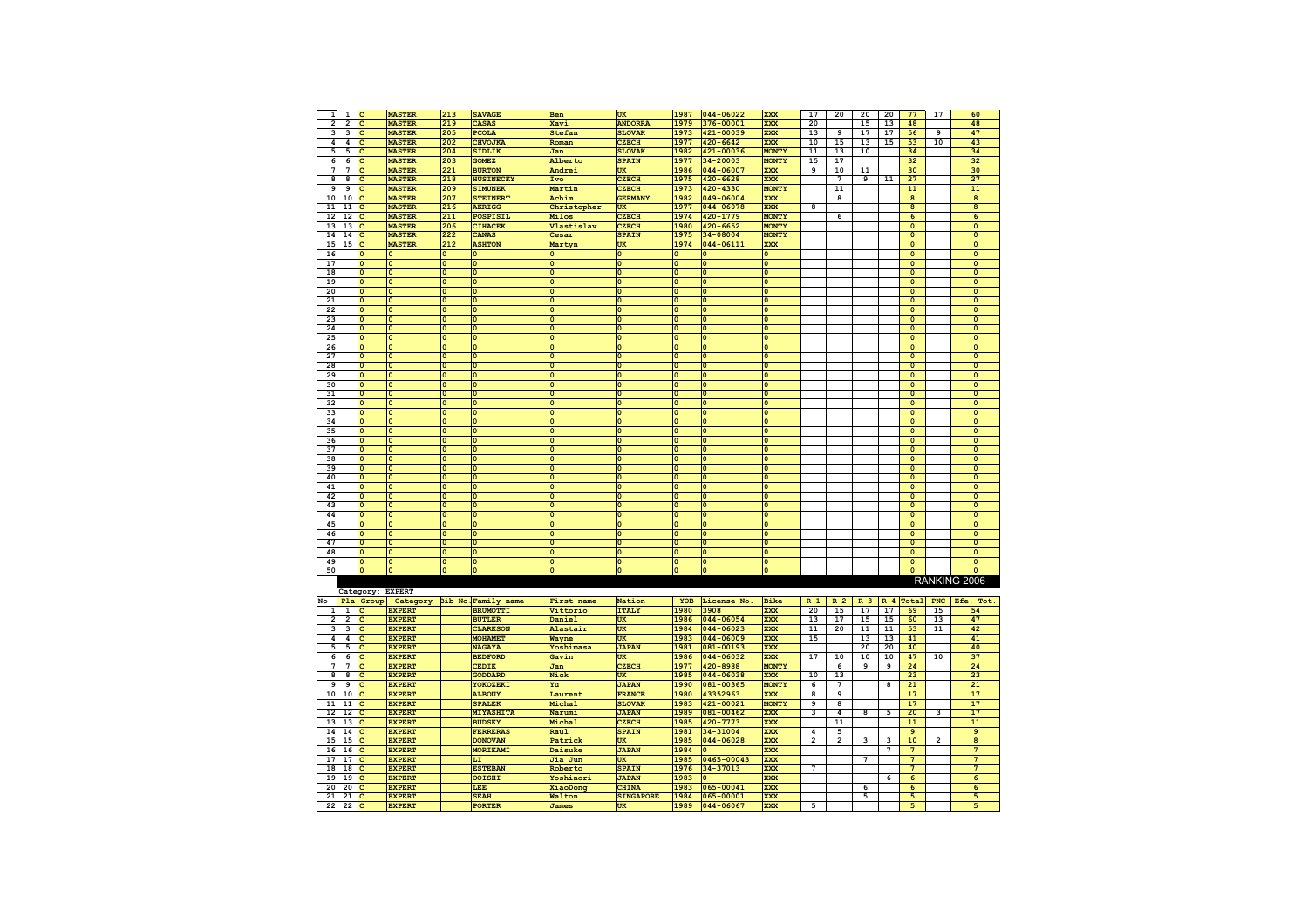| 23                      | 23 $ c $                |                    | <b>EXPERT</b>  |                         | <b>NAGAYA</b>       | Naoki                   | <b>JAPAN</b>            | 1980                    | 081-00558                      | <b>XXX</b>              |                 |       |                | 4              | 4                       |            | $\overline{\mathbf{A}}$ |
|-------------------------|-------------------------|--------------------|----------------|-------------------------|---------------------|-------------------------|-------------------------|-------------------------|--------------------------------|-------------------------|-----------------|-------|----------------|----------------|-------------------------|------------|-------------------------|
| 24                      | 24                      | Ιc                 | <b>EXPERT</b>  |                         | PEH                 | Winson                  | <b>SINGAPORE</b>        | 1981                    | 065-00018                      | <b>XXX</b>              |                 |       | 4              |                | $\overline{\mathbf{A}}$ |            | $\boldsymbol{\Lambda}$  |
| 25                      | 25                      | Тc                 | <b>EXPERT</b>  |                         | <b>MEEK</b>         | Jack                    | UK                      | 1983                    | 044-06068                      | <b>XXX</b>              |                 | 3     |                |                | $\overline{\mathbf{3}}$ |            | ঽ                       |
| 26                      | 26                      | $\mathbf C$        | <b>EXPERT</b>  |                         | <b>FURUKAWA</b>     | Ryuichi                 | <b>JAPAN</b>            | 1984                    | n                              | <b>XXX</b>              |                 |       |                | $\overline{2}$ | $\overline{2}$          |            | $\overline{2}$          |
| 27                      | 27                      | <b>C</b>           | <b>EXPERT</b>  |                         | <b>CHEAH</b>        | Min Wei StevenSINGAPORE |                         | 1984                    | 065-00019                      | <b>XXX</b>              |                 |       | $\overline{2}$ |                | $\overline{2}$          |            | $\overline{2}$          |
| 28                      | 28                      | $\mathbf{C}$       | <b>EXPERT</b>  |                         | <b>OTSUKA</b>       |                         | <b>JAPAN</b>            | 1972                    | 081-00411                      | <b>XXX</b>              |                 |       |                | $\overline{1}$ | $\overline{1}$          |            | $\overline{1}$          |
| 29                      | 29                      | $\overline{c}$     | <b>EXPERT</b>  |                         | <b>ARMSTRONG</b>    | Tatsuya                 | <b>SINGAPORE</b>        | 1982                    |                                | <b>XXX</b>              |                 |       | ī              |                | $\overline{1}$          |            | $\overline{1}$          |
|                         |                         |                    |                |                         |                     | Sumuel                  |                         |                         | 065-00044                      |                         |                 |       |                |                |                         |            |                         |
| 30                      | 30                      | $\mathbf{C}$       | <b>EXPERT</b>  |                         | <b>ALESSANDRO</b>   | Delfino                 | <b>ITALY</b>            | 1986                    | 3910                           | <b>XXX</b>              |                 | 1     |                |                | ${\bf 1}$               |            | $\mathbf{1}$            |
| 31                      | 31                      | $\mathbf C$        | <b>EXPERT</b>  |                         | <b>FERREIRA</b>     | Jorge                   | <b>PORTUGAL</b>         | 1977                    | 351-253023                     | <b>MONTY</b>            | $\mathbf 1$     |       |                |                | ${\bf 1}$               |            | $\mathbf{1}$            |
| 32                      | 32                      | $\mathbf C$        | <b>EXPERT</b>  |                         | <b>TEO</b>          | Benjamin                | <b>SINGAPORE</b>        | 1990                    | 065-00031                      | <b>MONTY</b>            |                 |       |                |                | $\overline{\mathbf{0}}$ |            | $\overline{0}$          |
| 33                      | 33                      |                    | <b>EXPERT</b>  |                         | <b>VANDENBERG</b>   | Iciar                   | <b>BELGIUM</b>          | 1989                    | 032-00061                      | <b>XXX</b>              |                 |       |                |                | $\overline{\mathbf{0}}$ |            | $\overline{\mathbf{0}}$ |
| 34                      | 34                      |                    | <b>EXPERT</b>  |                         | <b>CHEW</b>         | Kenny                   | <b>SINGAPORE</b>        | 1989                    | 065-00038                      | <b>XXX</b>              |                 |       |                |                | $\mathbf 0$             |            | $\mathbf 0$             |
| 35                      | 35                      | C                  | <b>EXPERT</b>  |                         | <b>OUYANG</b>       | WeiHong                 | <b>SINGAPORE</b>        | 1988                    | 065-00040                      | <b>XXX</b>              |                 |       |                |                | $\mathbf 0$             |            | $\mathbf 0$             |
| 36                      | 36                      | lc                 | <b>EXPERT</b>  |                         | <b>HOFFER</b>       | Adrien                  | <b>FRANCE</b>           | 1988                    | 58150706                       | <b>XXX</b>              |                 |       |                |                | $\mathbf 0$             |            | $\Omega$                |
|                         |                         |                    |                |                         |                     |                         |                         |                         |                                |                         |                 |       |                |                |                         |            | $\Omega$                |
| 37                      | 37                      | $\mathbf C$        | <b>EXPERT</b>  |                         | TAN                 | ZhiCong                 | <b>SINGAPORE</b>        | 1987                    | 065-00025                      | <b>XXX</b>              |                 |       |                |                | $\mathbf{0}$            |            |                         |
| 38                      | 38                      | $\mathbf C$        | <b>EXPERT</b>  |                         | PREVITALI           | Roberto                 | <b>ITALY</b>            | 1986                    | 3911                           | <b>MONTY</b>            |                 |       |                |                | $\mathbf 0$             |            | $\Omega$                |
| 39                      | 39                      | <b>C</b>           | <b>EXPERT</b>  |                         | <b>TOUTEAU</b>      | Alexis                  | <b>FRANCE</b>           | 1985                    | 65146354                       | <b>XXX</b>              |                 |       |                |                | $\overline{0}$          |            | $\Omega$                |
| 40                      | 40                      | C                  | <b>EXPERT</b>  |                         | <b>LEONG</b>        | Mark                    | <b>SINGAPORE</b>        | 1985                    | 065-00034                      | <b>XXX</b>              |                 |       |                |                | $\overline{\mathbf{0}}$ |            | $\overline{0}$          |
| 41                      | 41                      | c                  | <b>EXPERT</b>  |                         | <b>MORALES</b>      | Cyril                   | <b>FRANCE</b>           | 1984                    | 54130516                       | <b>XXX</b>              |                 |       |                |                | $\overline{\mathbf{0}}$ |            | $\overline{0}$          |
| 42                      | 42                      | c                  | <b>EXPERT</b>  |                         | <b>SHIOTA</b>       | Rikio                   | <b>JAPAN</b>            | 1984                    | $\Omega$                       | <b>XXX</b>              |                 |       |                |                | $\overline{\mathbf{0}}$ |            | $\overline{0}$          |
| 43                      | 43                      | $\mathbf{C}$       | <b>EXPERT</b>  |                         | <b>THOMAS</b>       | Oehler                  | <b>AUSTRIA</b>          | 1983                    | 043-06010                      | <b>XXX</b>              |                 |       |                |                | $\overline{0}$          |            | $\overline{0}$          |
| 44                      | 44                      | C                  | <b>EXPERT</b>  |                         | <b>HEMMERY</b>      | Ludovic                 | <b>FRANCE</b>           | 1983                    | 55555962                       | <b>XXX</b>              |                 |       |                |                | $\overline{\mathbf{0}}$ |            | $\overline{\mathbf{0}}$ |
| 45                      | 45                      |                    | <b>EXPERT</b>  |                         | COGO                | Samuele                 | <b>ITALY</b>            | 1981                    | 3909                           | <b>XXX</b>              |                 |       |                |                | $\mathbf 0$             |            | $\Omega$                |
|                         |                         | c                  |                |                         |                     |                         |                         |                         |                                |                         |                 |       |                |                |                         |            |                         |
| 46                      | 46                      | C                  | <b>EXPERT</b>  |                         | <b>KATO</b>         | Akihiko                 | <b>JAPAN</b>            | 1981                    | 081-00399                      | <b>XXX</b>              |                 |       |                |                | $\overline{\mathbf{0}}$ |            | $\overline{0}$          |
| 47                      | 47                      |                    | <b>EXPERT</b>  |                         | <b>OTA</b>          | Yoji                    | <b>JAPAN</b>            | 1981                    | 081-00192                      | <b>XXX</b>              |                 |       |                |                | $\overline{\mathbf{0}}$ |            | $\overline{0}$          |
| 48                      | 48                      |                    | <b>EXPERT</b>  |                         | <b>CHEN</b>         | Desmond                 | <b>SINGAPORE</b>        | 1981                    | 065-00032                      | <b>XXX</b>              |                 |       |                |                | $\pmb{\mathsf{o}}$      |            | $\mathbf 0$             |
| 49                      | 49                      |                    | <b>EXPERT</b>  |                         | <b>GARCIA M</b>     | David                   | <b>SPAIN</b>            | 1980                    | 34-37014                       | <b>XXX</b>              |                 |       |                |                | $\mathbf 0$             |            | $\mathbf 0$             |
| 50                      | 50                      |                    | <b>EXPERT</b>  |                         | <b>PEREZ</b>        | Rui                     | <b>PORTUGAL</b>         | 1980                    | 351-253024                     | <b>XXX</b>              |                 |       |                |                | $\overline{\mathbf{0}}$ |            | $\mathbf 0$             |
| 51                      | 51                      |                    | <b>EXPERT</b>  |                         | NG                  | Robert                  | <b>SINGAPORE</b>        | 1980                    | 065-00028                      | <b>XXX</b>              |                 |       |                |                | $\overline{\mathbf{0}}$ |            | $\mathbf 0$             |
| 52                      | 52                      |                    | <b>EXPERT</b>  |                         | <b>RODRIGUEZ</b>    | Miguel Angel            | <b>SPAIN</b>            | 1977                    | 34-20012                       | <b>XXX</b>              |                 |       |                |                | $\overline{\mathbf{0}}$ |            | $\Omega$                |
| 53                      | 53                      | $\epsilon$         | <b>EXPERT</b>  |                         | <b>EWERHARD</b>     | David                   | <b>BELGIUM</b>          | 1976                    | 032-00015                      | MONTY                   |                 |       |                |                | $\overline{0}$          |            | $\Omega$                |
| 54                      |                         | $\epsilon$         |                |                         | <b>SUZUKI</b>       |                         | <b>JAPAN</b>            | 1976                    | 081-00402                      | <b>XXX</b>              |                 |       |                |                | $\overline{\mathbf{0}}$ |            | $\overline{0}$          |
|                         | 54                      |                    | <b>EXPERT</b>  |                         |                     | Masahiro                |                         |                         |                                |                         |                 |       |                |                |                         |            |                         |
| 55                      | 55                      | $\overline{c}$     | <b>EXPERT</b>  |                         | <b>SANCHEZ</b>      | David                   | <b>SPAIN</b>            | 1975                    | 34-45002                       | <b>MONTY</b>            |                 |       |                |                | $\overline{\mathbf{0}}$ |            | $\overline{0}$          |
| 56                      | $56$ $C$                |                    | <b>EXPERT</b>  |                         | <b>RUBIO</b>        | Jordi                   | <b>SPAIN</b>            | 1975                    | 34-08007                       | <b>MONTY</b>            |                 |       |                |                | $\overline{\mathbf{0}}$ |            | $\overline{0}$          |
| 57                      |                         | $\Omega$           | $\Omega$       | $\Omega$                | $\Omega$            | $\Omega$                | $\Omega$                | n                       | n                              | $\Omega$                |                 |       |                |                | $\overline{\mathbf{0}}$ |            | $\overline{0}$          |
| 58                      |                         | $\overline{0}$     | $\overline{0}$ | $\overline{0}$          | $\Omega$            | $\overline{0}$          | $\overline{0}$          | $\overline{0}$          | $\Omega$                       | $\overline{0}$          |                 |       |                |                | $\overline{0}$          |            | $\overline{0}$          |
| 59                      |                         | $\mathbf 0$        | $\overline{0}$ | 0                       | $\Omega$            | $\mathbf 0$             | $\pmb{\mathsf{o}}$      | $\Omega$                | $\Omega$                       | $\overline{0}$          |                 |       |                |                | $\overline{\mathbf{0}}$ |            | $\pmb{\mathsf{o}}$      |
| 60                      |                         | $\mathbf{0}$       | $\overline{0}$ | 0                       | $\Omega$            | $\mathbf 0$             | $\Omega$                | $\Omega$                | $\Omega$                       | $\overline{0}$          |                 |       |                |                | $\overline{\mathbf{0}}$ |            | $\Omega$                |
|                         |                         |                    |                |                         |                     |                         |                         |                         |                                |                         |                 |       |                |                |                         |            |                         |
|                         |                         |                    |                |                         |                     |                         |                         |                         |                                |                         |                 |       |                |                |                         |            |                         |
| 61                      |                         | $\Omega$           | $\Omega$       | $\overline{0}$          | $\Omega$            | $\Omega$                | $\Omega$                | $\Omega$                | $\Omega$                       | $\Omega$                |                 |       |                |                | $\overline{\mathbf{0}}$ |            | $\overline{0}$          |
| 62                      |                         | $\mathbf 0$        | $\overline{0}$ | $\mathbf 0$             | $\Omega$            | $\mathbf 0$             | $\mathbf 0$             | $\mathbf 0$             | $\mathbf 0$                    | $\overline{0}$          |                 |       |                |                | $\overline{\mathbf{0}}$ |            | $\overline{\mathbf{0}}$ |
| 63                      |                         | $\pmb{\mathsf{o}}$ | $\overline{0}$ | $\mathbf 0$             | $\Omega$            | $\mathbf 0$             | $\mathbf 0$             | $\mathbf 0$             | $\mathbf 0$                    | $\overline{0}$          |                 |       |                |                | $\mathbf 0$             |            | $\mathbf 0$             |
| 64                      |                         | $\mathbf 0$        | $\overline{0}$ | $\bullet$               | $\mathbf 0$         | $\mathbf 0$             | $\pmb{\mathsf{o}}$      | $\bullet$               | $\mathbf 0$                    | $\overline{0}$          |                 |       |                |                | $\mathbf{o}$            |            | $\mathbf 0$             |
| 65                      |                         | $\circ$            | $\circ$        | $\Omega$                | $\Omega$            | $\mathbf 0$             | $\pmb{\mathsf{o}}$      | $\Omega$                | $\mathbf 0$                    | $\circ$                 |                 |       |                |                | $\mathbf 0$             |            | $\Omega$                |
| 66                      |                         | $\pmb{\mathsf{o}}$ | $\overline{0}$ | $\overline{0}$          | $\Omega$            | $\mathbf 0$             | $\mathbf 0$             | $\overline{0}$          | $\pmb{\mathsf{o}}$             | $\overline{0}$          |                 |       |                |                | $\mathbf 0$             |            | $\Omega$                |
|                         |                         |                    | $\overline{0}$ | $\overline{0}$          | $\Omega$            | $\mathbf 0$             | $\mathbf 0$             | $\overline{0}$          |                                | $\overline{0}$          |                 |       |                |                | $\mathbf 0$             |            | $\Omega$                |
| 67                      |                         | $\pmb{\mathsf{o}}$ | $\Omega$       | $\Omega$                | $\Omega$            | $\Omega$                | $\Omega$                | $\Omega$                | $\pmb{\mathsf{o}}$<br>$\Omega$ | $\Omega$                |                 |       |                |                | $\Omega$                |            | $\Omega$                |
| 68                      |                         | $\mathbf 0$        |                |                         | $\Omega$            |                         |                         |                         |                                | $\Omega$                |                 |       |                |                |                         |            | $\overline{0}$          |
| 69                      |                         | $\pmb{\mathsf{o}}$ | $\Omega$       | $\Omega$                |                     | $\Omega$                | $\Omega$                | $\Omega$                | $\Omega$                       |                         |                 |       |                |                | $\overline{\mathbf{0}}$ |            |                         |
| 70                      |                         | $\mathbf{o}$       | $\mathbf{0}$   | $\mathbf 0$             | $\Omega$            | $\mathbf 0$             | $\mathbf 0$             | $\mathbf 0$             | 0                              | $\Omega$                |                 |       |                |                | $\mathbf{o}$            |            | $\overline{0}$          |
| 71                      |                         | $\mathbf 0$        | $\Omega$       | $\mathbf 0$             | $\Omega$            | $\Omega$                | $\mathbf 0$             | $\mathbf 0$             | $\mathbf 0$                    | $\Omega$                |                 |       |                |                | $\overline{\mathbf{0}}$ |            | $\overline{0}$          |
| 72                      |                         | $\Omega$           | $\Omega$       | $\Omega$                | $\Omega$            | $\Omega$                | $\Omega$                | $\Omega$                | $\Omega$                       | $\Omega$                |                 |       |                |                | $\overline{0}$          |            | $\overline{0}$          |
| 73                      |                         | $\mathbf 0$        | $\overline{0}$ | $\overline{\mathbf{0}}$ | $\Omega$            | $\overline{\mathbf{0}}$ | $\mathbf 0$             | $\mathbf{0}$            | $\mathbf 0$                    | $\Omega$                |                 |       |                |                | $\overline{\mathbf{0}}$ |            | $\overline{\mathbf{0}}$ |
| 74                      |                         | $\mathbf 0$        | $\Omega$       | 0                       |                     | $\mathbf 0$             | $\pmb{\mathsf{o}}$      | $\mathbf 0$             | $\Omega$                       | $\Omega$                |                 |       |                |                | $\mathbf 0$             |            | $\pmb{\mathsf{o}}$      |
| 75                      |                         | $\Omega$           | $\overline{0}$ | $\overline{\mathbf{0}}$ | $\Omega$            | $\Omega$                | $\Omega$                | $\Omega$                | $\Omega$                       | $\overline{0}$          |                 |       |                |                | $\pmb{\mathsf{o}}$      |            | $\overline{0}$          |
| 76                      |                         | $\Omega$           | $\overline{0}$ | $\overline{0}$          | $\Omega$            | $\overline{0}$          | $\Omega$                | $\Omega$                | $\Omega$                       | $\overline{0}$          |                 |       |                |                | $\overline{0}$          |            | $\overline{0}$          |
|                         |                         |                    |                |                         | $\Omega$            |                         |                         |                         |                                |                         |                 |       |                |                |                         |            |                         |
| 77                      |                         | $\mathbf 0$        | $\mathbf 0$    | $\pmb{\mathsf{o}}$      |                     | $\mathbf 0$             | $\mathbf 0$             | $\mathbf 0$             | $\mathbf 0$                    | $\mathbf 0$             |                 |       |                |                | $\pmb{\mathsf{o}}$      |            | $\pmb{\mathsf{o}}$      |
| 78                      |                         | $\mathbf 0$        | $\overline{0}$ | $\bullet$               | $\Omega$            | $\mathbf 0$             | 0                       | $\mathbf 0$             | $\mathbf 0$                    | $\mathbf 0$             |                 |       |                |                | $\mathbf 0$             |            | $\mathbf 0$             |
| 79                      |                         | $\mathbf{0}$       | $\overline{0}$ | $\bullet$               | $\Omega$            | $\mathbf 0$             | $\pmb{\mathsf{o}}$      | $\circ$                 | $\mathbf 0$                    | $\Omega$                |                 |       |                |                | $\mathbf 0$             |            | $\mathbf 0$             |
| 80                      |                         | $\mathbf 0$        | $\overline{0}$ | $\mathbf{0}$            | $\Omega$            | $\mathbf 0$             | $\pmb{\mathsf{o}}$      | $\overline{0}$          | $\mathbf 0$                    | $\overline{0}$          |                 |       |                |                | $\overline{\mathbf{0}}$ |            | $\mathbf 0$             |
| 81                      |                         | $\Omega$           | $\overline{0}$ | I٥                      | $\Omega$            | $\mathbf 0$             | $\overline{0}$          | $\Omega$                | $\Omega$                       | $\overline{0}$          |                 |       |                |                | $\mathbf 0$             |            | $\Omega$                |
| 82                      |                         | $\Omega$           | $\Omega$       | ١o                      | $\Omega$            | $\Omega$                | $\Omega$                | I۵                      | $\Omega$                       | $\Omega$                |                 |       |                |                | $\overline{0}$          |            | $\Omega$                |
| 83                      |                         | $\overline{0}$     | $\overline{0}$ | $\overline{0}$          | I۵                  | $\Omega$                | $\overline{0}$          | ١n                      | $\overline{0}$                 | $\overline{0}$          |                 |       |                |                | $\overline{0}$          |            | $\Omega$                |
| 84                      |                         | $\overline{0}$     | $\overline{0}$ | $\overline{\mathbf{0}}$ | ١o                  | $\overline{\mathbf{0}}$ | $\overline{\mathbf{0}}$ | $\overline{\mathbf{0}}$ | $\overline{\mathbf{0}}$        | $\overline{\mathbf{0}}$ |                 |       |                |                | $\overline{\textbf{0}}$ |            | $\overline{0}$          |
|                         |                         | $\Omega$           | $\overline{0}$ | $\overline{0}$          | ١o                  | $\Omega$                | $\overline{0}$          | $\Omega$                | $\Omega$                       | $\Omega$                |                 |       |                |                | $\overline{0}$          |            | $\Omega$                |
| 85                      |                         |                    |                |                         |                     |                         |                         |                         |                                |                         |                 |       |                |                |                         |            |                         |
|                         |                         |                    |                |                         |                     |                         |                         |                         |                                |                         |                 |       |                |                |                         |            | RANKING 2006            |
|                         |                         | Category: FEMINA   |                |                         |                     |                         |                         |                         |                                |                         |                 |       |                |                |                         |            |                         |
| No                      | Pla                     | Group              | Category       |                         | Bib No. Family name | First name              | Nation                  | YOB                     | License No.                    | <b>Bike</b>             | $R-1$           | $R-2$ | $R-3$          | $R - 4$        | Total                   | <b>PNC</b> | Tot<br>Efe.             |
| 1                       | 1                       |                    | FEMINA         |                         | <b>ABANT</b>        | Mireia                  | <b>SPAIN</b>            | 1989                    | 34-08318                       | <b>MONTY</b>            | 20              | 20    | 17             |                | 57                      |            | 57                      |
| $\overline{\mathbf{2}}$ | $\overline{\mathbf{2}}$ | D                  | FEMINA         |                         | <b>ABANT</b>        | Gemma                   | <b>SPAIN</b>            | 1989                    | 34-08317                       | <b>MONTY</b>            | 17              | 17    | 20             |                | 54                      |            | 54                      |
|                         |                         | D                  |                |                         |                     |                         |                         |                         |                                |                         |                 |       |                |                |                         |            | 47                      |
| з                       | з                       |                    | FEMINA         |                         | <b>MORGAN</b>       | Lois                    | UK                      | 1988                    | 044-06012                      | <b>MONTY</b>            | 15              | 15    | 15             | 17             | 62                      | 15         |                         |
| 4                       | 4                       | D                  | FEMINA         |                         | <b>HIRANO</b>       | Yuna                    | <b>JAPAN</b>            | 1994                    | 081-00441                      | <b>MONTY</b>            | 11              |       | 11             | 13             | 35                      |            | 35                      |
| 5                       | 5                       | D                  | FEMINA         |                         | LEE                 | Charissa                | <b>SINGAPORE</b>        | 1992                    | 065-00035                      | <b>MONTY</b>            |                 |       | 13             | 15             | 28                      |            | 28                      |
| 6                       | 6                       | D                  | FEMINA         |                         | <b>JANICKOVA</b>    | Tatiana                 | <b>SLOVAK</b>           | 1994                    | 421-00006                      | <b>MONTY</b>            | 13              | 13    |                |                | 26                      |            | 26                      |
| 7                       | 7                       | D                  | <b>FEMINA</b>  |                         | <b>JOHANSON</b>     | Linnea                  | <b>SWEDEN</b>           | 1988                    | 046-06008                      | <b>XXX</b>              | $7\phantom{.0}$ | 8     | 10             |                | 25                      |            | 25                      |
| 8                       | 8                       | D                  | FEMINA         |                         | <b>REMY</b>         | Audrey                  | <b>FRANCE</b>           | 1989                    | 54130432                       | <b>XXX</b>              | 10              | 11    |                |                | 21                      |            | 21                      |
| 9                       | 9                       | D                  | <b>FEMINA</b>  |                         | <b>OSHIRO</b>       | Masumi                  | <b>JAPAN</b>            | 1985                    | 081-00387                      | <b>MONTY</b>            |                 |       |                | 20             | 20                      |            | 20                      |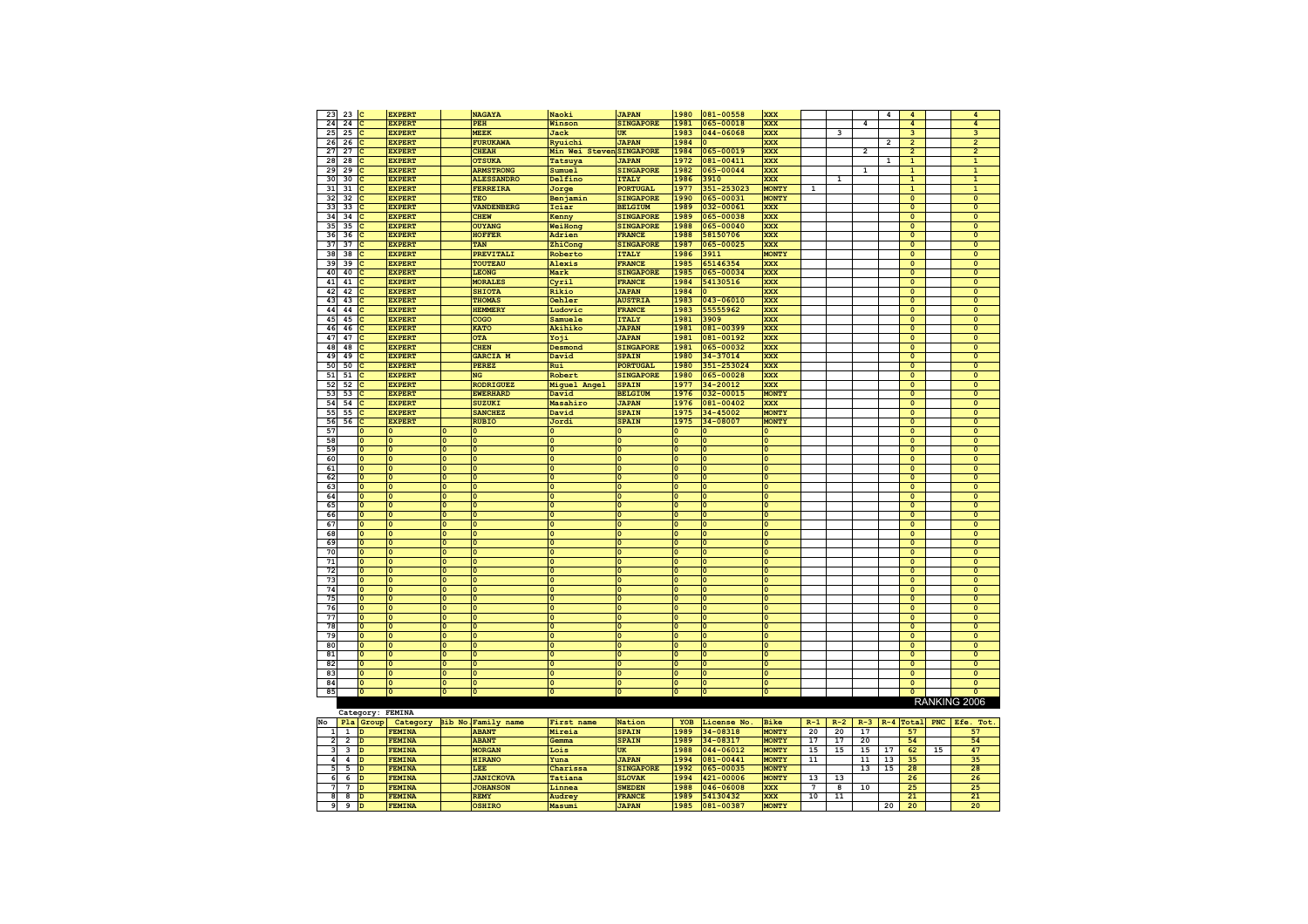| 10                      | 10                  | D                       | <b>FEMINA</b>          |                         | <b>JOHANSON</b>                   | <b>Susanne</b>          | SWEDEN                       | 1990                      | 046-06012               | <b>XXX</b>                 | 8                       | 10                      |                          |                         | 18                           |                         | 18                          |
|-------------------------|---------------------|-------------------------|------------------------|-------------------------|-----------------------------------|-------------------------|------------------------------|---------------------------|-------------------------|----------------------------|-------------------------|-------------------------|--------------------------|-------------------------|------------------------------|-------------------------|-----------------------------|
| 11                      | 11                  | D                       | FEMINA                 |                         | YAGIHASHI                         | Honoka                  | <b>JAPAN</b>                 | 1994                      | 081-00539               | <b>XXX</b>                 |                         |                         |                          | 11                      | 11                           |                         | 11                          |
| 12                      | 12                  | D                       | FEMINA                 |                         | YAGIHASHI                         | Kisaki                  | <b>JAPAN</b>                 | 1996                      | 081-00542               | <b>XXX</b>                 |                         |                         |                          | 10                      | 10                           |                         | 10                          |
| 13                      | 13                  | <b>n</b>                | FEMINA                 |                         | <b>SIMOHARA</b>                   | Suzuka                  | <b>JAPAN</b>                 | 1994                      | 081-00553               | <b>XXX</b>                 |                         |                         |                          | 9                       | 9                            |                         | 9                           |
| 14                      | 14                  | D                       | <b>FEMINA</b>          |                         | <b>TREUE</b>                      | Juliane                 | <b>GERMANY</b>               | 1985                      | 049-06012               | <b>XXX</b>                 |                         | 9                       |                          |                         | 9                            |                         | 9                           |
| 15                      | $15$ D              |                         | FEMINA                 |                         | <b>DIAZ</b>                       | Alba Maria              | <b>SPAIN</b>                 | 1992                      | 34-28079                | <b>MONTY</b>               | 9                       |                         |                          |                         | $\overline{9}$               |                         | $\mathbf{Q}$                |
| 16                      |                     | $\Omega$                | $\Omega$               | $\overline{0}$          | I٥                                | $\Omega$                | n                            | $\Omega$                  | $\Omega$                | $\Omega$                   |                         |                         |                          |                         | $\overline{0}$               |                         | $\overline{0}$              |
| 17                      |                     | $\overline{0}$          | $\Omega$               | $\overline{\mathbf{0}}$ | lo                                | $\overline{0}$          | $\Omega$                     | $\overline{0}$            | $\overline{0}$          | $\overline{0}$             |                         |                         |                          |                         | $\overline{\mathbf{0}}$      |                         | $\overline{0}$              |
| 18                      |                     | $\Omega$                | $\Omega$               | $\bullet$               | l٥                                | $\Omega$                | $\Omega$                     | $\Omega$                  | $\Omega$                | $\circ$                    |                         |                         |                          |                         | $\pmb{\mathsf{o}}$           |                         | $\mathbf 0$                 |
| 19                      |                     | $\overline{0}$          | $\Omega$               | $\bullet$               | $\overline{\mathsf{0}}$           | $\overline{\mathbf{0}}$ | $\Omega$                     | $\overline{0}$            | $\overline{0}$          | $\overline{\mathbf{0}}$    |                         |                         |                          |                         | $\overline{\mathbf{0}}$      |                         | $\overline{\mathbf{0}}$     |
| 20                      |                     | $\overline{0}$          | $\overline{0}$         | $\overline{0}$          | lo                                | $\overline{0}$          | $\Omega$                     | $\overline{0}$            | $\overline{0}$          | $\overline{0}$             |                         |                         |                          |                         | $\overline{\mathbf{0}}$      |                         | $\overline{0}$              |
| 21                      |                     | $\overline{0}$          | $\overline{0}$         | $\overline{0}$          | lo                                | $\overline{0}$          | $\overline{0}$               | $\overline{0}$            | $\overline{0}$          | $\overline{0}$             |                         |                         |                          |                         | $\overline{0}$               |                         | $\overline{0}$              |
| 22                      |                     | $\overline{\mathbf{0}}$ | $\overline{0}$         | $\overline{\mathbf{0}}$ | $\overline{0}$                    | $\overline{\mathbf{0}}$ | $\overline{0}$               | $\overline{\mathbf{0}}$   | $\overline{0}$          | $\overline{\mathbf{0}}$    |                         |                         |                          |                         | $\overline{\mathbf{0}}$      |                         | $\overline{\mathbf{0}}$     |
| 23                      |                     | $\mathbf 0$             | $\mathbf 0$            | $\mathbf 0$             | lo                                | $\mathbf 0$             | $\Omega$                     | $\mathbf 0$               | $\mathbf 0$             | $\overline{0}$             |                         |                         |                          |                         | 0                            |                         | $\Omega$                    |
| 24                      |                     | $\Omega$                | $\Omega$               | $\overline{\mathbf{0}}$ | lo                                | $\overline{\mathbf{0}}$ | $\Omega$                     | $\Omega$                  | $\Omega$                | $\circ$                    |                         |                         |                          |                         | $\overline{\mathbf{0}}$      |                         | $\overline{0}$              |
| 25                      |                     | $\Omega$                | $\Omega$               | $\overline{\mathbf{0}}$ | O                                 | $\overline{0}$          | $\Omega$                     | $\Omega$                  | $\overline{0}$          | $\overline{0}$             |                         |                         |                          |                         | $\overline{\mathbf{0}}$      |                         | $\overline{0}$              |
| 26                      |                     | $\mathbf 0$             | $\mathbf 0$            | $\overline{\mathbf{0}}$ | $\overline{0}$                    | $\overline{\mathbf{0}}$ | Ō                            | $\overline{0}$            | $\overline{\mathbf{0}}$ | $\overline{0}$             |                         |                         |                          |                         | $\overline{\mathbf{0}}$      |                         | $\overline{\mathbf{0}}$     |
| 27                      |                     | $\mathbf 0$             | $\mathbf 0$            | $\pmb{\mathsf{o}}$      | lo                                | $\mathbf 0$             | O                            | $\mathbf 0$               | $\mathbf 0$             | $\bullet$                  |                         |                         |                          |                         | $\bullet$                    |                         | $\pmb{\mathsf{o}}$          |
| 28                      |                     | $\mathbf 0$             | $\pmb{\mathsf{o}}$     | $\mathbf 0$             | ١o                                | $\mathbf 0$             | $\mathbf 0$                  | $\bullet$                 | $\mathbf 0$             | $\pmb{\mathsf{o}}$         |                         |                         |                          |                         | $\mathbf{o}$                 |                         | $\mathbf 0$                 |
| 29                      |                     | $\circ$                 | $\circ$                | $\bullet$               | ١o                                | $\mathbf 0$             | $\pmb{\mathsf{o}}$           | $\bullet$                 | $\mathbf 0$             | $\circ$                    |                         |                         |                          |                         | $\mathbf{o}$                 |                         | $\mathbf 0$                 |
| 30                      |                     | $\mathbf{0}$            | $\overline{0}$         | $\mathbf 0$             | I٥                                | $\pmb{\mathsf{o}}$      | $\mathbf 0$                  | $\mathbf{0}$              | $\pmb{\mathsf{o}}$      | $\mathbf 0$                |                         |                         |                          |                         | $\mathbf 0$                  |                         | $\mathbf{0}$                |
| 31                      |                     | $\overline{0}$          | $\overline{0}$         | $\mathbf 0$             | O                                 | $\mathbf 0$             | $\Omega$                     | $\mathbf 0$               | $\mathbf 0$             | $\overline{0}$             |                         |                         |                          |                         | $\mathbf{0}$                 |                         | $\Omega$                    |
| 32                      |                     | $\mathbf{0}$            | $\Omega$               | $\mathbf 0$             | ١o                                | $\mathbf 0$             | $\Omega$                     | $\Omega$                  | $\mathbf 0$             | $\overline{0}$             |                         |                         |                          |                         | $\mathbf{o}$                 |                         | $\Omega$                    |
| 33                      |                     | $\Omega$                | $\Omega$               | $\mathbf 0$             | ١o                                | $\overline{0}$          | $\Omega$                     | $\Omega$                  | $\Omega$                | $\Omega$                   |                         |                         |                          |                         | $\overline{0}$               |                         | $\Omega$                    |
| 34                      |                     | $\Omega$                | $\Omega$               | $\mathbf 0$             | lo                                | $\overline{0}$          | $\Omega$                     | $\Omega$                  | $\Omega$                | $\Omega$                   |                         |                         |                          |                         | $\overline{0}$               |                         | $\Omega$                    |
| 35                      |                     | $\mathbf{0}$            | $\mathbf 0$            | $\mathbf 0$             | ١o                                | $\mathbf 0$             | O                            | $\mathbf{0}$              | $\mathbf 0$             | $\overline{0}$             |                         |                         |                          |                         | $\overline{\mathbf{0}}$      |                         | $\Omega$                    |
| 36                      |                     | $\mathbf{0}$            | $\Omega$               | $\mathbf 0$             | ١o                                | $\mathbf 0$             | O                            | $\mathbf{0}$              | $\mathbf 0$             | $\Omega$                   |                         |                         |                          |                         | $\overline{\mathbf{0}}$      |                         | $\Omega$                    |
| 37                      |                     | $\Omega$                | $\Omega$               | $\mathbf{0}$            | lo                                | $\Omega$                | O                            | $\Omega$                  | $\Omega$                | $\Omega$                   |                         |                         |                          |                         | $\overline{\mathbf{0}}$      |                         | $\overline{0}$              |
| 38                      |                     | $\Omega$                | $\Omega$               | $\Omega$                | lo                                | $\overline{0}$          | n                            | $\overline{0}$            | $\Omega$                | $\Omega$                   |                         |                         |                          |                         | $\overline{0}$               |                         | $\overline{0}$              |
| 39                      |                     | $\mathbf 0$             | $\Omega$               | $\mathbf 0$             | lo                                | 0                       |                              | $\mathbf 0$               | $\mathbf 0$             | $\Omega$                   |                         |                         |                          |                         | 0                            |                         | $\Omega$                    |
| 40                      |                     | $\Omega$                | $\Omega$               | $\mathbf 0$             | 0                                 | $\mathbf 0$             |                              | $\mathbf 0$               | $\Omega$                | $\Omega$                   |                         |                         |                          |                         | 0                            |                         | $\Omega$                    |
| 41                      |                     | $\Omega$                | $\Omega$               | $\Omega$                | 0                                 | $\Omega$                | $\Omega$                     | $\Omega$                  | $\Omega$                | $\overline{0}$             |                         |                         |                          |                         | $\overline{\mathbf{0}}$      |                         | $\Omega$                    |
| 42                      |                     | $\Omega$                | $\Omega$               | $\overline{0}$          | lo                                | $\overline{0}$          | $\Omega$                     | $\Omega$                  | $\overline{0}$          | $\overline{0}$             |                         |                         |                          |                         | $\overline{\mathbf{0}}$      |                         | $\overline{0}$              |
| 43                      |                     | $\mathbf 0$             | $\mathbf 0$            | $\pmb{\mathsf{o}}$      | $\overline{0}$                    | $\overline{\mathbf{0}}$ | Ō                            | $\mathbf 0$               | $\overline{\mathbf{0}}$ | $\mathbf 0$                |                         |                         |                          |                         | $\overline{\mathbf{0}}$      |                         | $\overline{\mathbf{0}}$     |
| 44                      |                     | 0                       | $\mathbf 0$            | $\mathbf 0$             | lo                                | $\mathbf 0$             | O                            | $\mathbf 0$               | $\mathbf 0$             | $\mathbf 0$                |                         |                         |                          |                         | 0                            |                         | $\pmb{\mathsf{o}}$          |
| 45                      |                     | $\mathbf 0$             | $\Omega$               | $\pmb{\mathsf{o}}$      | lo                                | $\mathbf 0$             | $\Omega$                     | $\overline{\mathbf{0}}$   | $\mathbf 0$             | $\overline{0}$             |                         |                         |                          |                         | 0                            |                         | $\mathbf 0$                 |
| 46                      |                     | $\mathbf 0$             | $\Omega$               | $\overline{\mathbf{0}}$ | lo                                | $\mathbf 0$             | $\Omega$<br>$\Omega$         | $\circ$<br>$\overline{0}$ | $\Omega$<br>$\Omega$    | $\Omega$<br>$\Omega$       |                         |                         |                          |                         | 0<br>$\overline{\mathbf{0}}$ |                         | $\mathbf 0$<br>$\mathbf{0}$ |
| 47                      |                     | $\mathbf{0}$            | $\Omega$               | $\pmb{\mathsf{o}}$      | ١o                                | $\Omega$                |                              |                           |                         |                            |                         |                         |                          |                         |                              |                         |                             |
|                         |                     |                         |                        |                         |                                   |                         |                              |                           |                         |                            |                         |                         |                          |                         |                              |                         |                             |
| 48                      |                     | $\Omega$                | $\overline{0}$         | $\overline{0}$          | I٥                                | $\Omega$                | $\Omega$                     | $\Omega$                  | $\Omega$                | $\Omega$                   |                         |                         |                          |                         | $\overline{\mathbf{0}}$      |                         | $\Omega$                    |
| 49                      |                     | $\overline{0}$          | $\Omega$               | $\Omega$                | lo                                | $\Omega$                | $\Omega$                     | $\Omega$                  | $\Omega$                | $\Omega$                   |                         |                         |                          |                         | $\overline{\mathbf{0}}$      |                         | $\Omega$                    |
| 50                      |                     | $\overline{\mathbf{0}}$ | $\Omega$               | $\Omega$                | lo                                | $\overline{0}$          | $\Omega$                     | $\overline{\mathbf{0}}$   | $\overline{0}$          | $\overline{0}$             |                         |                         |                          |                         | $\overline{0}$               |                         | $\Omega$                    |
|                         |                     |                         |                        |                         |                                   |                         |                              |                           |                         |                            |                         |                         |                          |                         |                              |                         | RANKING 2006                |
|                         |                     |                         | Category: SCRATCH      |                         |                                   |                         |                              |                           |                         |                            |                         |                         |                          |                         |                              |                         |                             |
| No                      | Pla                 | Group                   | Category               |                         | Bib No. Family name               | First name              | Nation                       | YOB                       | License No.             | <b>Bike</b>                | $R-1$                   | $R-2$                   | $R-3$                    |                         | $R-4$ Total                  | PNC                     | Efe.<br>Tot.                |
| 1                       | $\mathbf{1}$        | A                       | <b>SENIOR</b>          |                         | MUZIGA                            | Peter                   | <b>SLOVAK</b>                | 1983                      | 421-00031               | <b>MONTY</b>               | 17                      | 17                      | 20                       | 17                      | 71                           | 17                      | 54                          |
| $\overline{\mathbf{c}}$ | $\overline{2}$      | A                       | <b>SENIOR</b>          |                         | <b>MINO</b>                       | Atomu                   | <b>JAPAN</b>                 | 1989                      | 081-00300               | <b>XXX</b>                 | 9                       | 15                      | 17                       | ${\bf 11}$              | 52                           | 9                       | 43                          |
| 3                       | 3                   | A                       | <b>SENIOR</b>          |                         | <b>REMY</b>                       | Morgan                  | FRANCE                       | 1985                      | 54130433                | <b>XXX</b>                 | 20                      | 20                      |                          |                         | 40                           |                         | 40                          |
| $\boldsymbol{4}$        | 4                   | A                       | <b>SENIOR</b>          |                         | <b>SHIBATA</b>                    | Yasutaka                | <b>JAPAN</b>                 | 1989                      | 081-00328               | <b>MONTY</b>               | $\mathbf 1$             | 8                       | 11                       | 20                      | 40                           | 1                       | 39                          |
| 5                       | 5                   | A                       | <b>SENIOR</b>          |                         | <b>ISHIGURO</b>                   | Masashi                 | <b>JAPAN</b>                 | 1982                      | 081-00159               | <b>MONTY</b>               | 7                       | 13                      | 13                       | 9                       | 42                           | 7                       | 35                          |
| 6                       | $\overline{6}$      | A                       | <b>SENIOR</b>          |                         | <b>JUGAND</b>                     | Stephane                | FRANCE                       | 1980                      | 48054859                | <b>MONTY</b>               | 10                      | 9                       | 8                        | 15                      | 42                           | 8                       | 34                          |
| 7                       | $\boldsymbol{7}$    | A                       | <b>SENIOR</b>          |                         | <b>PROCHAZKA</b>                  | Adam                    | <b>CZECH</b>                 | 1981                      | 420-1573                | <b>XXX</b>                 | 8                       | 10                      | 15                       | 6                       | 39                           | 6                       | 33                          |
| 8                       | 8                   |                         | <b>SENIOR</b>          |                         | LEVIN                             | Bjorn                   | SWEDEN                       | 1986                      | 046-06001               | <b>XXX</b>                 | 3                       | 7                       | $\overline{\phantom{a}}$ | 13                      | 30                           | з                       | 27                          |
| 9                       | 9                   |                         | <b>SENIOR</b>          |                         | <b>PLANAS</b>                     | Eduard                  | <b>SPAIN</b>                 | 1989                      | 34-17046                | <b>MONTY</b>               | 15                      | 11                      |                          |                         | 26                           |                         | 26                          |
| 10                      | 10                  |                         | <b>CADET</b>           |                         | <b>KOLAR</b>                      | Vaclav                  | <b>CZECH</b>                 | 1991                      | $420 - 6044$            | <b>MONTY</b>               | $\overline{\mathbf{2}}$ | 3                       | 5                        | $\overline{7}$          | 17                           | $\overline{\mathbf{2}}$ | 15                          |
| ${\bf 11}$              | 11                  | A                       | <b>SENIOR</b>          |                         | <b>GALI</b>                       | Jorge                   | <b>SPAIN</b>                 | 1980                      | 34-44023                | <b>MONTY</b>               | 13                      |                         |                          |                         | 13                           |                         | 13                          |
| 12                      | 12                  | $\overline{\mathbf{A}}$ | <b>CADET</b>           |                         | <b>MUSTIELES</b>                  | <b>Abel</b>             | <b>SPAIN</b>                 | 1991                      | 34-50017                | <b>XXX</b>                 |                         |                         | 9                        | з                       | 12                           |                         | 12                          |
| 13                      | 13                  | $\overline{\mathbf{A}}$ | <b>SENIOR</b>          |                         | <b>BUSQUET</b>                    | Joan                    | <b>SPAIN</b>                 | 1979                      | $34 - 43005$            | MONTY                      | 4                       | $\overline{\mathbf{2}}$ | $\overline{6}$           |                         | 12                           |                         | 12                          |
| 14                      | 14                  |                         | <b>SENIOR</b>          |                         | <b>GARCIA B</b>                   | David                   | <b>SPAIN</b>                 | 1987                      | $34 - 01001$            | <b>XXX</b>                 | $\overline{11}$         |                         |                          |                         | 11                           |                         | 11                          |
| 15                      | 15                  | A<br>A                  | <b>SENIOR</b>          |                         | <b>BRAVO</b>                      | Pablo                   | <b>SPAIN</b>                 | 1987                      | 34-37008                | <b>MONTY</b>               | 5                       | 6                       |                          |                         | 11                           |                         | 11                          |
| 16<br>17                | 16                  | A                       | <b>SENIOR</b>          |                         | <b>IZQUIERDO</b>                  | Ivan                    | <b>SPAIN</b>                 | 1980                      | 34-37002                | <b>XXX</b>                 | 6                       | 5                       |                          |                         | 11                           |                         | 11                          |
| 18                      | 17                  | A                       | <b>SENIOR</b><br>CADET |                         | <b>YAMAMOTO</b><br><b>COURTES</b> | Masaya                  | <b>JAPAN</b>                 | 1987<br>1990              | 081-00422               | <b>MONTY</b><br><b>XXX</b> |                         |                         |                          | 10                      | 10                           |                         | 10<br>10                    |
| 19                      | 18<br>19            | A                       | <b>SENIOR</b>          |                         | YAMAGUCHI                         | Theau                   | FRANCE                       | 1988                      | 91207383                | <b>MONTY</b>               |                         |                         | 10                       | 8                       | 10<br>8                      |                         | 8                           |
| 20                      | 20                  | A                       | <b>SENIOR</b>          |                         | <b>DE PFAFF</b>                   | Takumi                  | <b>JAPAN</b><br><b>SPAIN</b> | 1984                      | 081-00393<br>34-08256   | <b>MONTY</b>               |                         |                         | 4                        | $\overline{\mathbf{2}}$ | 6                            |                         | 6                           |
| 21                      | 21                  | A                       | <b>SENIOR</b>          |                         | <b>FURUKAWA</b>                   | Enrique<br>Naoki        | <b>JAPAN</b>                 | 1986                      | 081-00364               | <b>MONTY</b>               |                         |                         |                          | 5                       | 5                            |                         | $\overline{5}$              |
| 22                      | 22                  | A                       | <b>SENIOR</b>          |                         | <b>TOBISATO</b>                   | Atsushi                 | <b>JAPAN</b>                 | 1981                      | 081-00243               | <b>MONTY</b>               |                         |                         |                          | 4                       | 4                            |                         | $\overline{a}$              |
| 23                      | 23                  |                         | <b>SENIOR</b>          |                         | <b>WALKER</b>                     | Chris                   | UK                           | 1987                      | 044-06002               | <b>MONTY</b>               |                         | 4                       |                          |                         | $\overline{4}$               |                         | $\overline{a}$              |
| 24                      | 24                  |                         | <b>SENIOR</b>          |                         | <b>SHAW</b>                       | Duncan                  | UK                           | 1987                      | 044-06030               | <b>XXX</b>                 |                         |                         | 3                        |                         | 3                            |                         | 3                           |
| 25                      | 25                  |                         | CADET                  |                         | <b>WILSON</b>                     | Scott                   | UK                           | 1990                      | 044-06011               | <b>MONTY</b>               |                         |                         | $\overline{2}$           |                         | $\overline{\mathbf{2}}$      |                         | $\overline{a}$              |
| 26                      | 26                  |                         | <b>SENIOR</b>          |                         | <b>MURATA</b>                     | Riki                    | <b>JAPAN</b>                 | 1980                      | 081-00430               | <b>XXX</b>                 |                         |                         |                          | 1                       | ${\bf 1}$                    |                         | 1                           |
| 27                      | 27                  | A                       | <b>SENIOR</b>          |                         | <b>REW</b>                        | Peter                   | UK                           | 1984                      | 044-06085               | <b>XXX</b>                 |                         |                         | $\mathbf 1$              |                         | ${\bf 1}$                    |                         | $\mathbf{1}$                |
| 28                      | $28$ $\overline{A}$ |                         | <b>SENIOR</b>          |                         | <b>BACKGREN</b>                   |                         | <b>SWEDEN</b>                | 1989                      | 046-06002               | <b>XXX</b>                 |                         | 1                       |                          |                         | 1                            |                         | 1                           |
| 29                      |                     | A                       | <b>SENIOR</b>          |                         | <b>SARTOR</b>                     | Peter<br>Jean-Roch      | <b>FRANCE</b>                | 1998                      | 58150709                | <b>XXX</b>                 |                         |                         |                          |                         | 0                            |                         | $\Omega$                    |
| 30                      |                     | A                       | <b>CADET</b>           |                         | <b>ALKEMA</b>                     | Gil                     | <b>BELGIUM</b>               | 1991                      | 032-00053               | <b>MONTY</b>               |                         |                         |                          |                         | $\overline{\mathbf{0}}$      |                         | $\Omega$                    |
| 31                      |                     | $\mathbf{A}$            | CADET                  |                         | TIMELLINI                         | Rodrigue                | <b>BELGIUM</b>               | 1991                      | 032-00055               | <b>XXX</b>                 |                         |                         |                          |                         | $\overline{\mathbf{0}}$      |                         | $\Omega$                    |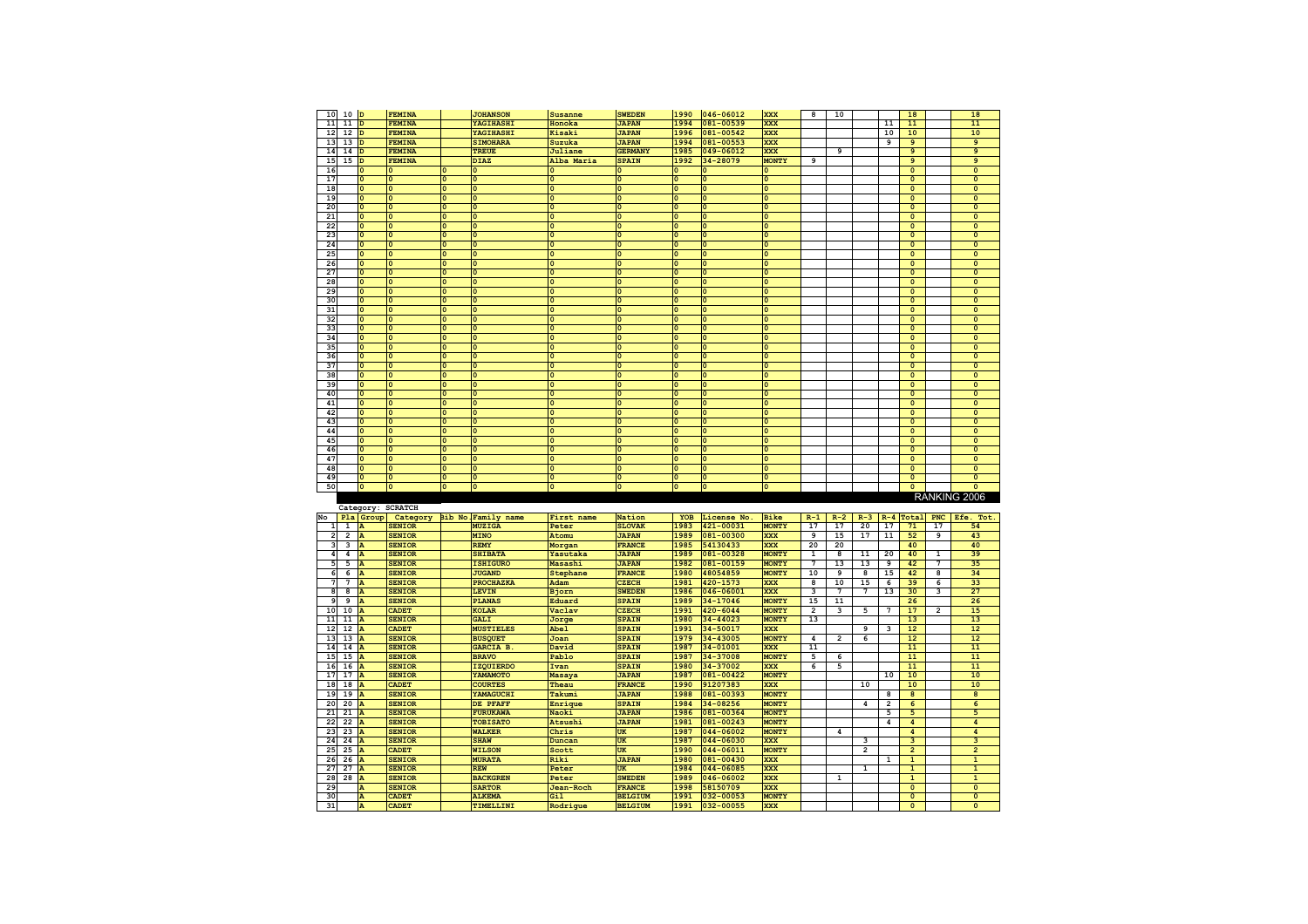| 32     |                         | <b>CADET</b>                   | <b>VAN HAEREN</b> | Renaud               | <b>BELGIUM</b>                   |              | 1991 032-00049         | <b>MONTY</b>               |  | $\mathbf 0$                    | $\mathbf{0}$            |
|--------|-------------------------|--------------------------------|-------------------|----------------------|----------------------------------|--------------|------------------------|----------------------------|--|--------------------------------|-------------------------|
|        |                         |                                |                   |                      |                                  |              |                        |                            |  |                                |                         |
| 33     | A                       | <b>CADET</b>                   | <b>COLSON</b>     | Jordan               | <b>BELGIUM</b>                   | 1991         | $ 032 - 00009 $        | <b>MONTY</b>               |  | $\mathbf 0$                    | $\Omega$                |
| 34     | A                       | CADET                          | <b>WARENGHIEN</b> | Maxime               | <b>BELGIUM</b>                   | 1991         | 032-00061              | <b>MONTY</b>               |  | $\mathbf 0$                    | $\Omega$                |
| 35     | A                       | CADET                          | <b>KUBENKA</b>    | Michal               | <b>CZECH</b>                     | 1991         | 420-8904               | <b>MONTY</b>               |  | $\Omega$                       | $\Omega$                |
| 36     | A                       | CADET                          | <b>JACOULOT</b>   | Adrien               | <b>FRANCE</b>                    | 1991         | 10031783               | <b>XXX</b>                 |  | $\Omega$                       | $\Omega$                |
| 37     | A                       | CADET                          | <b>VILLOT</b>     |                      | <b>FRANCE</b>                    | 1991         | 10031850               | <b>XXX</b>                 |  | $\Omega$                       | $\Omega$                |
|        |                         |                                |                   | Paul                 |                                  |              |                        |                            |  |                                |                         |
| 38     | A                       | CADET                          | <b>IIZUKA</b>     | Ryuta                | <b>JAPAN</b>                     | 1991         | 081-00400              | <b>XXX</b>                 |  | $\overline{0}$                 | $\overline{0}$          |
| 39     | A                       | <b>CADET</b>                   | <b>SASAKI</b>     | Takumi               | <b>JAPAN</b>                     | 1991         | 081-00343              | <b>MONTY</b>               |  | $\overline{0}$                 | $\Omega$                |
| 40     | A                       | CADET                          | <b>OTAKE</b>      | Shintaro             | <b>JAPAN</b>                     | 1991         | 081-00525              | <b>XXX</b>                 |  | $\overline{\mathbf{0}}$        | $\Omega$                |
| 41     | A                       | <b>CADET</b>                   | <b>SAITO</b>      |                      | <b>JAPAN</b>                     | 1991         | 081-00457              | <b>XXX</b>                 |  | $\pmb{\mathsf{o}}$             | $\mathbf{0}$            |
|        |                         |                                |                   | Naoki                |                                  |              |                        |                            |  |                                |                         |
| 42     | A                       | <b>CADET</b>                   | <b>OSAWA</b>      | Taku                 | <b>JAPAN</b>                     | 1991         | $081 - 00417$          | <b>MONTY</b>               |  | $\pmb{\mathsf{o}}$             | $\mathbf{0}$            |
| 43     | A                       | <b>CADET</b>                   | <b>SHIBATA</b>    | Koki                 | <b>JAPAN</b>                     | 1991         | 081-00391              | <b>MONTY</b>               |  | $\pmb{\mathsf{o}}$             | $\mathbf{0}$            |
| 44     | A                       | <b>CADET</b>                   | <b>GONZALEZ</b>   | Marcos               | <b>SPAIN</b>                     | 1991         | 34-33043               | <b>MONTY</b>               |  | $\mathbf{o}$                   | $\mathbf 0$             |
| 45     | A                       | <b>CADET</b>                   | <b>LINDAHL</b>    | William              | <b>SWEDEN</b>                    | 1991         | 046-06018              | <b>MONTY</b>               |  | $\overline{\mathbf{0}}$        | $\Omega$                |
|        |                         |                                |                   |                      |                                  |              |                        |                            |  |                                |                         |
| 46     | A                       | CADET                          | <b>OAKLEY</b>     | Joe                  | UK                               | 1991         | 044-06060              | <b>MONTY</b>               |  | $\overline{0}$                 | $\overline{0}$          |
| 47     | A                       | <b>SENIOR</b>                  | LEE               | Gerald               | <b>SINGAPORE</b>                 | 1990         | 065-00004              | <b>XXX</b>                 |  | $\overline{0}$                 | $\overline{0}$          |
| 48     | A                       | CADET                          | <b>LEJEUNE</b>    | Amaury               | <b>BELGIUM</b>                   | 1990         | $032 - 00002$          | <b>MONTY</b>               |  | $\overline{0}$                 | $\overline{0}$          |
| 49     | A                       | CADET                          | <b>PINOS</b>      | Mihal                | <b>CZECH</b>                     | 1990         | $420 - 8953$           | <b>XXX</b>                 |  | $\overline{0}$                 | $\overline{0}$          |
|        |                         |                                |                   |                      |                                  |              |                        |                            |  |                                |                         |
| 50     | A                       | CADET                          | <b>KUBENKA</b>    | Lukas                | <b>CZECH</b>                     | 1990         | $420 - 8905$           | <b>MONTY</b>               |  | $\overline{\mathbf{0}}$        | $\overline{\mathbf{0}}$ |
| 51     | A                       | CADET                          | <b>TABORSKY</b>   | Josef                | <b>CZECH</b>                     | 1990         | 420-5699               | XXX                        |  | $\mathbf 0$                    | $\mathbf{0}$            |
| 52     | A                       | CADET                          | <b>FIORET</b>     | Anthony              | <b>FRANCE</b>                    | 1990         | 46030362               | <b>XXX</b>                 |  | $\pmb{\mathsf{o}}$             | $\mathbf{0}$            |
| 53     | A                       | CADET                          | <b>SAUMADE</b>    | <b>Brice</b>         | <b>FRANCE</b>                    | 1990         | 66524923               | <b>MONTY</b>               |  | $\mathbf 0$                    | $\Omega$                |
|        |                         |                                |                   |                      |                                  |              |                        |                            |  |                                |                         |
| 54     | A                       | <b>CADET</b>                   | <b>SATO</b>       | Yuki                 | <b>JAPAN</b>                     | 1990         | 081-00511              | <b>MONTY</b>               |  | $\Omega$                       | $\Omega$                |
| 55     | A                       | <b>CADET</b>                   | <b>OTONO</b>      | Syo                  | <b>JAPAN</b>                     | 1990         | 081-00503              | <b>XXX</b>                 |  | $\Omega$                       | $\Omega$                |
| 56     | A                       | <b>CADET</b>                   | LEE               | Gerald               | <b>SINGAPORE</b>                 | 1990         | 065-00004              | <b>XXX</b>                 |  | $\Omega$                       | $\Omega$                |
| 57     | A                       | <b>CADET</b>                   | <b>GRECNER</b>    | Samuel               | <b>SLOVAK</b>                    | 1990         | $421 - 00046$          | <b>XXX</b>                 |  | $\Omega$                       | $\Omega$                |
|        |                         |                                |                   |                      |                                  |              |                        |                            |  |                                |                         |
| 58     | A                       | <b>CADET</b>                   | <b>KOCIS</b>      | Jan                  | <b>SLOVAK</b>                    | 1990         | $421 - 00043$          | <b>MONTY</b>               |  | $\Omega$                       | $\Omega$                |
| 59     | A                       | <b>CADET</b>                   | <b>ARROYO</b>     | Jorge                | <b>SPAIN</b>                     | 1990         | 34-28077               | <b>MONTY</b>               |  | $\Omega$                       | $\Omega$                |
| 60     | A                       | <b>CADET</b>                   | <b>SEBASTIA</b>   | Arnau                | <b>SPAIN</b>                     | 1990         | 34-08274               | <b>MONTY</b>               |  | $\mathbf 0$                    | $\mathbf 0$             |
| 61     | A                       | <b>CADET</b>                   | <b>JOHANSON</b>   | <b>Daniel</b>        | <b>SWEDEN</b>                    | 1990         | 046-06007              | <b>MONTY</b>               |  | $\mathbf 0$                    | $\mathbf{0}$            |
|        |                         |                                |                   |                      |                                  |              |                        |                            |  |                                |                         |
| 62     | A                       | <b>CADET</b>                   | <b>ERIKSSON</b>   | Freddie              | <b>SWEDEN</b>                    | 1990         | 046-06015              | <b>XXX</b>                 |  | $\mathbf 0$                    | $\mathbf 0$             |
| 63     | $\overline{\mathbf{A}}$ | <b>CADET</b>                   | <b>CHAPUIS</b>    | Jerome               | <b>SWITZERLAND</b>               | 1990         | 041-02002              | <b>XXX</b>                 |  | $\mathbf 0$                    | $\mathbf 0$             |
| 64     | $\overline{\mathbf{A}}$ | <b>CADET</b>                   | <b>BOYES</b>      | Chris                | <b>UK</b>                        | 1990         | 044-06052              | <b>MONTY</b>               |  | $\mathbf 0$                    | $\mathbf 0$             |
|        |                         | <b>CADET</b>                   | <b>ROGERS</b>     |                      | <b>UK</b>                        | 1990         | 044-06086              | <b>MONTY</b>               |  | $\mathbf 0$                    | $\mathbf 0$             |
| 65     | $\overline{\mathbf{A}}$ |                                |                   | Liam                 |                                  |              |                        |                            |  |                                |                         |
| 66     | A                       | <b>SENIOR</b>                  | <b>ISHIHARA</b>   | Taku                 | <b>JAPAN</b>                     | 1989         | 081-00492              | <b>XXX</b>                 |  | $\mathbf 0$                    | $\mathbf 0$             |
| 67     | A                       | <b>SENIOR</b>                  | <b>TAKEUCHI</b>   | Yasutaka             | <b>JAPAN</b>                     | 1989         | 081-00454              | <b>MONTY</b>               |  | $\mathbf 0$                    | $\mathbf 0$             |
| 68     | A                       | <b>SENIOR</b>                  | <b>VENCL</b>      | Jakub                | <b>CZECH</b>                     | 1989         | 420-7683               | <b>XXX</b>                 |  | $\mathbf 0$                    | $\Omega$                |
|        |                         |                                |                   |                      |                                  | 1989         | 3906                   |                            |  | $\mathbf{0}$                   | $\mathbf{0}$            |
| 69     | A                       | <b>SENIOR</b>                  | PATRIZI           | Paolo                | <b>ITALY</b>                     |              |                        | xxx                        |  |                                |                         |
| 70     | A                       | <b>SENIOR</b>                  | <b>RIBERIO</b>    | Pedro                | <b>PORTUGAL</b>                  | 1989         | 351-253002             | <b>MONTY</b>               |  | $\mathbf{0}$                   | $\mathbf{0}$            |
| 71     | A                       | <b>SENIOR</b>                  | <b>AFONSO</b>     | Andre                | <b>PORTUGAL</b>                  | 1989         | 351-253011             | <b>XXX</b>                 |  | $\mathbf 0$                    | $\mathbf{0}$            |
| 72     | A                       | <b>SENIOR</b>                  | <b>ALVES</b>      | Ivo                  | <b>PORTUGAL</b>                  | 1989         | 351-253012             | <b>XXX</b>                 |  | $\mathbf 0$                    | $\mathbf 0$             |
|        |                         |                                |                   |                      |                                  | 1989         |                        | <b>MONTY</b>               |  | $\Omega$                       |                         |
| 73     | $\overline{\mathbf{A}}$ | <b>SENIOR</b>                  | LOH               | Benjamin             | <b>SINGAPORE</b>                 |              | 065-00003              |                            |  |                                | $\mathbf 0$             |
| 74     | A                       | <b>SENIOR</b>                  | <b>ARINO</b>      | Roger                | <b>SPAIN</b>                     | 1989         | 34-08311               | <b>MONTY</b>               |  | $\Omega$                       | $\Omega$                |
| 75     | A                       | <b>SENIOR</b>                  | <b>SELLERO</b>    | David                | <b>SPAIN</b>                     | 1988         | 34-15002               | <b>MONTY</b>               |  | $\Omega$                       | $\Omega$                |
| 76     | A                       | <b>SENIOR</b>                  | <b>KABASAWA</b>   | Takumi               | <b>JAPAN</b>                     | 1988         | 081-00333              | <b>MONTY</b>               |  | $\Omega$                       | $\overline{0}$          |
| 77     |                         | <b>SENIOR</b>                  | <b>OSAWA</b>      | Shin                 | <b>JAPAN</b>                     | 1988         | 081-00314              | <b>MONTY</b>               |  | $\Omega$                       | $\overline{0}$          |
|        | A                       |                                |                   |                      |                                  |              |                        |                            |  |                                |                         |
| 78     | A                       | <b>SENIOR</b>                  | <b>BAUDOIN</b>    | Tom                  | FRANCE                           | 1988         | 60040091               | <b>MONTY</b>               |  | $\overline{\mathbf{0}}$        | $\overline{\mathbf{0}}$ |
| 79     | A                       | <b>SENIOR</b>                  | <b>KOLB</b>       | Maxime               | <b>FRANCE</b>                    | 1988         | 46030355               | <b>MONTY</b>               |  | $\mathbf{o}$                   | $\mathbf 0$             |
| 80     | A                       | <b>SENIOR</b>                  | <b>REMY</b>       | Clement              | <b>FRANCE</b>                    | 1988         | 58150682               | <b>XXX</b>                 |  | $\bullet$                      | $\mathbf 0$             |
| 81     |                         | <b>SENIOR</b>                  | <b>ABREU</b>      | Pedro                | <b>PORTUGAL</b>                  | 1988         | 351-253009             | <b>MONTY</b>               |  | $\bullet$                      | $\mathbf 0$             |
|        | A                       |                                |                   |                      |                                  |              |                        |                            |  |                                |                         |
| 82     | A                       | <b>SENIOR</b>                  | <b>RIBEIRO</b>    | Diogo                | <b>PORTUGAL</b>                  | 1988         | 351-253014             | <b>MONTY</b>               |  | $\overline{\mathbf{0}}$        | $\mathbf 0$             |
| 83     | A                       | <b>SENIOR</b>                  | <b>PINTO</b>      | Joao                 | <b>PORTUGAL</b>                  | 1988         | 351-253013             | <b>XXX</b>                 |  | $\overline{0}$                 | $\overline{\mathbf{0}}$ |
| 84     | $\overline{\mathbf{A}}$ | <b>SENIOR</b>                  | <b>ROTH</b>       | Lukas                | <b>SLOVAK</b>                    | 1988         | $421 - 00040$          | <b>XXX</b>                 |  | $\overline{0}$                 | $\overline{0}$          |
| 85     | A                       | <b>SENIOR</b>                  | <b>CHAPUIS</b>    | Robin                | <b>SWITZERLAND</b>               | 1988         | $041 - 02003$          | xxx                        |  | $\overline{0}$                 | $\overline{0}$          |
|        |                         | <b>SENIOR</b>                  | <b>SEDDON</b>     |                      | UK                               | 1988         | 044-06006              | MONTY                      |  | $\overline{0}$                 | $\overline{0}$          |
| 86     | A                       |                                |                   | Joe                  |                                  |              |                        |                            |  |                                |                         |
| 87     | A                       | <b>SENIOR</b>                  | <b>DONNELLY</b>   | Karl                 | UK                               | 1988         | 044-06058              | MONTY                      |  | $\overline{0}$                 | $\overline{0}$          |
| 88     |                         |                                |                   |                      |                                  |              |                        |                            |  | $\overline{\mathbf{0}}$        | $\overline{\mathbf{0}}$ |
|        |                         | <b>SENIOR</b>                  | <b>NAKATANI</b>   |                      | <b>JAPAN</b>                     | 1987         | 081-00510              |                            |  |                                | $\mathbf{0}$            |
|        | A                       |                                |                   | Chikara              |                                  |              |                        | xxx                        |  |                                |                         |
| 89     | A                       | <b>SENIOR</b>                  | <b>SOUSA</b>      | Joao                 | <b>PORTUGAL</b>                  | 1987         | 351-253004             | xxx                        |  | $\pmb{\mathsf{o}}$             |                         |
| 90     | A                       | <b>SENIOR</b>                  | <b>PUTOVNY</b>    | Patrik               | <b>SLOVAK</b>                    | 1987         | 421-00042              | xxx                        |  | $\pmb{\mathsf{o}}$             | $\mathbf{0}$            |
| 91     | A                       | <b>SENIOR</b>                  | <b>MARCOS</b>     | Jonathan             | <b>SPAIN</b>                     | 1987         | 34-37009               | <b>MONTY</b>               |  | $\Omega$                       | $\mathbf 0$             |
| 92     | A                       | <b>SENIOR</b>                  | TAN               | Collin               | <b>SINGAPORE</b>                 | 1986         | 065-00033              | <b>XXX</b>                 |  | $\Omega$                       | $\mathbf 0$             |
|        |                         |                                |                   |                      |                                  |              |                        |                            |  |                                |                         |
| 93     | A                       | <b>SENIOR</b>                  | <b>CHUA</b>       | ZhenPeng             | <b>SINGAPORE</b>                 | 1986         | 065-00042              | xxx                        |  | $\Omega$                       | $\Omega$                |
| 94     | A                       | <b>SENIOR</b>                  | <b>ASTBURY</b>    | Thomas               | UK                               | 1986         | 044-06024              | <b>XXX</b>                 |  | $\Omega$                       | $\overline{0}$          |
| 95     | A                       | <b>SENIOR</b>                  | LEONI             | Stefano              | <b>ITALY</b>                     | 1986         | 3903                   | <b>MONTY</b>               |  | $\Omega$                       | $\overline{0}$          |
| 96     | A                       | <b>SENIOR</b>                  | <b>WONG</b>       | Spencer              | <b>SINGAPORE</b>                 | 1986         | 065-00016              | <b>MONTY</b>               |  | $\overline{0}$                 | $\overline{0}$          |
|        |                         |                                |                   |                      |                                  |              |                        |                            |  |                                |                         |
| 97     | A                       | <b>SENIOR</b>                  | Freire            | Victor Hugo          | <b>SPAIN</b>                     | 1986         | 34-33040               | <b>MONTY</b>               |  | $\overline{\mathbf{0}}$        | $\overline{\mathbf{0}}$ |
| 98     | A                       | <b>SENIOR</b>                  | LOPEZ             | Carlos               | <b>SPAIN</b>                     | 1986         | 034-08271              | <b>MONTY</b>               |  | $\mathbf 0$                    | $\mathbf 0$             |
| 99     | A                       | <b>SENIOR</b>                  | WHEELER           | Sam                  | UK                               | 1986         | 044-06010              | <b>XXX</b>                 |  | $\mathbf{o}$                   | $\mathbf 0$             |
| 100    | A                       | <b>SENIOR</b>                  | <b>DONNELLY</b>   | Kieran               | UK                               | 1986         | 044-06059              | <b>MONTY</b>               |  | $\mathbf 0$                    | $\mathbf 0$             |
|        |                         |                                |                   |                      |                                  |              |                        |                            |  |                                |                         |
| 1      | A                       | <b>SENIOR</b>                  | <b>HAGIWARA</b>   | Takuya               | <b>JAPAN</b>                     | 1985         | 081-00112              | <b>MONTY</b>               |  | $\mathbf 0$                    | $\mathbf 0$             |
| 2      | A                       | <b>SENIOR</b>                  | <b>SOUSA</b>      | Daniel               | <b>PORTUGAL</b>                  | 1985         | 351-253003             | xxx                        |  | $\mathbf 0$                    | $\mathbf{0}$            |
| 3      | A                       | <b>SENIOR</b>                  | <b>SOUSA</b>      | Pedro                | <b>PORTUGAL</b>                  | 1985         | 351-253006             | <b>MONTY</b>               |  | $\mathbf 0$                    | $\mathbf{0}$            |
| 4      | A                       | <b>SENIOR</b>                  | <b>GOMES</b>      | Joao                 | <b>PORTUGAL</b>                  | 1985         | 351-253008             | xxx                        |  | $\mathbf 0$                    | $\mathbf{0}$            |
|        |                         |                                |                   |                      |                                  |              |                        |                            |  |                                |                         |
| 5<br>6 | A<br>A                  | <b>SENIOR</b><br><b>SENIOR</b> | MISHIMA<br>LOW    | Narihito<br>YangMing | <b>JAPAN</b><br><b>SINGAPORE</b> | 1984<br>1984 | 081-00401<br>065-00002 | <b>MONTY</b><br><b>XXX</b> |  | $\pmb{\mathsf{o}}$<br>$\Omega$ | $\mathbf 0$<br>$\Omega$ |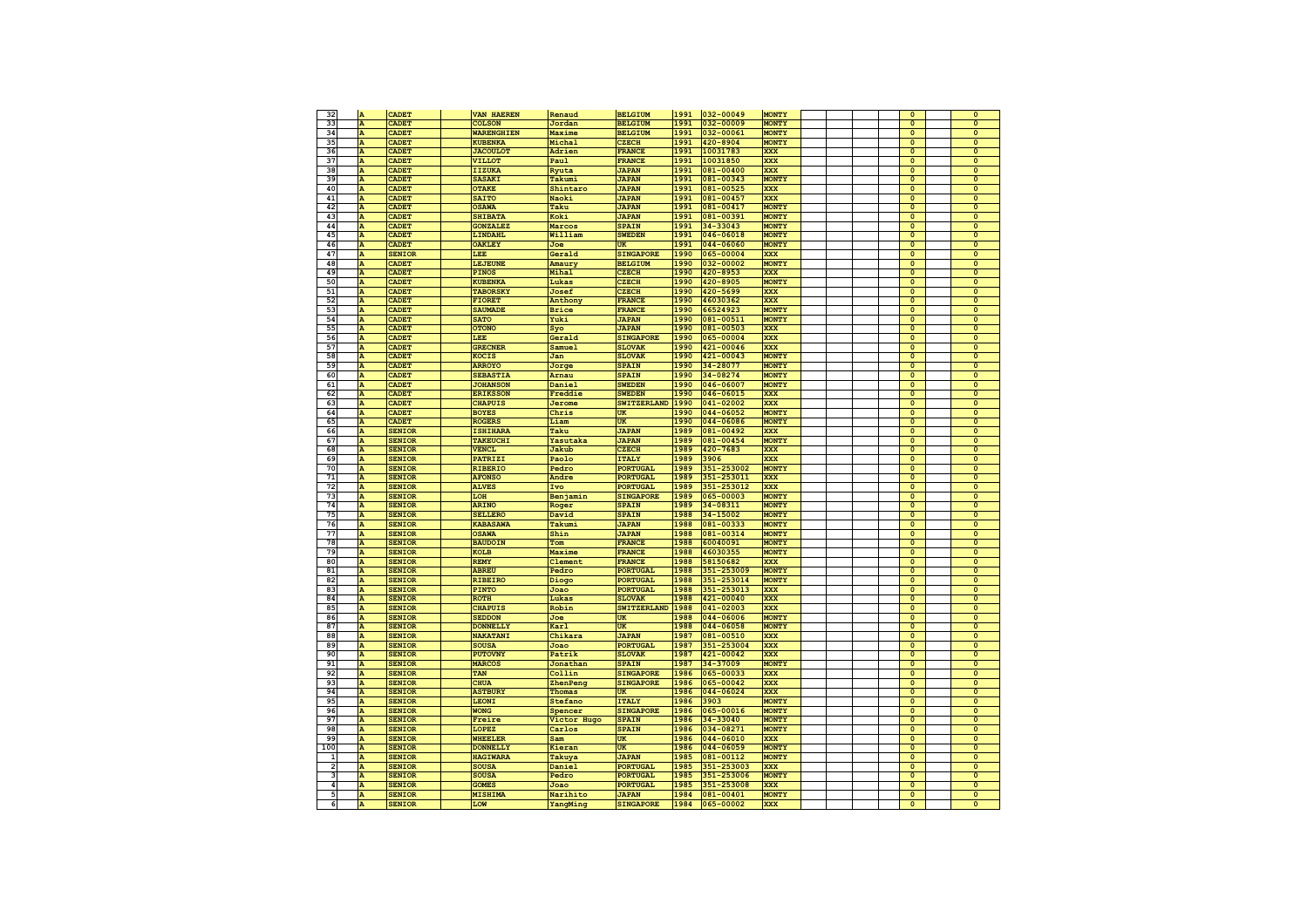| $\overline{7}$ | A              | <b>SENIOR</b>  | TAN                | Matthew        | <b>SINGAPORE</b> | 1984           | 065-00026      | <b>XXX</b>     |  | $\Omega$     | $\Omega$       |
|----------------|----------------|----------------|--------------------|----------------|------------------|----------------|----------------|----------------|--|--------------|----------------|
| 8              | A              | <b>SENIOR</b>  | <b>CLARET</b>      | Antonio        | <b>BRASIL</b>    | 1984           | 055-06001      | <b>XXX</b>     |  | $\Omega$     | $\Omega$       |
| 9              | A              | <b>SENIOR</b>  | <b>DUTEIL</b>      | Yannick        | <b>FRANCE</b>    | 1984           | 46030879       | <b>MONTY</b>   |  | $\mathbf{0}$ | $\Omega$       |
| 10             | A              | <b>SENIOR</b>  | <b>BATLLE</b>      | Angel          | <b>SPAIN</b>     | 1984           | $34 - 43001$   | <b>MONTY</b>   |  | $\Omega$     | $\Omega$       |
| 11             | A              | <b>SENIOR</b>  | <b>GALAND</b>      | Michael        | <b>BELGIUM</b>   | 1983           | 032-00020      | <b>MONTY</b>   |  | $\mathbf{0}$ | $\mathbf{0}$   |
| 12             | A              | <b>SENIOR</b>  | <b>PROCHAZKA</b>   | Pavel          | <b>CZECH</b>     | 1983           | $420 - 1570$   | <b>XXX</b>     |  | $\mathbf{0}$ | $\mathbf{0}$   |
| 13             | A              | <b>SENIOR</b>  | <b>ROGERO</b>      | Loic           | <b>FRANCE</b>    | 1983           | 66524922       | <b>MONTY</b>   |  | $\mathbf{0}$ | $\mathbf{0}$   |
| 14             | A              | <b>SENIOR</b>  | <b>TORRES</b>      | Eduardo        | <b>PORTUGAL</b>  | 1983           | 351-253025     | <b>MONTY</b>   |  | $\Omega$     | $\Omega$       |
| 15             | A              | <b>SENIOR</b>  | YAO                | Zhi            | <b>CHINA</b>     | 1982           | 065-00036      | <b>XXX</b>     |  | $\Omega$     | $\Omega$       |
| 16             | A              | <b>SENIOR</b>  | KAJITANI           | Ryuta          | <b>JAPAN</b>     | 1982           | 081-00261      | <b>XXX</b>     |  | $\Omega$     | $\Omega$       |
| 17             | A              | <b>SENIOR</b>  | <b>FONSECA</b>     | Mario          | <b>PORTUGAL</b>  | 1982           | 351-253005     | <b>MONTY</b>   |  | $\Omega$     | $\Omega$       |
| 18             | A              | <b>SENIOR</b>  | <b>CHIN</b>        | Jeremy         | <b>SINGAPORE</b> | 1982           | 065-00038      | <b>XXX</b>     |  | $\mathbf{0}$ | $\mathbf{0}$   |
| 19             | A              | <b>SENIOR</b>  | TAGG               | Jordan         | UK               | 1982           | 044-06079      | <b>MONTY</b>   |  | $\Omega$     | $\Omega$       |
| 20             | A              | <b>SENIOR</b>  | FERREIRA           | <b>Manuel</b>  | <b>PORTUGAL</b>  | 1981           | 351-253010     | <b>MONTY</b>   |  | $\mathbf{0}$ | $\mathbf{0}$   |
| 21             | A              | <b>SENIOR</b>  | <b>LEMMENS</b>     | Cedric         | <b>BELGIUM</b>   | 1980           | 032-00003      | <b>XXX</b>     |  | $\mathbf{0}$ | $\mathbf{0}$   |
| 22             | A              | <b>SENIOR</b>  | <b>GOMES</b>       | Filipe         | <b>PORTUGAL</b>  | 1979           | 351-253001     | <b>MONTY</b>   |  | $\mathbf{0}$ | $\Omega$       |
| 23             | A              | <b>SENIOR</b>  | <b>SILVA</b>       | Carlos         | <b>PORTUGAL</b>  | 1979           | 351-253007     | <b>MONTY</b>   |  | $\Omega$     | $\Omega$       |
| 24             | A              | <b>SENIOR</b>  | <b>BOUDA</b>       | Daniel         | <b>CZECH</b>     | 1978           | 420-4290       | <b>MONTY</b>   |  | $\Omega$     | $\Omega$       |
| 25             | A              | <b>SENIOR</b>  | <b>MATIAS</b>      | Aramburu       | <b>ARGENTINA</b> | 1978           | $005 - 43412$  | <b>MONTY</b>   |  | $\Omega$     | $\overline{0}$ |
| 26             | A              | <b>SENIOR</b>  | <b>BERIZZI</b>     | Luca           | <b>ITALY</b>     | 1976           | 3901           | <b>MONTY</b>   |  | $\Omega$     | $\Omega$       |
| 27             | A              | <b>SENIOR</b>  | <b>SALVATELLA</b>  | Marc           | <b>SPAIN</b>     | 1976           | $34 - 43007$   | <b>MONTY</b>   |  | $\mathbf{0}$ | $\mathbf{0}$   |
| 28             | A              | <b>SENIOR</b>  | <b>ZEDEK</b>       | Tomas          | <b>CZECH</b>     | 1975           | 420-8872       | <b>XXX</b>     |  | $\mathbf{0}$ | $\mathbf{0}$   |
| 29             | A              | <b>SENIOR</b>  | <b>FANTELLI</b>    | Daniele        | <b>ITALY</b>     | 1973           | 3907           | <b>MONTY</b>   |  | $\mathbf{0}$ | $\Omega$       |
| 30             | A              | <b>SENIOR</b>  | <b>KLINKENBERG</b> | Thierry        | <b>BELGIUM</b>   | 1972           | 032-00029      | <b>XXX</b>     |  | $\mathbf{0}$ | $\mathbf{0}$   |
| 31             | A              | <b>SENIOR</b>  | <b>OHTA</b>        | Jiro           | <b>JAPAN</b>     | 1970           | 081-00477      | <b>MONTY</b>   |  | $\Omega$     | $\Omega$       |
| 32             | A              | <b>SENIOR</b>  | <b>TARCH</b>       | Federico       | <b>ITALY</b>     | 1970           | 3904           | <b>XXX</b>     |  | $\Omega$     | $\Omega$       |
| 33             | A              | <b>SENIOR</b>  | <b>NISHIZAKI</b>   | Katsuya        | <b>JAPAN</b>     | 1958           | $081 - 00476$  | <b>MONTY</b>   |  | $\Omega$     | $\Omega$       |
| 34             | $\overline{0}$ | $\mathbf{0}$   | n                  | $\Omega$       | $\mathbf{0}$     | $\overline{0}$ | $\mathbf{0}$   | $\mathbf{0}$   |  | $\mathbf{0}$ | $\Omega$       |
| 35             | $\mathbf{0}$   | $\mathbf{0}$   | $\Omega$           | $\overline{0}$ | $\mathbf{0}$     | $\overline{0}$ | $\mathbf{0}$   | $\mathbf{0}$   |  | $\Omega$     | $\Omega$       |
| 36             | $\Omega$       | $\Omega$       | $\Omega$           | $\Omega$       | Ō                | $\Omega$       | $\Omega$       | $\mathbf{0}$   |  | $\mathbf{0}$ | $\mathbf{0}$   |
| 37             | $\overline{0}$ | $\mathbf{0}$   | $\Omega$           | $\overline{0}$ | $\mathbf{0}$     | $\overline{0}$ | $\mathbf{0}$   | $\mathbf{0}$   |  | $\mathbf{0}$ | $\mathbf{0}$   |
| 38             | $\overline{0}$ | $\mathbf{0}$   | $\mathbf{0}$       | $\overline{0}$ | $\mathbf{0}$     | $\overline{0}$ | $\mathbf{0}$   | $\mathbf{0}$   |  | $\mathbf{0}$ | $\mathbf{0}$   |
| 39             | $\overline{0}$ | $\overline{0}$ | $\Omega$           | $\overline{0}$ | Ō                | $\overline{0}$ | $\overline{0}$ | $\overline{0}$ |  | $\mathbf{0}$ | $\Omega$       |
| 40             | $\Omega$       | $\overline{0}$ | $\Omega$           | $\overline{0}$ | $\Omega$         | $\mathbf{0}$   | $\Omega$       | $\mathbf{0}$   |  | $\Omega$     | $\Omega$       |
| 41             | $\Omega$       | $\Omega$       | $\Omega$           | $\Omega$       | $\Omega$         | $\Omega$       | $\Omega$       | $\Omega$       |  | $\mathbf{0}$ | $\mathbf{0}$   |
| 42             | $\overline{0}$ | $\Omega$       | $\Omega$           | $\overline{0}$ | Ō                | $\Omega$       | $\overline{0}$ | $\Omega$       |  | $\Omega$     | $\Omega$       |
| 43             | $\overline{0}$ | $\overline{0}$ | $\Omega$           | $\overline{0}$ | Ō                | $\mathbf{0}$   | $\overline{0}$ | $\mathbf{0}$   |  | $\Omega$     | $\Omega$       |
| 44             | $\overline{0}$ | $\Omega$       | $\Omega$           | $\overline{0}$ | $\Omega$         | $\overline{0}$ | $\mathbf{0}$   | $\mathbf{0}$   |  | $\mathbf{0}$ | $\mathbf{0}$   |
| 45             | $\mathbf{0}$   | $\Omega$       | $\Omega$           | $\overline{0}$ | $\mathbf{0}$     | $\mathbf{0}$   | $\mathbf{0}$   | $\mathbf{0}$   |  | $\Omega$     | $\Omega$       |
| 46             | $\mathbf{0}$   | $\Omega$       | $\Omega$           | $\overline{0}$ | $\Omega$         | $\Omega$       | $\mathbf{0}$   | $\mathbf{0}$   |  | $\mathbf{0}$ | $\mathbf{0}$   |
| 47             | $\overline{0}$ | $\mathbf{0}$   | $\Omega$           | $\overline{0}$ | $\mathbf{0}$     | $\overline{0}$ | $\mathbf{0}$   | $\mathbf{0}$   |  | $\mathbf{0}$ | $\mathbf{0}$   |
| 48             | $\Omega$       | $\overline{0}$ | $\Omega$           | $\overline{0}$ | Ō                | $\Omega$       | $\overline{0}$ | $\Omega$       |  | $\Omega$     | $\Omega$       |
| 49             | $\Omega$       | $\Omega$       | $\Omega$           | $\Omega$       | Ò                | $\Omega$       | $\Omega$       | $\Omega$       |  | $\Omega$     | $\Omega$       |
| 50             | $\Omega$       | $\Omega$       | $\Omega$           | $\Omega$       | $\Omega$         | $\Omega$       | $\Omega$       | $\Omega$       |  | $\Omega$     | $\Omega$       |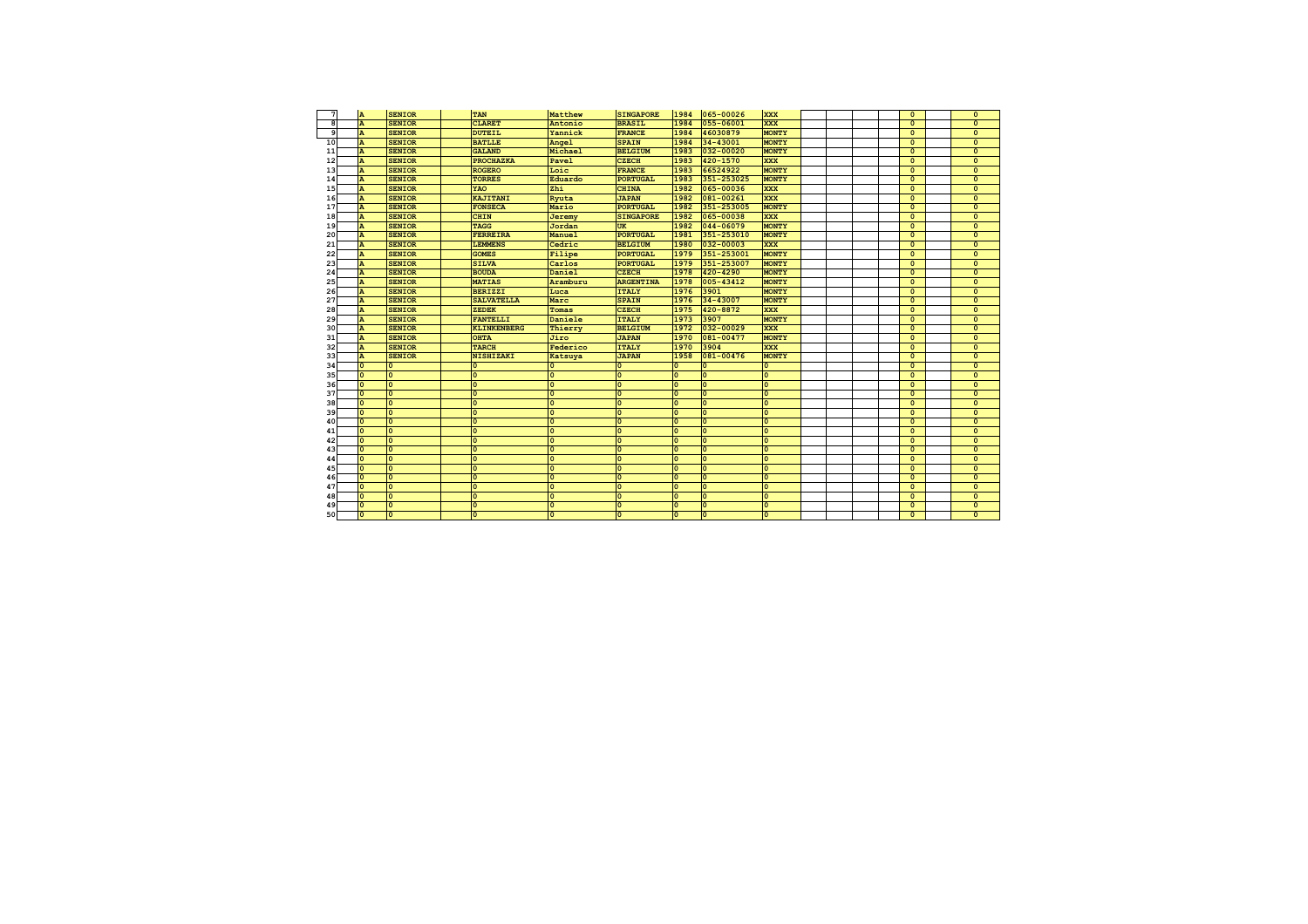R-1 SPAIN(23-24/July), R-2 FRANCE(30-31/July), R-3 SINGAPORE(19-20/August) R-4 Final Japan(26-27/August)

## **Category: NATION**

| P1a          | Nation             | $R-1$ | $R-2$          | $R-3$          | $R - 4$ | Total          |             | PNC Efe. Tot.   |
|--------------|--------------------|-------|----------------|----------------|---------|----------------|-------------|-----------------|
| 1            | <b>SPAIN</b>       | 20    | 20             | 13             | 10      | 63             | 10          | 53              |
| $\mathbf{2}$ | <b>JAPAN</b>       | 10    | 10             | 20             | 20      | 60             | 10          | 50              |
| 3            | <b>UK</b>          | 13    | 13             | 17             | 17      | 60             | 13          | 47              |
| 4            | <b>SLOVAK</b>      | 15    | 15             | 15             | 13      | 58             | 13          | 45              |
| 5            | <b>FRANCE</b>      | 17    | 17             | 10             | 11      | 55             | 10          | 45              |
| 6            | <b>CZECH</b>       | 11    | 11             | 11             | 15      | 48             | 11          | 37              |
| 7            | <b>SWEDEN</b>      | 7     | 8              | 8              | 9       | 32             | 7           | 25              |
| 8            | <b>ITALY</b>       | 9     | $\overline{6}$ | $\overline{7}$ | 8       | 30             | 6           | 24              |
| 9            | <b>ANDORRA</b>     | 8     | $\mathbf 0$    | 6              | 6       | 20             | $\mathbf 0$ | 20              |
| 10           | <b>SINGAPORE</b>   |       | $\mathbf 0$    | 9              | 7       | 16             |             | 16              |
| 11           | <b>SWITZERLAND</b> | 6     | 5              |                |         | 11             |             | 11              |
| 12           | <b>BELGIUM</b>     |       | 9              |                |         | 9 <sup>°</sup> |             | 9 <sup>°</sup>  |
| 13           | <b>GERMANY</b>     |       | $\overline{7}$ |                |         | $\overline{7}$ |             | $7\phantom{.0}$ |
| 14           | <b>CHINA</b>       |       |                | 5              |         | 5              |             | 5               |
| 15           | <b>PORTUGAL</b>    | 5     |                |                |         | 5              |             | 5 <sub>5</sub>  |
| 16           | <b>ARGENTINA</b>   |       | 0              |                |         | $\mathbf 0$    |             | $\mathbf 0$     |
| 17           | <b>BRASIL</b>      |       | $\mathbf 0$    |                |         | $\mathbf 0$    |             | $\mathbf 0$     |



RANKING 2006